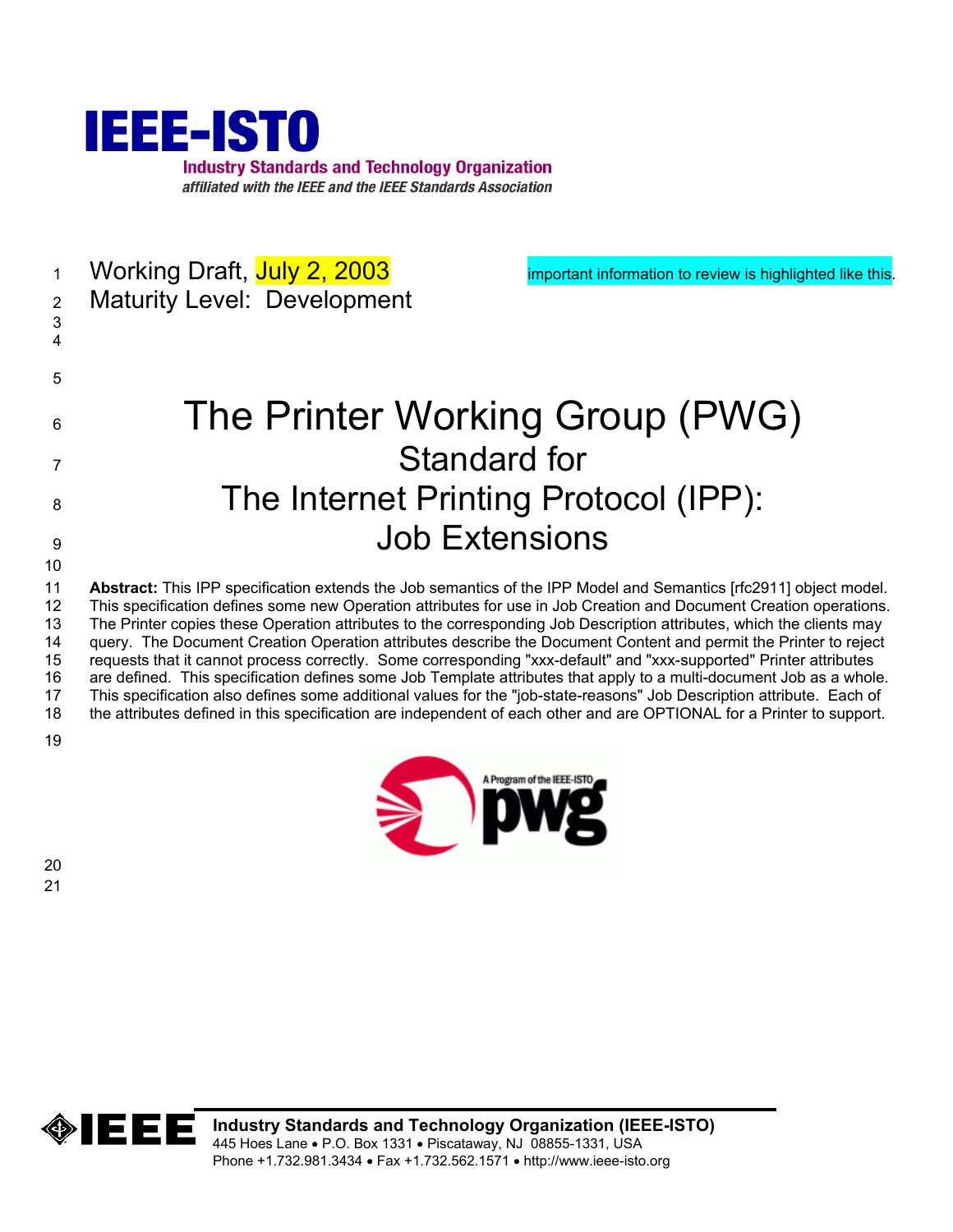| 21                   |                                                                                                                                                                                                                                                                                                                                                                                                                                                       |
|----------------------|-------------------------------------------------------------------------------------------------------------------------------------------------------------------------------------------------------------------------------------------------------------------------------------------------------------------------------------------------------------------------------------------------------------------------------------------------------|
| 22                   | Working Draft, June 4, 2003                                                                                                                                                                                                                                                                                                                                                                                                                           |
| 23                   | The Printer Working Group (PWG)                                                                                                                                                                                                                                                                                                                                                                                                                       |
| 24                   | Standard for                                                                                                                                                                                                                                                                                                                                                                                                                                          |
| 25                   | The Internet Printing Protocol (IPP):                                                                                                                                                                                                                                                                                                                                                                                                                 |
| 26                   | <b>Job Extensions</b>                                                                                                                                                                                                                                                                                                                                                                                                                                 |
| 27                   |                                                                                                                                                                                                                                                                                                                                                                                                                                                       |
| 28<br>29<br>30       | This version of the PWG Proposed Standard is available electronically at:                                                                                                                                                                                                                                                                                                                                                                             |
| 31                   | ftp://ftp.pwg.org/pub/pwg/ipp/new_JOBX/wd-ippjobx10-20030604.pdf, .doc, .rtf                                                                                                                                                                                                                                                                                                                                                                          |
| 32<br>33<br>34<br>35 | This document is a Working Draft for an IEEE-ISTO PWG Candidate Standard. For a definition of a "PWG<br>Candidate Standard" and its transition to a "PWG Standard", see: ftp://ftp.pwg.org/pub/pwg/general/pwg-<br>process.pdf. After approval by the PWG (by a Last Call) to transition a PWG Working Draft to a PWG Candidate<br>Standard, the resulting PWG Candidate Standard will be available electronically at: ftp://ftp.pwg.org/pub/pwg/cs/. |
| 36                   | After approval by the PWG (by a Last Call) to transition a PWG Candidate Standard to a PWG Standard, the                                                                                                                                                                                                                                                                                                                                              |

resulting PWG Standard will be available electronically at: ftp://ftp.pwg.org/pub/pwg/standards/. 37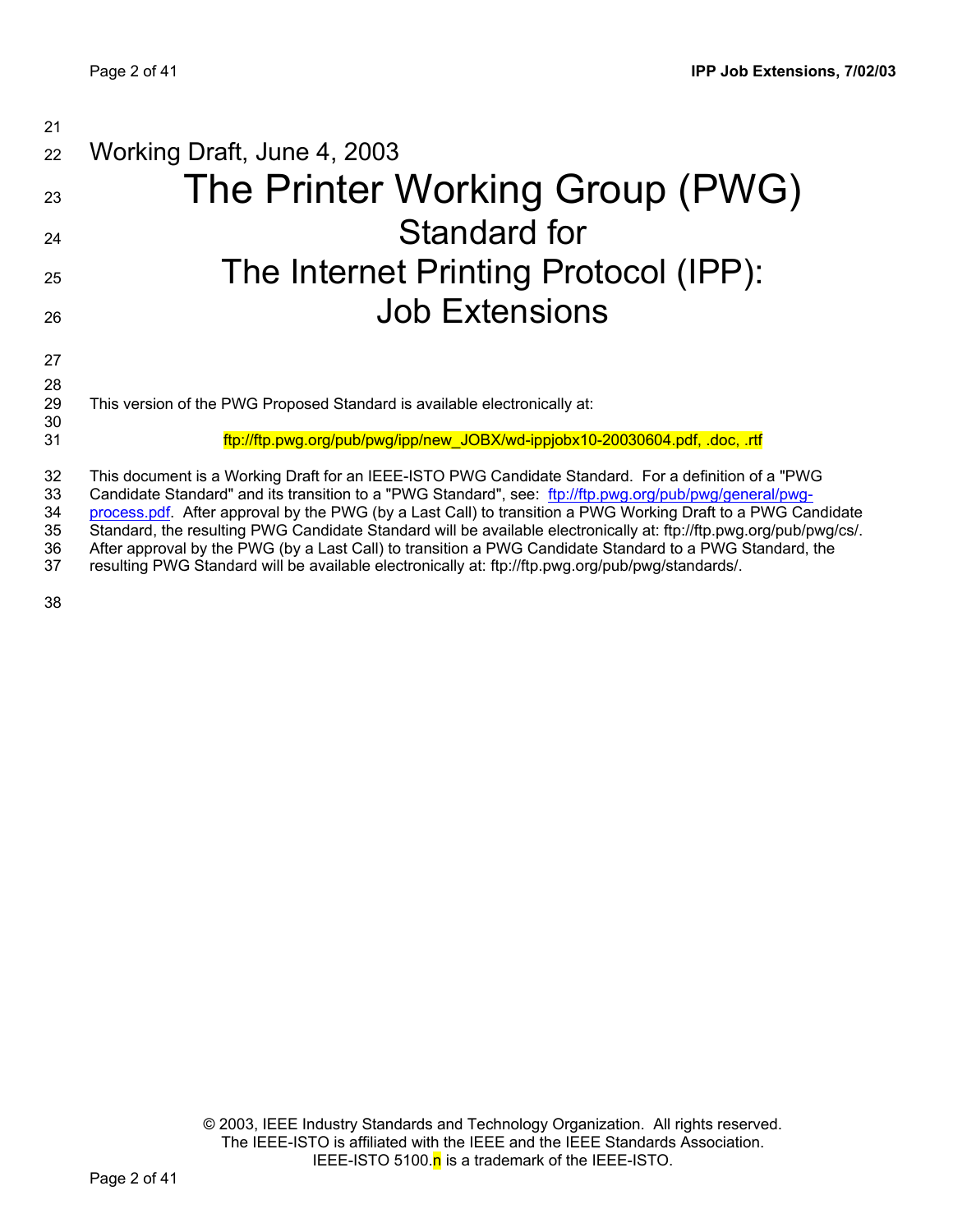### 38 **Copyright (C) 2003, IEEE ISTO. All rights reserved.**

39 This document may be copied and furnished to others, and derivative works that comment on, or otherwise explain it

40 or assist in its implementation may be prepared, copied, published and distributed, in whole or in part, without

41 restriction of any kind, provided that the above copyright notice, this paragraph and the title of the Document as

42 referenced below are included on all such copies and derivative works. However, this document itself may not be

43 modified in any way, such as by removing the copyright notice or references to the IEEE-ISTO and the Printer

- 44 Working Group, a program of the IEEE-ISTO.
- 45 46 Title: The Printer Working Group Standard for the Internet Printing Protocol (IPP): Job and Document Operation extensions

47 48 49 The IEEE-ISTO and the Printer Working Group DISCLAIM ANY AND ALL WARRANTIES, WHETHER EXPRESS OR IMPLIED INCLUDING (WITHOUT LIMITATION) ANY IMPLIED WARRANTIES OF MERCHANTABILITY OR FITNESS FOR A PARTICULAR PURPOSE.

50 51 The Printer Working Group, a program of the IEEE-ISTO, reserves the right to make changes to the document without further notice. The document may be updated, replaced or made obsolete by other documents at any time.

52 53 54 55 The IEEE-ISTO takes no position regarding the validity or scope of any intellectual property or other rights that might be claimed to pertain to the implementation or use of the technology described in this document or the extent to which any license under such rights might or might not be available; neither does it represent that it has made any effort to identify any such rights.

56 57 58 59 60 61 The IEEE-ISTO invites any interested party to bring to its attention any copyrights, patents, or patent applications, or other proprietary rights which may cover technology that may be required to implement the contents of this document. The IEEE-ISTO and its programs shall not be responsible for identifying patents for which a license may be required by a document and/or IEEE-ISTO Industry Group Standard or for conducting inquiries into the legal validity or scope of those patents that are brought to its attention. Inquiries may be submitted to the IEEE-ISTO by email at:

62

ieee-isto@ieee.org.

63 64 65 The Printer Working Group acknowledges that the IEEE-ISTO (acting itself or through its designees) is, and shall at all times, be the sole entity that may authorize the use of certification marks, trademarks, or other special designations to indicate compliance with these materials.

66 67 Use of this document is wholly voluntary. The existence of this document does not imply that there are no other ways to produce, test, measure, purchase, market, or provide other goods and services related to its scope.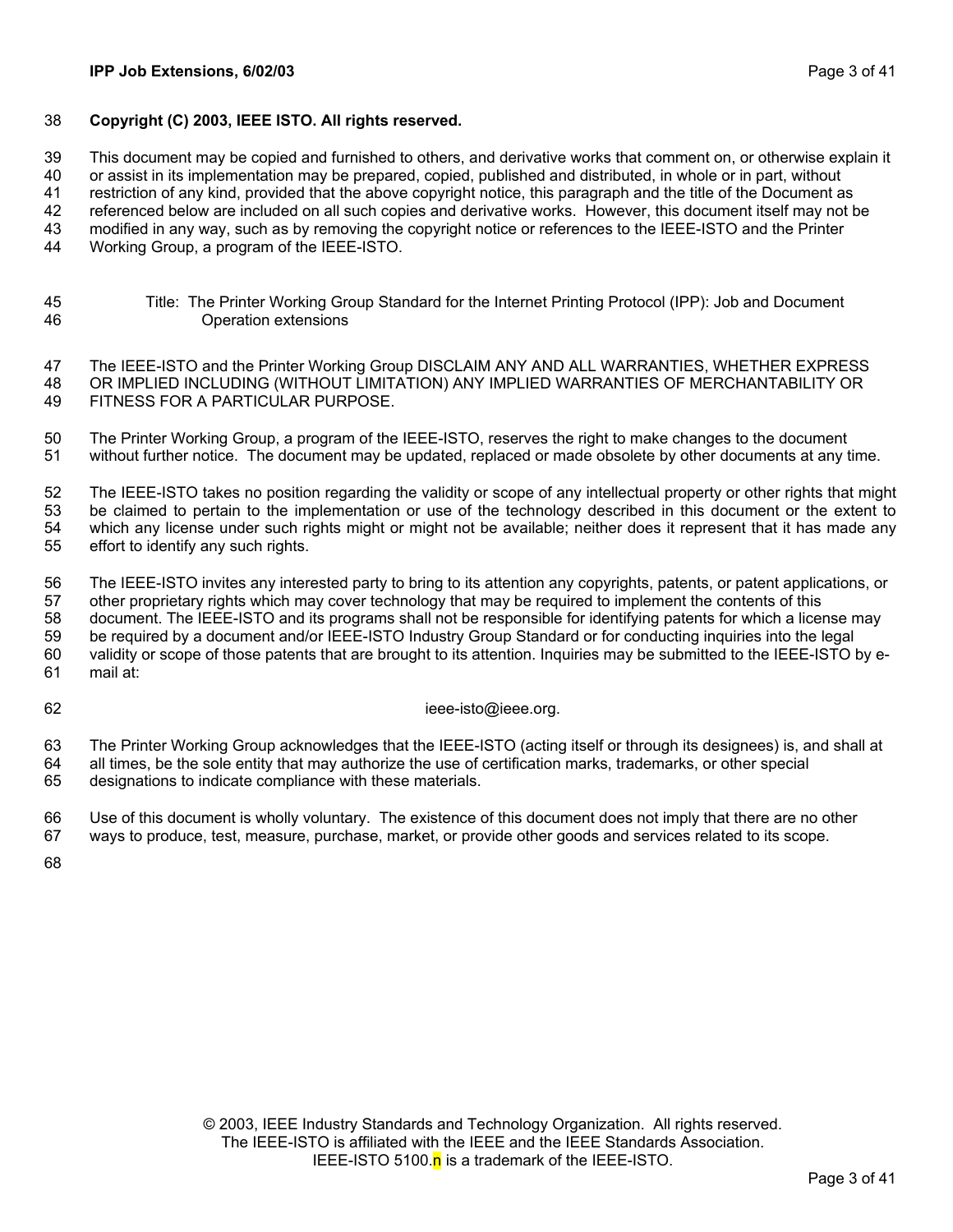### 68 **About the IEEE-ISTO**

69

70 71 72 The IEEE-ISTO is a not-for-profit corporation offering industry groups an innovative and flexible operational forum and support services. The IEEE-ISTO provides a forum not only to develop standards, but also to facilitate activities that support the implementation and acceptance of standards in the marketplace. The organization is affiliated with 73 the IEEE [\(http://www.ieee.org/\)](http://www.ieee.org/) and the IEEE Standards Association ([http://standards.ieee.org/\).](http://standards.ieee.org/)) 74

75 For additional information regarding the IEEE-ISTO and its industry programs visit [http://www.ieee-isto.org.](http://www.ieee-isto.org/)

76 77

#### 78 **About the IEEE-ISTO PWG**

79 80 81 82 83 84 85 86 87 The Printer Working Group (or PWG) is a Program of the IEEE Industry Standards and Technology Organization (ISTO) with member organizations including printer manufacturers, print server developers, operating system providers, network operating systems providers, network connectivity vendors, and print management application developers. The group is chartered to make printers and the applications and operating systems supporting them work together better. All references to the PWG in this document implicitly mean "The Printer Working Group, a Program of the IEEE ISTO." In order to meet this objective, the PWG will document the results of their work as open standards that define print related protocols, interfaces, procedures and conventions. Printer manufacturers and vendors of printer related software will benefit from the interoperability provided by voluntary conformance to these standards.

88 In general, a PWG standard is a specification that is stable, well understood, and is technically competent, has

- 89 90 multiple, independent and interoperable implementations with substantial operational experience, and enjoys significant public support.
- 91 For additional information regarding the Printer Working Group visit: http://www.pwg.org
- 92 93
- 94 **Contact information:**
- 95 IPP Web Page: http://www.pwg.org/ipp/
- 96 IPP Mailing List: ipp@pwg.org
- 97 To subscribe to the ipp mailing list, send the following email:
- 98 1) send it to majordomo@pwg.org
- 99 2) leave the subject line blank
- 100 3) put the following two lines in the message body:
- 101 subscribe ipp
- 102 end

103 104 105 106 107 Implementers of this specification are encouraged to join the IPP Mailing List in order to participate in any discussions of clarifications or review of registration proposals for additional names. Requests for additional extensions, for inclusion in this specification, should be sent to the IPP Mailing list for consideration. In order to reduce spam the mailing list rejects mail from non-subscribers, so you must subscribe to the mailing list in order to send a question or comment to the mailing list.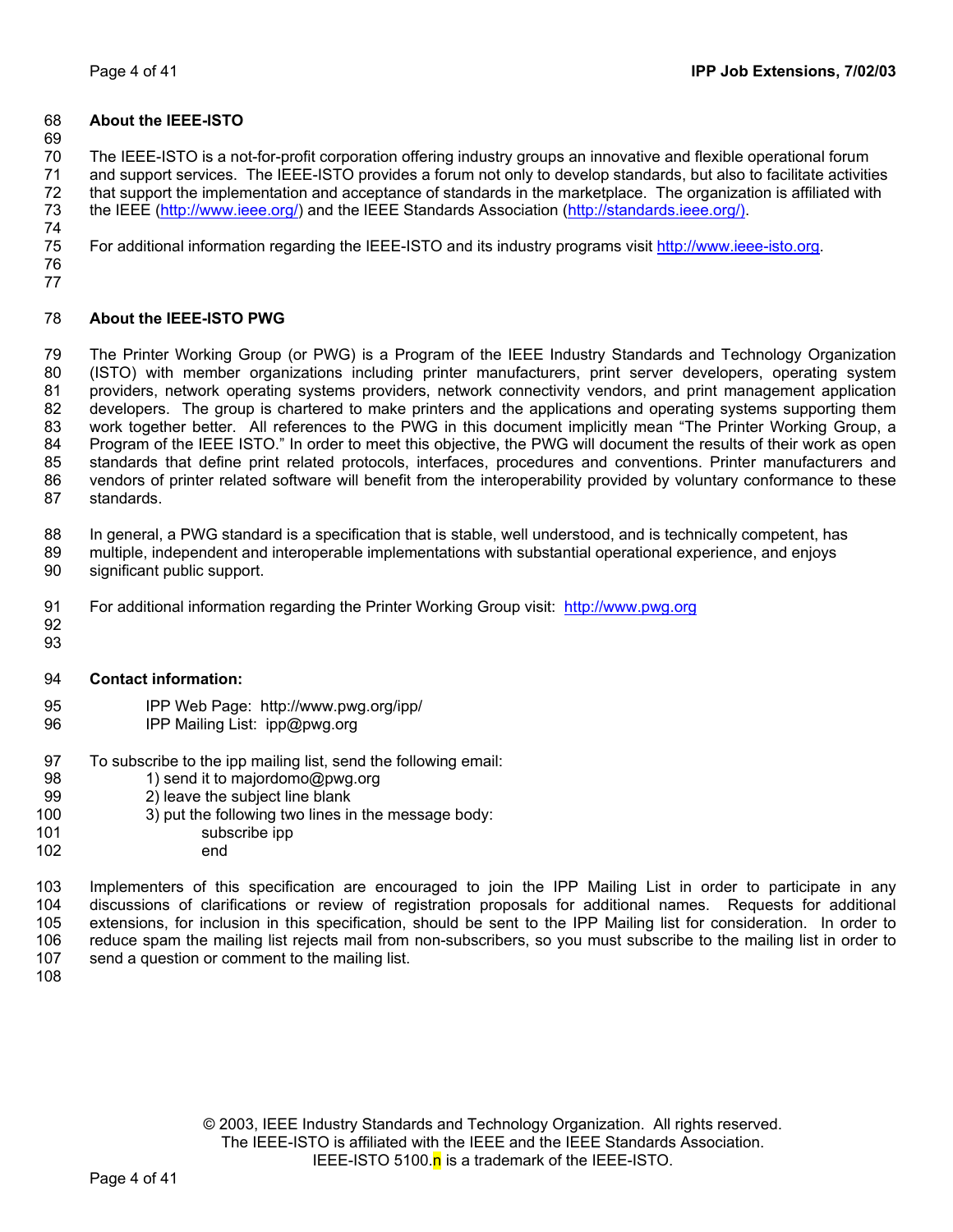# <sup>108</sup>**Contents**

| 109                                                                                                                               | $\mathbf{1}$   | Introduction and Summary                                                                                                                                                                                                                                                                                                                                                                                                                                                                       | 8                                                               |
|-----------------------------------------------------------------------------------------------------------------------------------|----------------|------------------------------------------------------------------------------------------------------------------------------------------------------------------------------------------------------------------------------------------------------------------------------------------------------------------------------------------------------------------------------------------------------------------------------------------------------------------------------------------------|-----------------------------------------------------------------|
| 110                                                                                                                               |                |                                                                                                                                                                                                                                                                                                                                                                                                                                                                                                |                                                                 |
| 111                                                                                                                               | $\overline{2}$ | Terminology                                                                                                                                                                                                                                                                                                                                                                                                                                                                                    | 9                                                               |
| 112                                                                                                                               |                |                                                                                                                                                                                                                                                                                                                                                                                                                                                                                                |                                                                 |
| 113                                                                                                                               |                |                                                                                                                                                                                                                                                                                                                                                                                                                                                                                                |                                                                 |
| 114                                                                                                                               | 3              | Operation Attributes for Job Creation and Document Creation operations                                                                                                                                                                                                                                                                                                                                                                                                                         | 10                                                              |
| 115<br>116<br>117<br>118<br>119<br>120                                                                                            |                | 3.1.1.1 Why there are no "ipp-attribute-fidelity-default" and "ipp-attribute-fidelity-supported" attributes<br>3.1.2.1 Why there are no "job-mandatory-attributes-default" and "job-mandatory-attributes-supported" Printer<br><b>Description attributes</b>                                                                                                                                                                                                                                   | -13<br>14                                                       |
| 121<br>122<br>123<br>124<br>125<br>126<br>127<br>128<br>129<br>130<br>131<br>132<br>133<br>134<br>135<br>136<br>137<br>138<br>139 |                | 3.2.4.1 document-source-application-name (name(MAX))<br>3.2.4.2 document-source-application-version (text(127))<br>3.2.4.3 document-source-os-name (name(40))<br>3.2.4.4 document-source-os-version (text(40))<br>3.2.4.5 document-format (mimeMediaType)<br>3.2.4.6 document-format-device-id (text(127))<br>3.2.4.7 document-format-version (text(127))<br>3.2.4.8 document-natural-language (1setOf naturalLanguage)<br>3.2.5.1 Why no "document-format-version-default"                    | 18<br>18<br>19<br>19<br>19<br>19<br>19<br>20<br>20              |
| 140                                                                                                                               | 4              | Job Template attributes                                                                                                                                                                                                                                                                                                                                                                                                                                                                        | 22                                                              |
| 141<br>142<br>143<br>144<br>145<br>146<br>147<br>148<br>149<br>150<br>151<br>152<br>153<br>154<br>155                             |                | 4.1.1.1 job-copies-default (integer(1:MAX))<br>4.1.1.2 job-copies-supported (rangeOfInteger(1:MAX))<br>4.1.2.1 job-cover-back-default (collection)<br>4.1.2.2 job-cover-back-supported (1setOf type2 keyword)<br>4.1.3.1 job-cover-front-default (collection)<br>4.1.3.2 job-cover-front-supported (1setOf type2 keyword)<br>4.1.4.1 job-finishings-default (1setOf type2 enum)<br>4.1.4.2 job-finishings-ready (1setOf type2 enum)<br>4.1.4.3 job-finishings-supported (1setOf type2 keyword) | 23<br>23<br>23<br>23<br>23<br>24<br>24<br>24<br>24<br>24<br>.24 |
| 156                                                                                                                               |                | 4.1.5.1 job-finishings-col-default (collection)<br>© 2003, IEEE Industry Standards and Technology Organization. All rights reserved.                                                                                                                                                                                                                                                                                                                                                           | 24                                                              |

The IEEE-ISTO is affiliated with the IEEE and the IEEE Standards Association.

IEEE-ISTO 5100.n is a trademark of the IEEE-ISTO.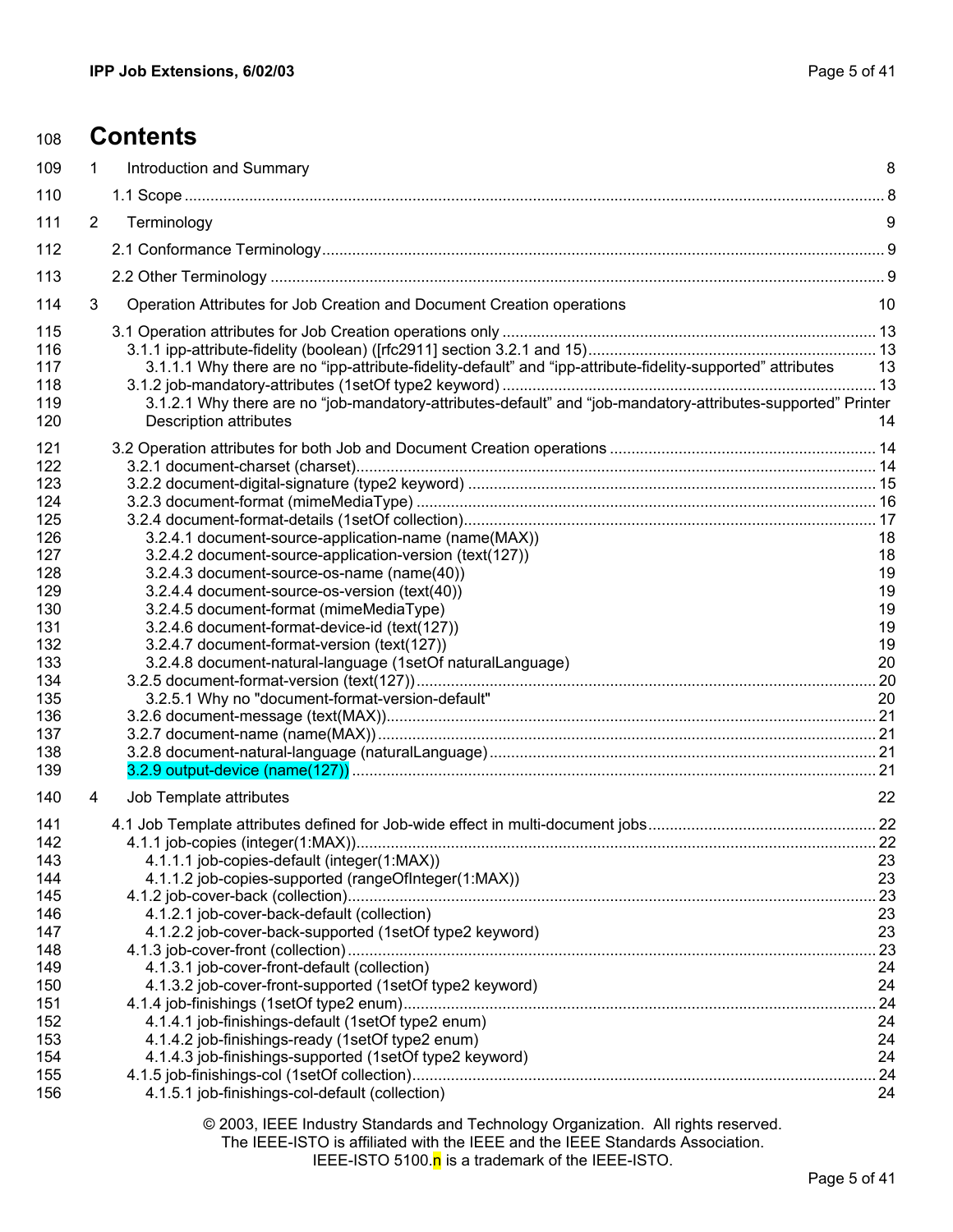| 157<br>158                                                         |    | 4.1.5.2 job-finishings-col-ready (collection)<br>4.1.5.3 job-finishings-col-supported (1setOf type2 keyword) | 25<br>25 |
|--------------------------------------------------------------------|----|--------------------------------------------------------------------------------------------------------------|----------|
| 159                                                                | 5  | Job Description attributes                                                                                   | 25       |
| 160<br>161<br>162<br>163<br>164<br>165                             |    |                                                                                                              |          |
| 166<br>167<br>168<br>169<br>170<br>171<br>172<br>173<br>174<br>175 |    |                                                                                                              |          |
| 176                                                                | 6  | New values to existing attributes                                                                            | 28       |
| 177                                                                |    |                                                                                                              |          |
| 178                                                                |    |                                                                                                              |          |
| 179                                                                | 7  | New Printer Description attributes                                                                           | 30       |
| 180                                                                |    |                                                                                                              |          |
| 181                                                                |    |                                                                                                              |          |
| 182                                                                |    |                                                                                                              |          |
| 183                                                                |    |                                                                                                              |          |
| 184                                                                |    |                                                                                                              |          |
| 185                                                                |    |                                                                                                              |          |
| 186                                                                |    |                                                                                                              |          |
| 187                                                                |    |                                                                                                              |          |
| 188                                                                |    |                                                                                                              |          |
| 189                                                                |    |                                                                                                              |          |
| 190                                                                |    |                                                                                                              |          |
| 191                                                                | 8  | <b>Conformance Requirements</b>                                                                              | 32       |
| 192                                                                |    |                                                                                                              |          |
| 193                                                                |    |                                                                                                              |          |
| 194                                                                | 9  | Normative References                                                                                         | 33       |
| 195                                                                | 10 | <b>Informative References</b>                                                                                | 34       |
| 196                                                                | 11 | <b>IANA Considerations</b>                                                                                   | 35       |
| 197                                                                |    |                                                                                                              | 36       |

© 2003, IEEE Industry Standards and Technology Organization. All rights reserved. The IEEE-ISTO is affiliated with the IEEE and the IEEE Standards Association. IEEE-ISTO 5100.n is a trademark of the IEEE-ISTO.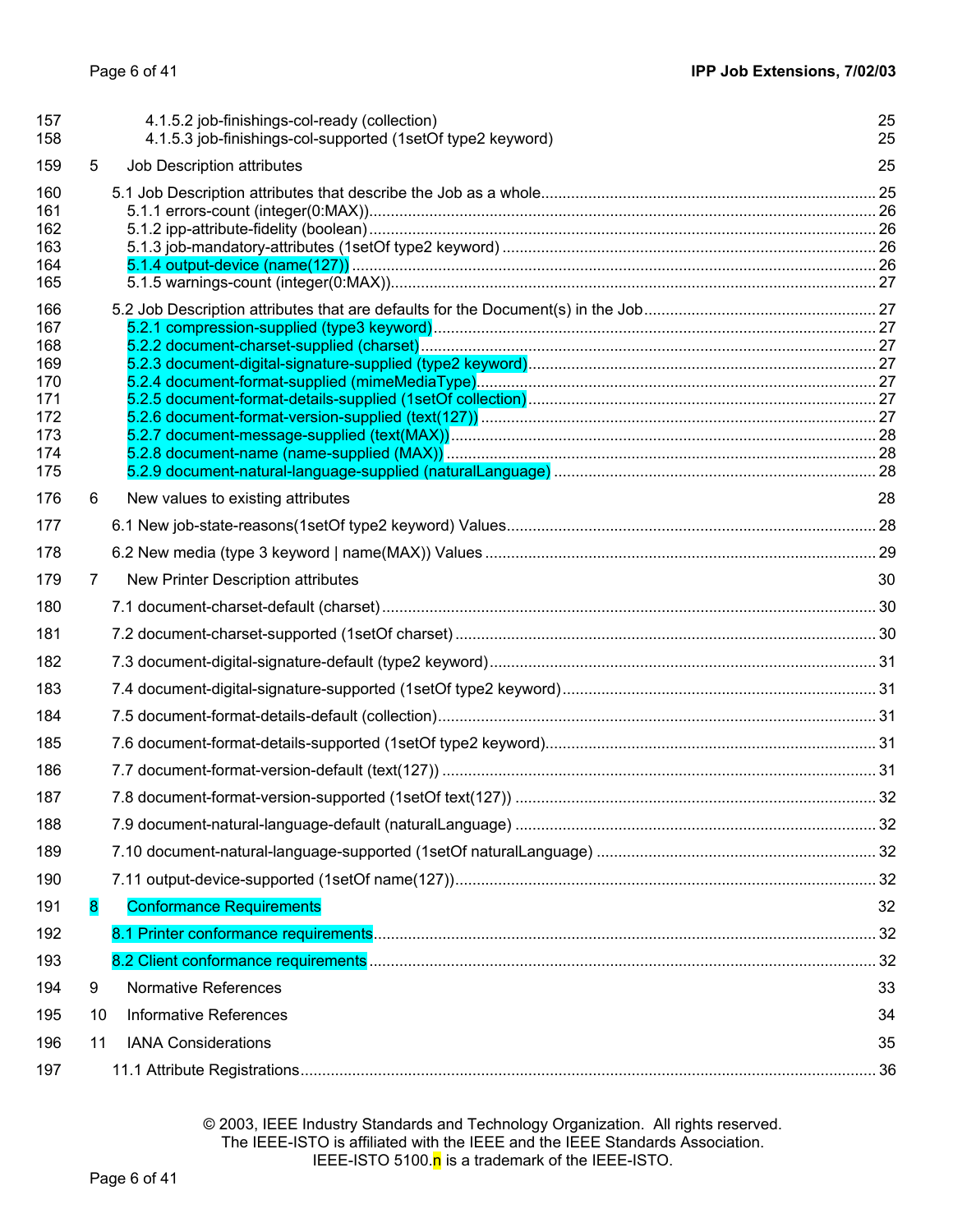| 198        |    |                                                                                                                                           | -38 |
|------------|----|-------------------------------------------------------------------------------------------------------------------------------------------|-----|
| 199        |    |                                                                                                                                           | 39  |
| 200        | 12 | Internationalization Considerations                                                                                                       | 39  |
| 201        | 13 | <b>Security Considerations</b>                                                                                                            | 39  |
| 202        | 14 | Contributors                                                                                                                              | 39  |
| 203        | 15 | Acknowledgments                                                                                                                           | 39  |
| 204        | 16 | Author's Address                                                                                                                          | 39  |
| 205<br>206 | 17 | Annex A: Additional requirements for a revision of the PWG IEEE/ISTO 5101.1 Candidate Standard<br>[pwg5101.1] to add the new 'choice xxx' | 40  |
| 207        | 18 | Annex B: Change Log (informative - to be removed before publication)                                                                      | 40  |
|            |    |                                                                                                                                           |     |

### 208

#### 209 **Table of Tables**

| 210 |  |
|-----|--|
| 211 |  |
| 212 |  |
| 213 |  |
| 214 |  |
| 215 |  |
| 216 |  |
| 217 |  |
| 218 |  |
| 219 |  |
| 220 |  |
| 221 |  |
|     |  |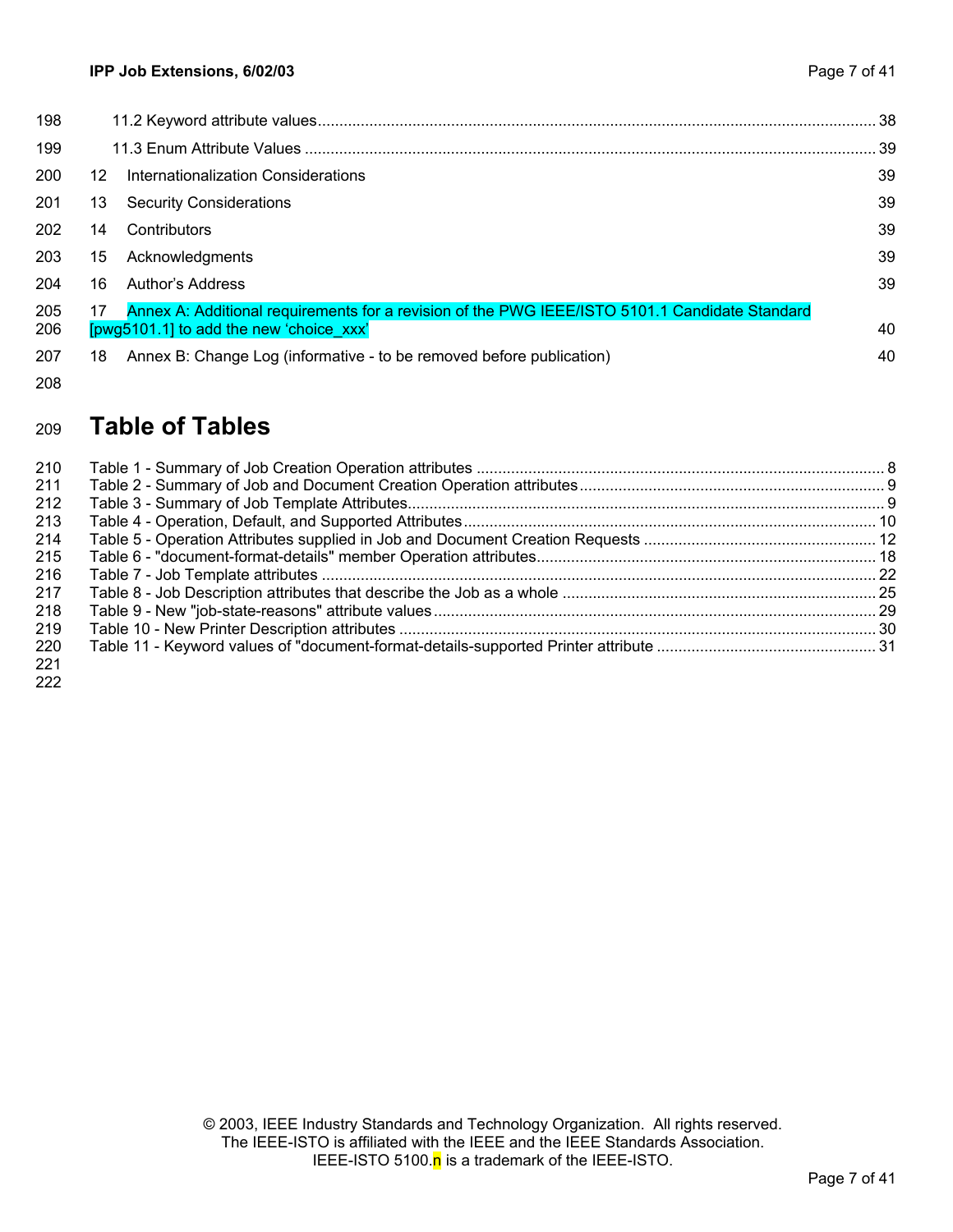# <span id="page-7-0"></span>223 **1 Introduction and Summary**

224 225 226 227 228 229 230 231 This IPP specification extends the Job semantics of the IPP Model and Semantics [rfc2911] object model. This specification defines some new Operation attributes for use in Job Creation and Document Creation operations. The Printer copies these Operation attributes to the corresponding Job Description attributes, which the clients may query. The Document Creation Operation attributes describe the Document Content and permit the Printer to reject requests that it cannot process correctly. Some corresponding "xxx-default" and "xxx-supported" Printer attributes are defined. This specification defines some Job Template attributes that apply to a multi-document Job as a whole. This specification also defines some additional values for the "job-state-reasons" Job Description attribute. Each of the attributes defined in this specification are independent of each other and are OPTIONAL for a Printer to support.

232 233 234 235 236 The intent is to propose this specification as an IPP extension and which will be referenced as part of the PWG Semantic Model. The purpose for these extensions is so that the print industry can have a common semantic specification for use in IPP, the PWG Semantic Model [pwg-sm], the PWG Print Service Interface (PSI) project [pwgpsi], the PWG IPP Fax (IPPFAX) project [ippfax], and the Free Standards Group Job Ticket API [fsg-jt]. Note: There are a number of footnotes that relate this IPP specification to the IPP Document Object extension [ippdoc].

#### 237 **1.1 Scope**

238 239 [Table 1](#page-7-1) summarizes the Operation attributes defined in this specification for use with Job Creation operations. The Printer copies these Operation attributes to corresponding Job Description attributes defined in this specification.

### <span id="page-7-1"></span>**Table 1 - Summary of Job Creation Operation attributes**

| Operation attribute                                | Printer<br>support | Description                                                                                                                                                                                                         |
|----------------------------------------------------|--------------------|---------------------------------------------------------------------------------------------------------------------------------------------------------------------------------------------------------------------|
| ipp-attribute-fidelity (boolean)                   | <b>MUST</b>        | Allows the client to indicate whether or not the Printer MUST<br>support all Job Template attributes supplied in Job Creation<br>operations or MUST reject the job. Defined in [rfc2911]<br>section 3.2.1.2 and 15. |
| job-mandatory-attributes (1setOf<br>type2 keyword) | MAY                | Allows the client to list the Job Template attributes that the<br>Printer MUST support when supplied in Job Creation<br>operations or MUST reject the job.                                                          |
| output-device (name(127))                          | <b>MAY</b>         | Allows the client to indicate a preference for output devices,<br>for a Printer that supports one or more output device (see<br>fanout in [rfc2911] section 2.1).                                                   |

241

242 243 244 245 246 247 248 [Table 2](#page-8-1) summarizes the Operation attributes defined in this specification for use with Job Creation operations and Send-Document and Send-URI operations. These Operation attributes allow the client to supply descriptions of the Document Content to the Printer about individual Document Contents at request time. When supplied in a Job Creation request, these Operation attributes provide defaults for the Document or Documents of the Job. When supplied in a Document Creation operation, they describe the Document explicitly. This specification does *not* define corresponding Document Description attributes, since this specification does not include or depend on a Document object 1 [.](#page-7-2)

 $\overline{a}$ 

<span id="page-7-2"></span><sup>1</sup> For Document Description attributes that correspond to the Operation attributes defined for Document Creation operations, see the Document object defined in [ippdoc].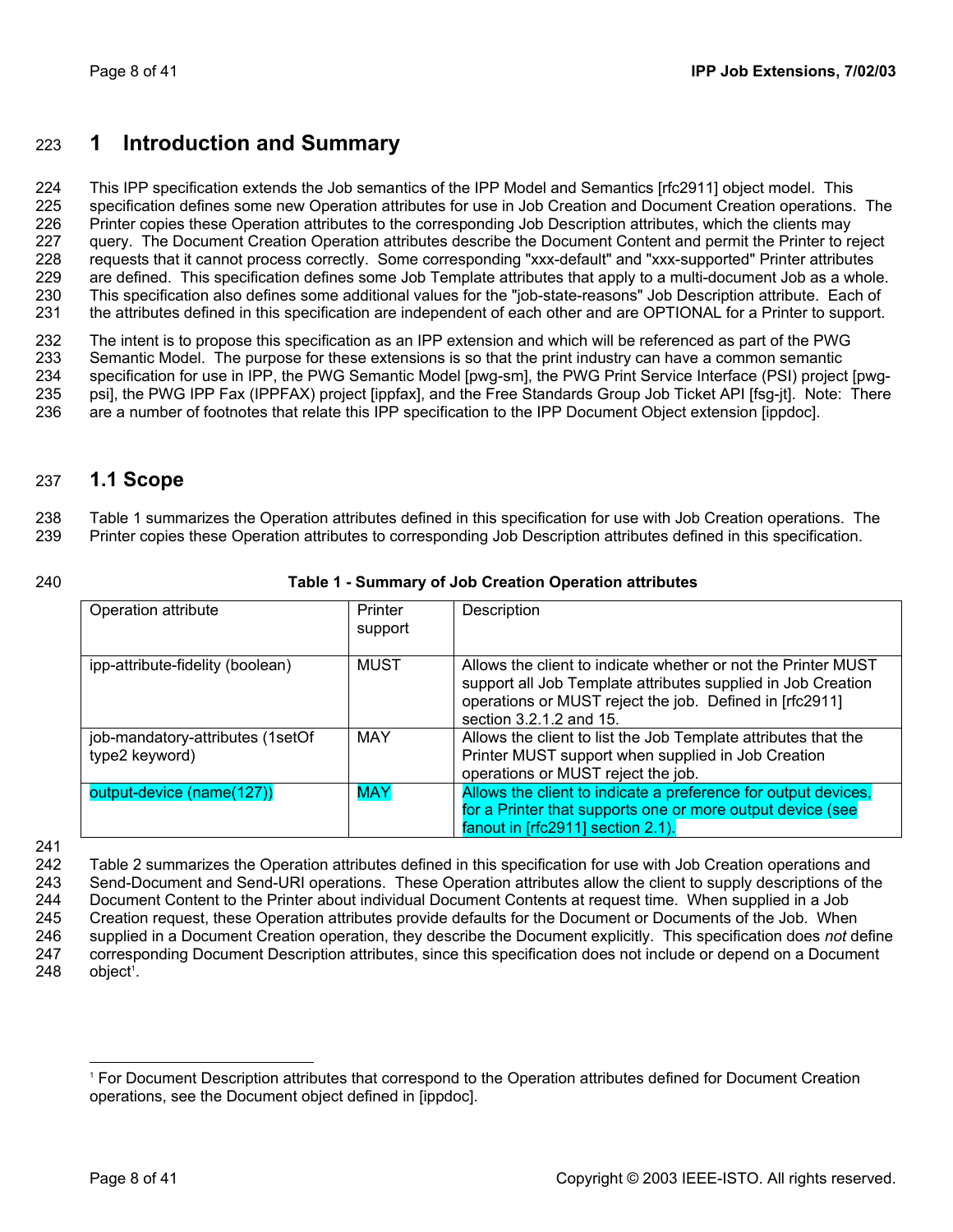### <span id="page-8-0"></span>249 **Table 2 - Summary of Job and Document Creation Operation attributes**

<span id="page-8-1"></span>

| Operation attribute                                   | Printer<br>support | Description                                                                                                                                                                                                                                                                                                                                        |
|-------------------------------------------------------|--------------------|----------------------------------------------------------------------------------------------------------------------------------------------------------------------------------------------------------------------------------------------------------------------------------------------------------------------------------------------------|
| document-charset (charset)                            | MAY                | The charset of the Document content                                                                                                                                                                                                                                                                                                                |
| document-digital-signature (type2<br>keyword)         | MAY                | The type of digital signature, if any, used in the Document<br>Content.                                                                                                                                                                                                                                                                            |
| document-format-details (1setOf<br>collection)        | <b>MAY</b>         | The details of the Document Content, including when it's a<br>package of files (e.g., zip, multipart/related). The details<br>include information, such as the application and the operating<br>system that created the document, the intended device type<br>(when the format is device-dependent), and the natural<br>languages of the document. |
| document-format-version (text(127))                   | <b>MAY</b>         | The version of the document format.                                                                                                                                                                                                                                                                                                                |
| document-format-natural-language<br>(naturalLanguage) | MAY                | The primary natural language of the Document Content.                                                                                                                                                                                                                                                                                              |

250

251 252 253 [Table 3](#page-8-2) summarizes the Job Template attributes defined in this specification for use with Job Creation operations. These Job Template attributes are defined to apply to the Job as a whole, independent of the value of the "multipledocument-handling" Job Template attribute ([rfc2911] section 4.2.4), whose 'separate-documents-collated-copies'

254 255 and 'separate-documents-uncollated-copies' values cause the Printer to produce separate Output Documents.

256

### <span id="page-8-2"></span>**Table 3 - Summary of Job Template Attributes**

| Job Template attribute                 | Printer | Description                                       |
|----------------------------------------|---------|---------------------------------------------------|
|                                        | support |                                                   |
| job-copies (integer(1:MAX))            | MAY     | The number of copies of the entire Job.           |
| job-cover-back (collection)            | MAY     | The cover for the back of the entire Job.         |
| job-cover-front (collection)           | MAY     | The cover for the front of the entire Job.        |
| job-finishings (1setOf type2 enum)     | MAY     | The finishing for the entire Job.                 |
| job-finishings-col (1setOf collection) | MAY     | The finishing characteristics for the entire Job. |

# 257 **2 Terminology**

258 This section defines terminology used throughout this document.

#### 259 **2.1 Conformance Terminology**

260 261 Capitalized terms, such as **MUST, MUST NOT, REQUIRED, SHOULD, SHOULD NOT, MAY,** and **OPTIONAL**, have special meaning relating to conformance as defined in RFC 2119 [rfc2119].

#### 262 **2.2 Other Terminology**

l

263 264 This document uses the same terminology as [rfc2911], such as "**client**", "**Printer**" 2 [,](#page-8-3) "**attribute**", "**attribute value**", "**keyword**", "**Job Template attribute**", "**Operation attribute**", "**operation**", "**request**", "**response**", and "**support**"

<span id="page-8-3"></span><sup>2</sup> [rfc2911] uses the terms "Printer object" and "Printer" interchangeably to mean the same thing. For simplicity, this document uses the term "Printer" exclusively, except for definitions copied directly from [rfc2911]. Nonetheless, the intent is as in [rfc2911]: a Printer is an object that MAY be hosted in the device or in a server.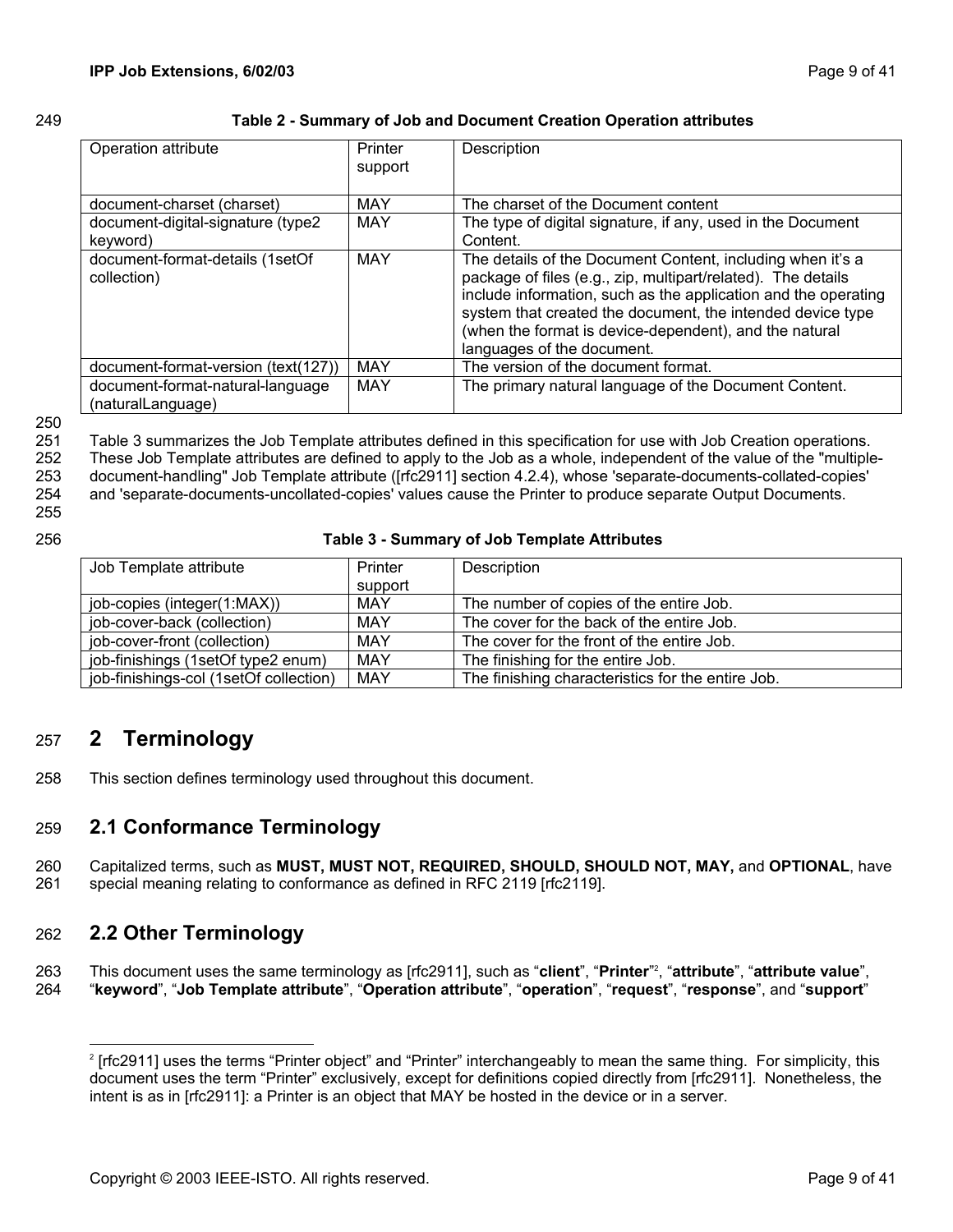- <span id="page-9-0"></span>265 266 (see [rfc2911] section 12.2.3) with the same meaning. In addition, the following terms are defined for use in this document:
- 267 268 269 **Document Creation operation** - operations that accept Document Content. Specifically: Print-Job, Print-URI, Send-Document and Send-URI. Note: Print-Job and Print-URI are both **Job Creation** and **Document Creation** operations.
- 270 271 **Finished Document - t**he result that the Printer produces on **Sheets** after the operations of printing, folding, cutting, finishing, etc. are completed.
- 272 273 **Job Attribute** - an **Operation attribute** or a **Job Templat**e attribute that applies to the Job (object) as a whole. For example, "job-name" is an **Operation attribute** and "job-priority" is a **Job Template attribute**.
- 274 275 **Job Creation operation** - operations that create Job objects, specifically: Print-Job, Print-URI, and Create-Job as defined in [rfc2911].
- 276 277 278 279 **Operation attribute** - an attribute supplied by a client in the Operation Attribute group of a request in order to affect the behavior of the operation or an attribute returned by the Printer in the Operation Attributes group in an operation response in order to report the results of the operation. For some Operation attributes, the Printer copies the values supplied by the client to corresponding Job Description attributes.
- 280 **Page -** The term "Page" used throughout this document is a synonym for PDL page.

281 282 283 284 285 **PDL Page -** A "PDL Page" is a page according to the definition of pages in the language used to express the document data. Note: If the PDL contains multiple original source pages that have been placed on a single page by the client application, then the PDL page count is one. On the other hand, if the client requests that multiple PDL Pages are placed on a single side of media, by supplying "number-up" with a value greater than 1, then the PDL page count will be more than one. [rfc2911] uses the term "print stream page" for PDL Page.

286 287 **Sheet -** A Sheet is the unit of media that a printer puts marks on. It is the most basic unit of output from a printer. A printer may mark on one side or on both sides of a sheet.

#### <span id="page-9-2"></span>288 **3 Operation Attributes for Job Creation and Document Creation operations**

289 290 291 292 This section defines Operation attributes for use in Job Creation operations and/or Document Creation operations and as such describe characteristics of the Job and Document, rather than instructions to the Printer. For some of these Operation attributes there are corresponding "xxx-default" and "xxx-supported" Printer Description attributes (see section [7\)](#page-29-1).

293 294 295 [Table 4](#page-9-1) lists the Operation attributes and their attribute syntaxes supplied in Job Creation and Document Creation operations and the attribute syntaxes of their corresponding "xxx-default" and "xxx-supported" Printer Description attributes, if any. A "-" indicates that there isn't an "xxx-default" or "xxx-supported" Printer Description attribute.

### 296

### <span id="page-9-1"></span>**Table 4 - Operation, Default, and Supported Attributes**

| <b>Operation attribute:</b> | Operation        | Printer: Default                           | <b>Printer: Supported Values</b>    |
|-----------------------------|------------------|--------------------------------------------|-------------------------------------|
| attribute name "xxx"        | attribute syntax | Value<br>attribute syntax<br>"xxx-default" | attribute syntax<br>"xxx-supported" |
| document-charset            | charset          | charset                                    | 1setOf charset                      |
| document-digital-signature  | type2 keyword    | type2 keyword                              | 1setOf type2 keyword                |
| document-format             | mimeMediaType    | mimeMediaType                              | 1setOf mimeMediaType                |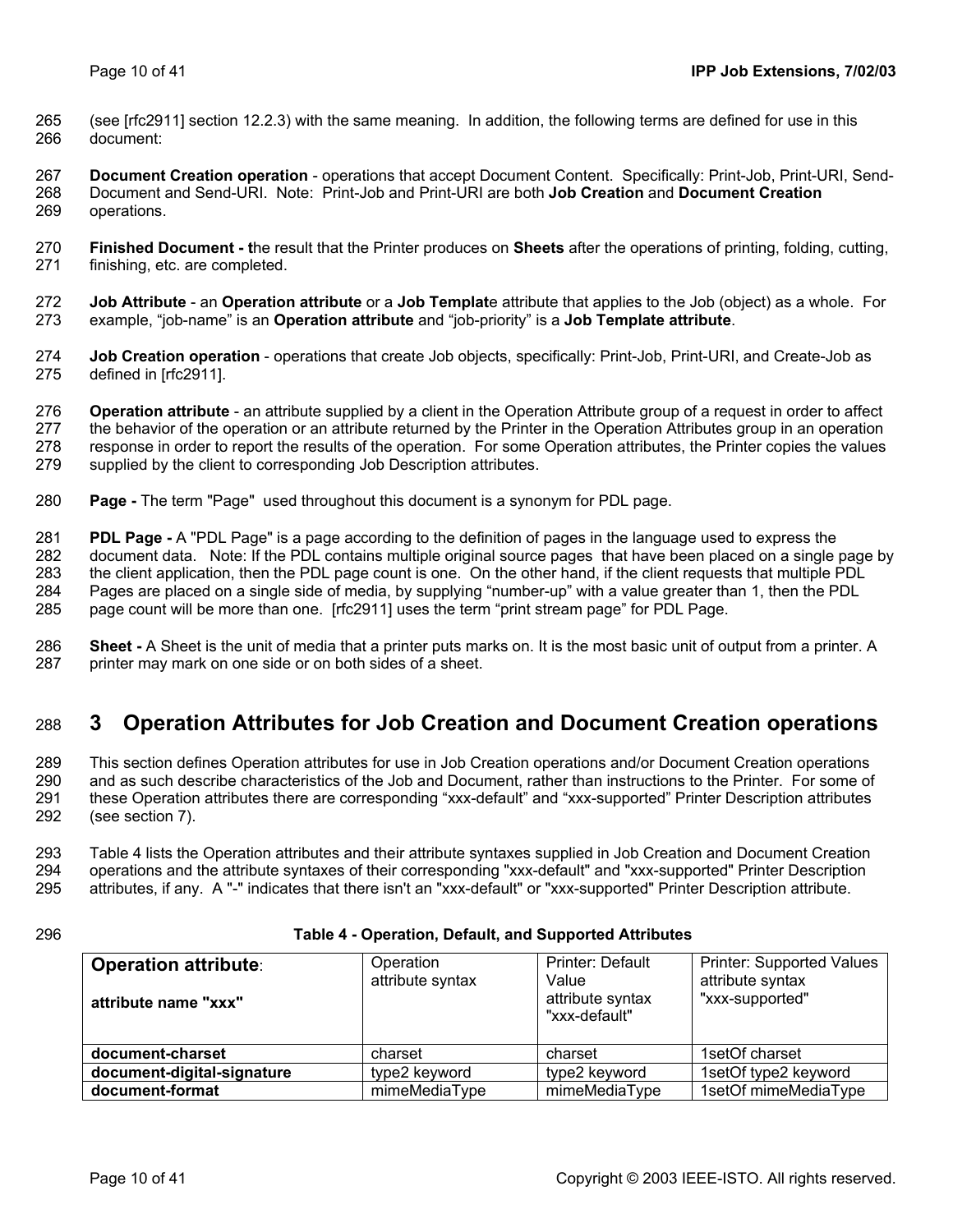| <b>Operation attribute:</b><br>attribute name "xxx" | Operation<br>attribute syntax | Printer: Default<br>Value<br>attribute syntax<br>"xxx-default" | Printer: Supported Values<br>attribute syntax<br>"xxx-supported" |
|-----------------------------------------------------|-------------------------------|----------------------------------------------------------------|------------------------------------------------------------------|
| document-format-details                             | 1setOf collection             | 1setOf collection                                              | 1setOf type2 keyword                                             |
| document-source-application-name                    | name(MAX)                     | name(MAX)                                                      |                                                                  |
| document-source-application-version                 | text(127)                     | text(127)                                                      |                                                                  |
| document-source-os-name                             | name(40)                      | name(40)                                                       | ۰                                                                |
| document-source-os-version                          | text(40)                      | text(40)                                                       | $\overline{\phantom{0}}$                                         |
| document-format                                     | mimeMediaType                 | mimeMediaType                                                  | ۰                                                                |
| document-format-device-id                           | text(127)                     | text(127)                                                      | ۰                                                                |
| document-format-version                             | text(127)                     | text(127)                                                      |                                                                  |
| document-natural-language                           | naturalLanguage               | naturalLanguage                                                |                                                                  |
| document-format-version                             | text(127)                     | text(127)                                                      | 1setOf text(127)                                                 |
| document-natural-language                           | naturalLanguage               | naturalLanguage                                                | 1setOf naturalLanguage                                           |
| document-message                                    | Text(MAX)                     |                                                                |                                                                  |
| document-natural-language                           | naturalLanguage               |                                                                |                                                                  |
| ipp-attribute-fidelity                              | boolean                       |                                                                |                                                                  |
| job-mandatory-attributes                            | 1setOf type2 keyword          | $\blacksquare$                                                 |                                                                  |
| output-device                                       | name(127)                     | $\overline{\phantom{0}}$                                       | 1setOf name(127)                                                 |

[Table 5](#page-11-1) lists the Operation attributes that clients supply in Job and Document Creation operations and whether the 297

Printer copies (indicated by "⇒") the supplied value to the corresponding Job Description<sup>[3](#page-10-0)</sup> attribute. The following 298

299 300 statements apply to all Operation attributes for Job and Document Creation operations and are *not* repeated in each

Operation attribute Description:

- 301 302 303 If the Printer doesn't support the "xxx" Operation attribute, the Printer MUST ignore the "xxx" attribute (as with any OPTIONAL Operation attribute) and return the "xxx" attribute with the supplied value as unsupported in the Unsupported Attributes group as specified in [rfc2911] section 3.1.7.
- 304 If the Printer supports the "xxx" Operation attribute, the Printer MUST also:
- 305 306 307 308 1. support the corresponding "xxx-default" and "xxx-supported" Printer Description attributes as well, if defined (see [Table 4](#page-9-1) and section [7\)](#page-29-1). If the Printer supports either of the "xxx-default" or "xxxsupported" Printer Description attributes, then the Printer MUST also support the corresponding Operation attribute.
- 309 310 311 312 313 314 315 2. validate the values supplied by the client in the "xxx" Operation attribute against the values indicated in the Printer's corresponding "xxx-supported" Printer Description attribute (see section [7\)](#page-29-1). If the values do not validate, the Printer MUST perform one of the actions indicated for that Operation attribute, unless explicitly specified otherwise in the Description, such as (1) reject the request, (2) accept the request and either (a) hold the job for operator intervention or (b) print the Job ignoring the attribute. In all of these cases, the Printer MUST return the Operation attribute with the unsupported value in the Unsupported Attributes group in the response (see [rfc2911] section 3.1.7).

l

<span id="page-10-0"></span><sup>&</sup>lt;sup>3</sup> The operations defined for Document Creation operations do not have corresponding Document Description attributes defined in this specification, since this specification does not assume that there is a Document object. See [ippdoc] for the corresponding Document Description attributes.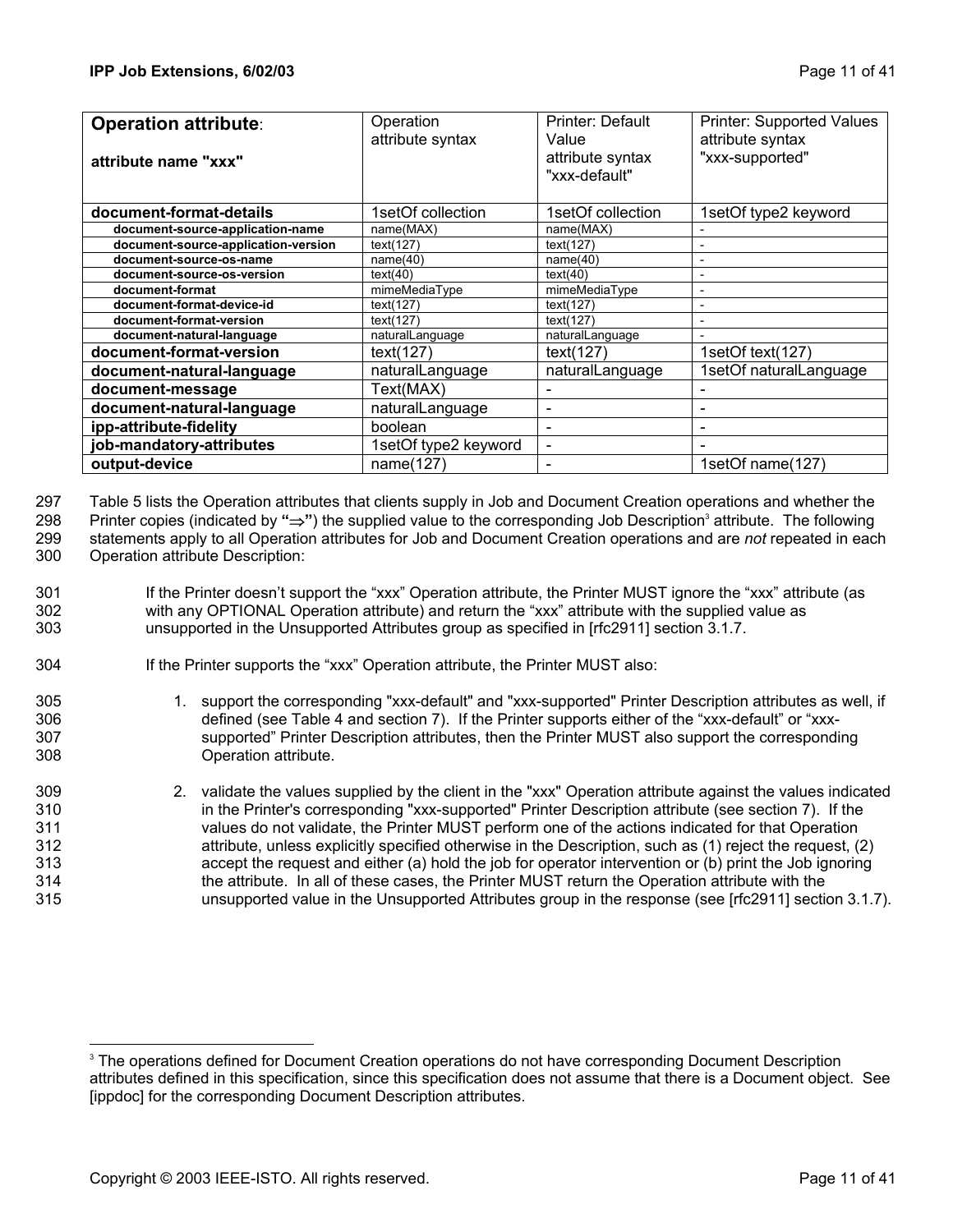<span id="page-11-0"></span>

| Legend:       |                                                                                         |
|---------------|-----------------------------------------------------------------------------------------|
| "Operation"   | column indicates the operation attribute names for Job and Document Creation            |
|               | requests.                                                                               |
| $(4 + 1)$     | Following attribute name indicates value sent on Create-Job, Print-Job and Print-Uri is |
|               | the default for all the Documents in the Job.                                           |
| "Creation     | column indicates which operations the Operation attribute can be supplied in: PJ=Print- |
| operations"   | Job, PU=Print-URI, CJ=Create-Job, SD=Send-Document, and SU=Send-URI.                    |
| "ν"           | the Operation attribute is defined for use with the indicated operations.               |
| "y⇒"          | the Operation attribute is defined for use with the indicated operations and has a      |
|               | corresponding Job Description attribute (see section 5) defined that the Printer MUST   |
|               | support and to which the Printer MUST copy this Operation attribute, if it supports the |
|               | Operation attribute. See Table 4 for whether there are corresponding "xxx-default" and  |
|               | "xxx-supported" Printer Description attributes defined.                                 |
|               | <b>ISSUE 01: OK to make corresponding Job Description attributes that are default</b>   |
|               | Document Description attributes as indicated below with $y \Rightarrow$ highlighted in  |
|               | yellow in the CJ and PJ, PU columns?                                                    |
| $\frac{1}{2}$ | the Operation attribute is not defined for the indicated operation.                     |
| "Conformance" | column indicates the conformance requirements for what the client supplies in a         |
|               | request and the Printer supports in a request. For (indented) member attributes, a      |
|               | MUST means if the collection attribute is supplied or supported.                        |
| "Section"     | column indicates where the Operation attribute is defined in this spec.                 |

316

# 317 **Table 5 - Operation Attributes supplied in Job and Document Creation Requests**

<span id="page-11-1"></span>

| <b>Operation attribute name</b>          | <b>Attribute Syntax</b> | <b>Creation operations</b> |                  | Conformance  |                         | <b>Section</b>            |                     |
|------------------------------------------|-------------------------|----------------------------|------------------|--------------|-------------------------|---------------------------|---------------------|
|                                          |                         | <b>CJ</b>                  | PJ,<br><b>PU</b> | SD.<br>SU    | <b>Client</b><br>supply | <b>Printer</b><br>support |                     |
| document-charset*                        | charset                 | V⇒                         | V⇒               | ۷            | <b>MAY</b>              | <b>MAY</b>                | §3.2.1              |
| document-digital-signature*              | type2 keyword           | V⇒                         | y⇒               | v            | <b>MAY</b>              | <b>MAY</b>                | §3.2.2              |
| document-format*                         | mimeMediaType           | V⇒                         | v⇒               | v            | <b>MAY</b>              | <b>MUST</b>               | §3.2.3              |
| document-format-details*                 | 1setOf collection       | y⇒                         | V⇒               | y            | <b>MAY</b>              | MAY                       | $$3.2.\overline{4}$ |
| document-source-application-name*        | name(MAX)               | $y \Rightarrow$            | $y \Rightarrow$  | $\mathbf{v}$ | <b>MAY</b>              | <b>MAY</b>                | §3.2.4.1            |
| document-source-application-<br>version* | text(127)               | $y \Rightarrow$            | y⇒               | $\mathbf{v}$ | <b>MAY</b>              | <b>MAY</b>                | §3.2.4.2            |
| document-source-os-name*                 | name(40)                | y⇒                         | y⇒               | y            | MAY                     | <b>MAY</b>                | §3.2.4.3            |
| document-source-os-version*              | text(40)                | $y \Rightarrow$            | y⇒               | $\mathbf{v}$ | <b>MAY</b>              | <b>MAY</b>                | §3.2.4.4            |
| document-format*                         | mimeMediaType           | $y \Rightarrow$            | $y \Rightarrow$  | $\mathbf{v}$ | <b>MUST</b>             | <b>MUST</b>               | \$3.2.4.5           |
| document-format-device-id*               | text(127)               | $y \Rightarrow$            | y⇒               | V            | <b>MAY</b>              | MAY                       | §3.2.4.6            |
| document-format-version*                 | text(127)               | $V \Rightarrow$            | y⇒               | $\mathbf{v}$ | <b>SHOULD</b>           | <b>MUST</b>               | §3.2.4.7            |
| document-natural-language*               | naturalLanguage         | y⇒                         | y⇒               | $\mathbf{v}$ | <b>MAY</b>              | <b>MAY</b>                | \$3.2.4.8           |
| document-format-version*                 | text(127)               | V⇒                         | y⇒               | V            | <b>MAY</b>              | <b>MAY</b>                | $$3.2.\overline{5}$ |
| document-message*                        | text(MAX)               | y⇒                         | y⇒               | y            | <b>MAY</b>              | <b>MAY</b>                | $$3.2.\overline{6}$ |
| document-name*                           | name(MAX)               | y⇒                         | y⇒               | y            | <b>MAY</b>              | <b>MUST</b>               | §3.2.7              |
| document-natural-language*               | naturalLanguage         | y⇒                         | y⇒               | y            | <b>MAY</b>              | <b>MAY</b>                | §3.2.8              |
| ipp-attribute-fidelity                   | boolean                 | y⇒                         | y⇒               | ٠            | <b>MAY</b>              | <b>MUST</b>               | §3.1.1,             |
| job-mandatory-attributes                 | 1setOf type2<br>keyword | y⇒                         | y⇒               | ٠            | <b>MAY</b>              | <b>MAY</b>                | §3.1.2              |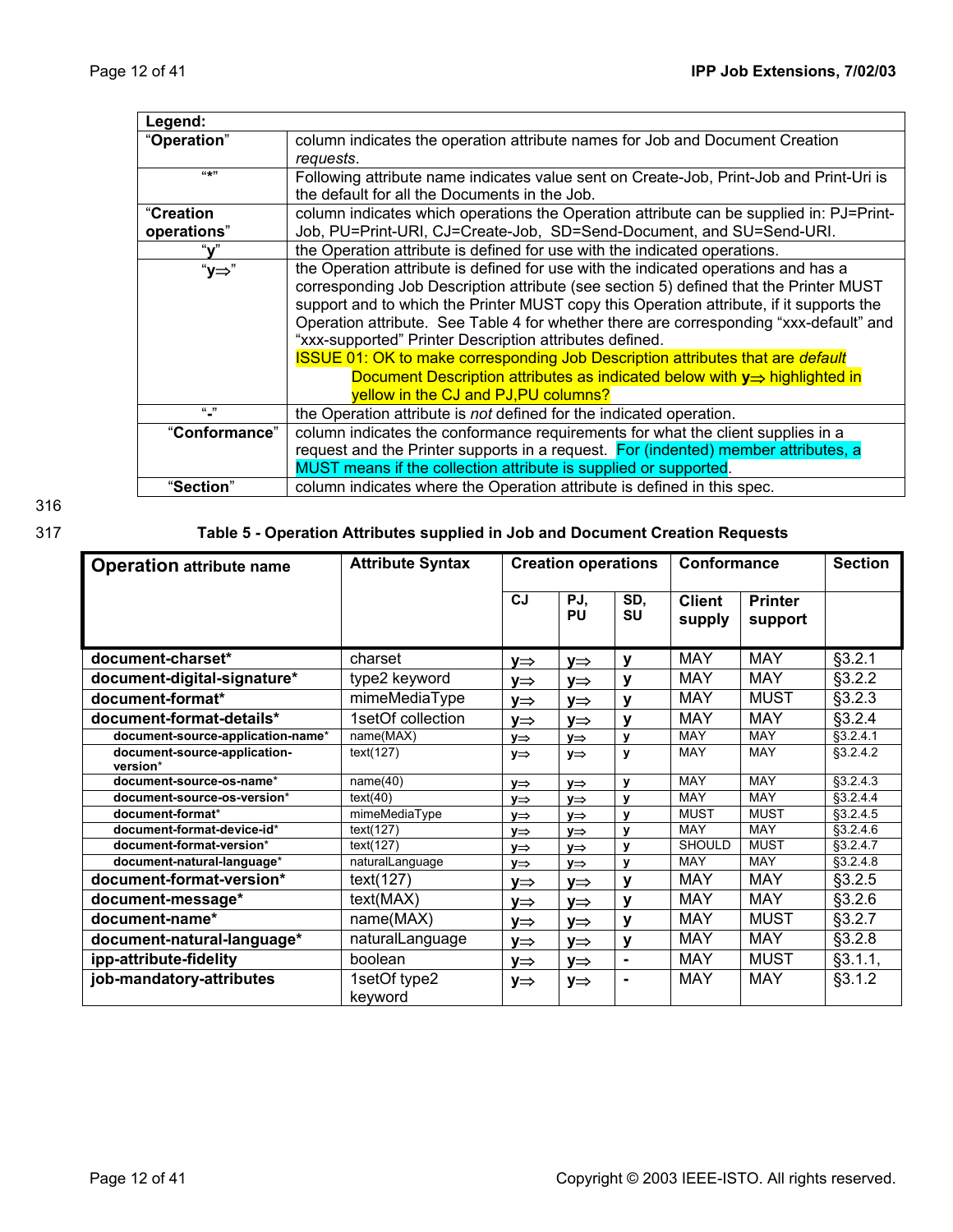<span id="page-12-0"></span>

| <b>Operation attribute name</b> | <b>Attribute Syntax</b> | <b>Creation operations</b> |                 | Conformance      |                         | <b>Section</b>            |                                                            |
|---------------------------------|-------------------------|----------------------------|-----------------|------------------|-------------------------|---------------------------|------------------------------------------------------------|
|                                 |                         | <b>CJ</b>                  | PJ,<br>PU       | SD,<br><b>SU</b> | <b>Client</b><br>supply | <b>Printer</b><br>support |                                                            |
| output-device*                  | name(127)               | y⇒                         | $y \Rightarrow$ | $\blacksquare$   | MAY                     | MAY                       | §Error!<br>Referen<br><b>ce</b><br>source<br>not<br>found. |

318

#### 319 **3.1 Operation attributes for Job Creation operations only**

320 321 This section defines additional operation attributes that the client MAY supply in Job Creation operations (Print-Job, Print-URI, and Create-Job) and Validate-Job, but not in Send-Document or Send-URI operations.

#### <span id="page-12-1"></span>322 **3.1.1 ipp-attribute-fidelity (boolean) ([rfc2911] section 3.2.1 and 15)**

323 324 325 326 This REQUIRED Operation attribute specifies the policy for the Printer to use (see [rfc2911] §3.2.1.1) when the client supplies unsupported Job Template attributes<sup>[4](#page-12-3)</sup> or values in a Job Creation operation. The value 'true' indicates that total fidelity to client-supplied Job Template attributes and values is required for this Job Creation operation. If the client supplies the value 'false' or omits the attribute, then the Printer MUST accept the Job Creation operation.

327 The Printer MUST copy this attribute to the corresponding (new) Job Description attribute (see section [5.1.2\)](#page-25-1).

#### 328 **3.1.1.1 Why there are no "ipp-attribute-fidelity-default" and "ipp-attribute-fidelity-supported" attributes**

329 330 331 Because [rfc2911] defines the default value to be 'false' there is no point to define an "ipp-attribute-fidelity-default" Printer Description attribute. Because [rfc2911] REQUIRES a Printer to support the "ipp-attribute-fidelity" Operation attribute there is no need for an "ipp-attribute-fidelity-supported" Printer Description attribute.

#### <span id="page-12-2"></span>332 **3.1.2 job-mandatory-attributes (1setOf type2 keyword)**

333 334 335 336 337 338 339 This OPTIONAL Operation attribute permits the client to identify which Job Template attributes the Printer MUST support in this Job Creation request in order to accept the Job. The Printer MUST reject this Job Creation operation if the client supplies an unsupported Job Template attribute or value in the request that is also identified in this list. The client MAY supply the "job-mandatory-attributes" Operation attribute in a Job Creation operation or Validate-Job operation and MUST NOT supply this attribute in any other operation. If the Printer supports the "job-mandatoryattributes" Operation attribute, the Printer MUST support this attribute in all Job Creation operations that it supports and in the Validate-Job operation.

340 341 342 If the client supplies the "job-mandatory-attributes" Operation attribute and the 'ipp-attribute-fidelity" Operation attribute with the 'true' value, the Printer MUST ignore the "job-mandatory-attributes", since the client is requesting that all of the supplied Job Template attributes in the Job Creation request MUST be supported in order for the

343 Printer to accept the Job.

<span id="page-12-3"></span> $\overline{a}$ 4 The value of the "ipp-attribute-fidelity" Operation attribute has no effect on other O*peration* attributes supplied by the client, only on Job Template attributes supplied by the client.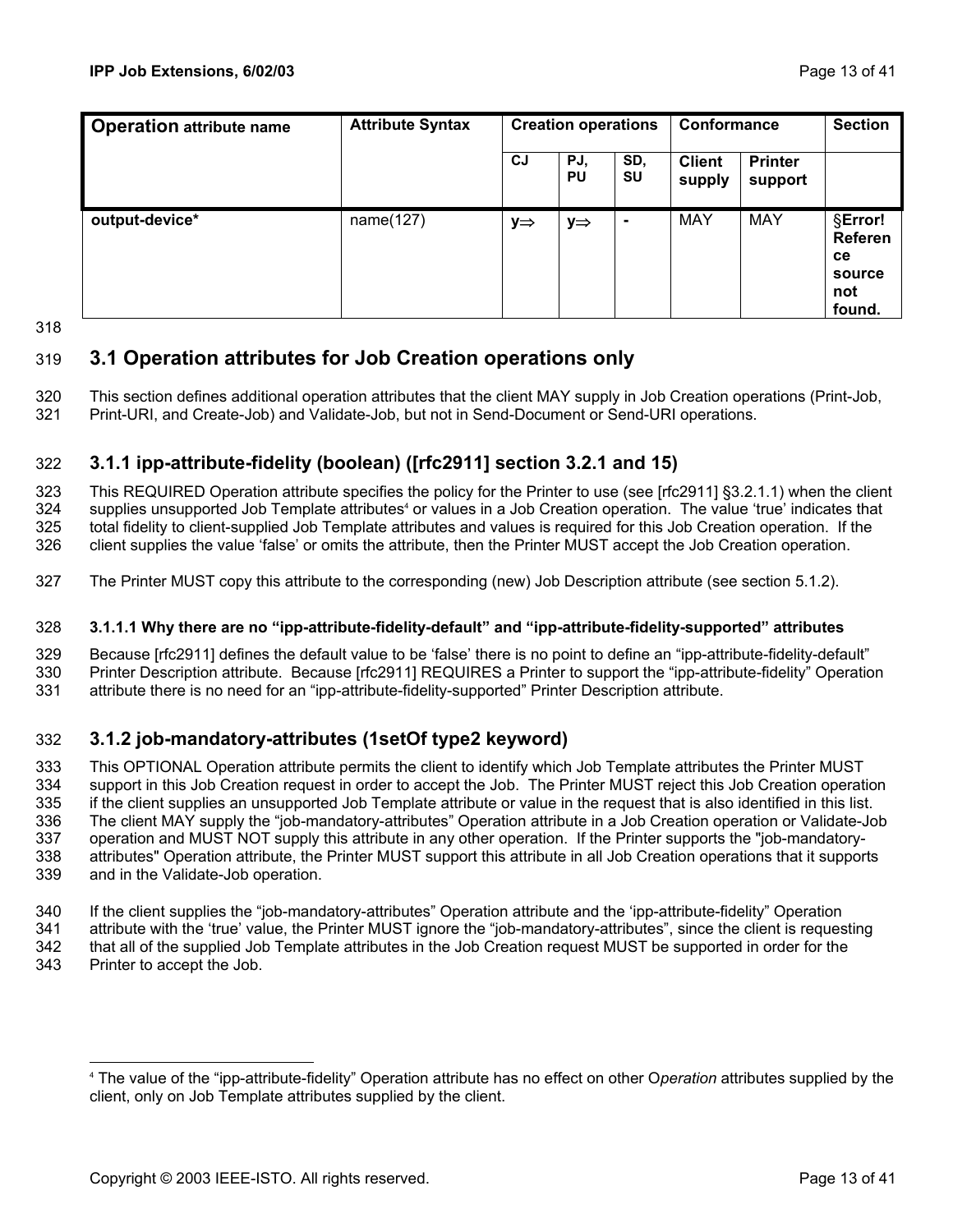<span id="page-13-0"></span>The Printer MUST copy this attribute to the corresponding "job-mandatory-attributes" Job Description attribute (see section [5.1.3\)](#page-25-2) for auditing and trouble-shooting purposes<sup>5</sup>[.](#page-13-2) 344 345

346 347 348 349 350 The values of the "job-mandatory-attributes" attribute are the keyword attribute names that identify Job Template attributes; for example, 'job-hold-until', 'job-finishings' (see section [4.1.4\)](#page-23-1), 'copies' and 'media'. In order to identify a member attribute of a collection attribute, the keyword names of both the collection attribute and the member attribute are given separated by a period (.) character. For example, to make the "media" attribute of the "coverfront" collection attribute mandatory, supply the keyword value: 'cover-front.media'.

351 352 353 354 355 356 357 358 359 360 The Printer MUST accept *any* keyword values for the "job-mandatory-attributes" attribute itself whether or not the corresponding Job Template attributes are supported by the Printer and MUST NOT return any unsupported keywords in the Unsupported Attributes Group in the response. If the client supplies this "job-mandatory-attributes" Operation attribute in a Job Creation operation with values that represent Job Template attributes that the Printer doesn't support, the Printer MUST otherwise accept the attribute anyway. The Printer MUST reject this Job Creation only if the client *actually supplies* any of the identified Job Template attributes that the Printer doesn't support. Because the Printer doesn't reject when the "job-mandatory-attributes" Operation attribute has unsupported attribute keyword names, the client MAY supply all of the attribute keyword names that the client supports without having to tailor the list to the particular Printer to which the client is submitting the Job Creation operation, thereby simplifying client use of this attribute.

361 362 Note: The "job-mandatory-attributes" has nothing to do with whether the Printer overrides the PDL with the identified Job Template attributes (see [rfc2911] sections 4.4.28 and 15).

#### 363 364 **3.1.2.1 Why there are no "job-mandatory-attributes-default" and "job-mandatory-attributes-supported" Printer Description attributes**

365 366 367 368 369 By definition, omission of the "job-mandatory-attributes" Operation attribute (and the "ipp-attribute-fidelity" Operation attribute with a 'false' value or omitted) means that the client is requesting that none of the supplied Job Template attributes need to be supported in order to accept the Job, i.e., the Printer MUST NOT reject the job because of any unsupported Job Template attributes. So the default is an empty list, so there is no point to have a "job-mandatoryattributes-default" Printer attribute.

370 371 372 By definition, the client can supply any Job Template attribute in the value list of the "job-mandatory-attributes" Operation attribute, whether or not the Printer actually supports that Job Template attribute. Therefore, it is not possible to have a "job-mandatory-attributes-supported" list, since all possible keywords would have to be expressed.

- 373 Note: the client MAY query the Printer's "job-creation-attributes-supported" (see [ippsave] section 7.1) and
- 374 375 "document-creation-attributes-supported" (see [ippdoc] section 10.1) to see which Job Template and Document Template attributes the Printer actually supports.

#### <span id="page-13-3"></span>376 **3.2 Operation attributes for both Job and Document Creation operations**

- 377 This section defines the semantics for the Operation attributes that a client MAY supply in a Job Creation operation
- 378 (Print-Job, Print-URI, Create-Job) or a Document Creation operation (Print-Job, Print-URI, Send-Document and
- 379 Send-URI). Note: Print-Job and Print-URI are both Job Creation and Document Creation operations.

#### 380 **3.2.1 document-charset (charset)**

381 382 This OPTIONAL Operation attribute identifies the charset of the Document Content. This Operation attribute is intended to be supported by Printers that support a document-format in which the charset may be ambiguous in the

<span id="page-13-1"></span>l

<span id="page-13-2"></span><sup>5</sup> The Printer uses the "job-mandatory-attributes" Job Description attribute for validating subsequent Document Template attributes supplied in Send-Document and Send-URI operations for this job when also supporting [ippdoc], where the client can supply Document Template attributes.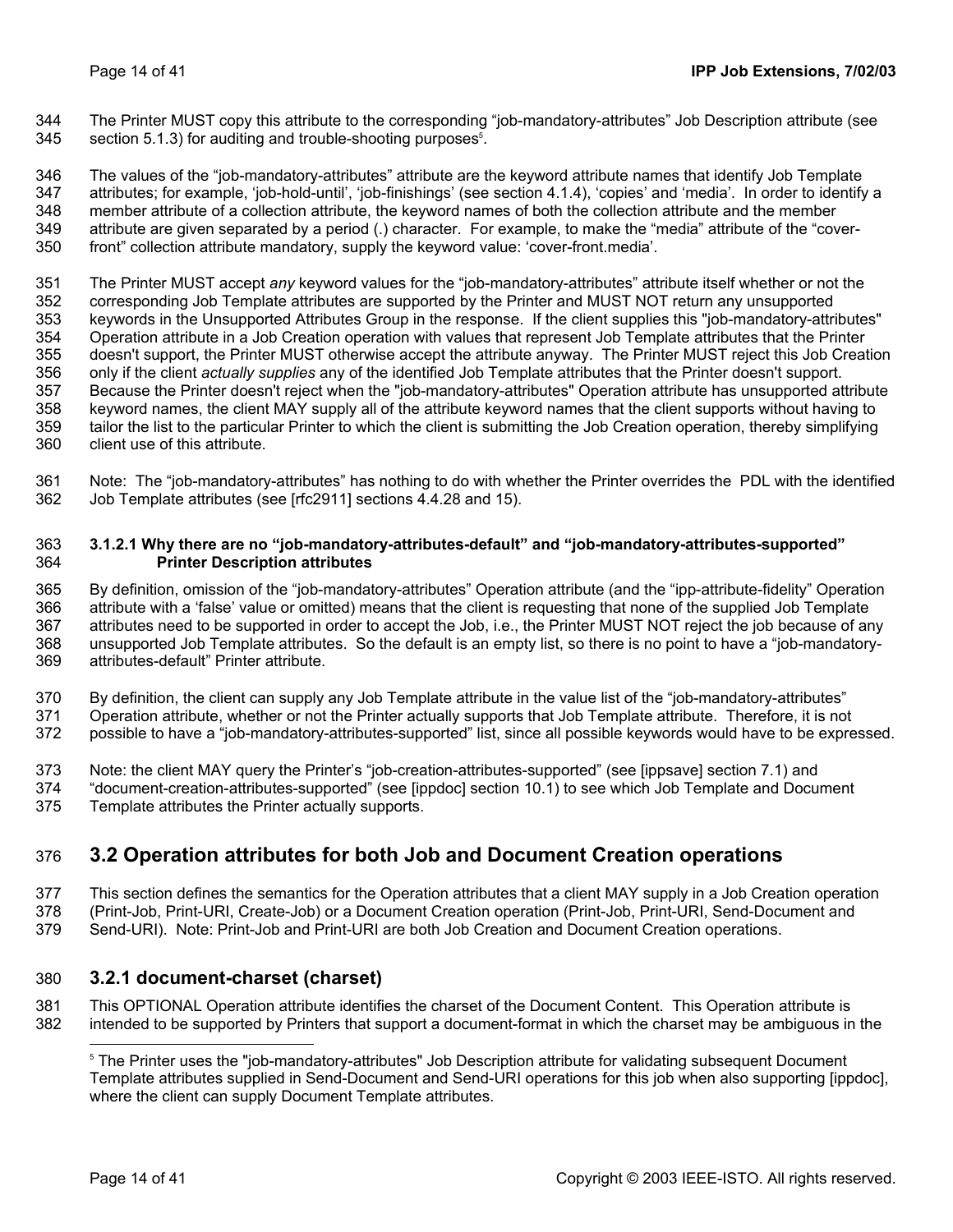<span id="page-14-0"></span>383 384 Document content, such as 'application/vnd.hp-PCL', where the charset escape sequence MAY be omitted from the data.

385 If a client supplies the "document-charset" Operation attribute in a Document Creation operation with a value that the

386 387 388 Printer doesn't support, the Printer MUST reject the job and return the status code: 'client-error-charset-notsupported' (see [rfc2911] section 3.1.4.14), since the interpretation of the content will be mis-understood by the Printer.

389 390 The standard values for these attributes are Internet Media types (sometimes called MIME types). For further details see the description of the 'mimeMediaType' attribute syntax in [rfc2911] section 4.1.9.

391 392 393 394 395 396 397 398 399 400 401 402 403 404 The Printer MUST support this attribute if it supports a document format for which the Document Content can be ambiguous with respect to the charset being used to encode the data. For example, the 'application/vnd.hp-PCL' MAY omit the charset escape sequence. Although [rfc2854] strongly RECOMMENDS that 'text/html', include a "; charset=charset' parameter in the MIME type itself (that is, explicitly in the value of the "document-format" attribute), often the charset= parameter is not present in the MIME type and the Printer MUST assume a charset. Thus a Printer that supports the text/html MIME type MUST support the "document-charset" operation attributes. Also many text files use the various 8-bit ISO 8859 charsets in which the lower half is US-ASCII and the upper half is various Latin sets (about 8 or 9), Greek, Cyrillic, Hebrew, and Arabic. Shift JIS is another example where the left half is US-ASCII, but the right half can be one of a number of things. But if the data doesn't contain the charset escape sequences, this attribute can help the Printer know what the charset is in the Document. Such document formats are called "charset-ambiguous" document formats. Finally, even though [rfc2046] REQUIRES the "; charset=" MIME type parameter if the file contains other than US-ASCII, in practice, the "; charset=" MIME type parameter is often omitted, thus making 'text/plain' a charset-ambiguous document format. See the discussion in [rfc2911] section 4.1.9 and [rfc2046].

405 406 407 408 The Printer MAY also check the Document content while processing to see that the document data meets the coding requirements for the supplied charset. If the data contains something that is outside the charset encoding, the Printer MUST either (1) hold the job or (2) abort, and SHOULD NOT continue printing square boxes for encoded characters that are outside the charset supplied by the client.

409 410 411 Many other document formats, such as 'application/postscript' and 'application/pdf', are *not* charset-ambiguous, so that Printers that support only such formats MAY omit support of the "document-charset" Operation/ Description attributes.

412 If the Printer supports the "document-charset" Operation attribute, it MUST also support the corresponding

413 414 "document-charset-default" and "document-charset-supported" Printer Description attributes as well and vice versa (see sections [7.1](#page-29-2) and [7.2\)](#page-29-3).

#### <span id="page-14-1"></span>415 **3.2.2 document-digital-signature (type2 keyword)**

- 416 This OPTIONAL Operation attribute identifies the technology of digital signature in the Document content.
- 417 If a client supplies this "document-digital-signature" Operation attribute in a Document Creation operation with a
- 418 value that the Printer doesn't support, the Printer MUST perform one of the following actions depending on
- 419 implementation: (1) reject the request OR (2) accept the request, set the Job's "job-state-reasons" attribute to
- 420 'digital-signature-type-not-supported' (see section [6.1\)](#page-27-1), and either (a) put the Job in the 'pending-held' state or (b)
- 421 process the job ignoring the attribute. See section [3](#page-9-2) [above](#page-13-3) for more details.

422 423 424 425 If the Printer supports this attribute and the value supplied by the client, the Printer MAY verify the signature according to the rule for that signature format and "document-format". If the signature does not verify, then the Printer MUST perform one of the following actions depending on implementation (which MAY depend on the "document-format" and a site-established policy):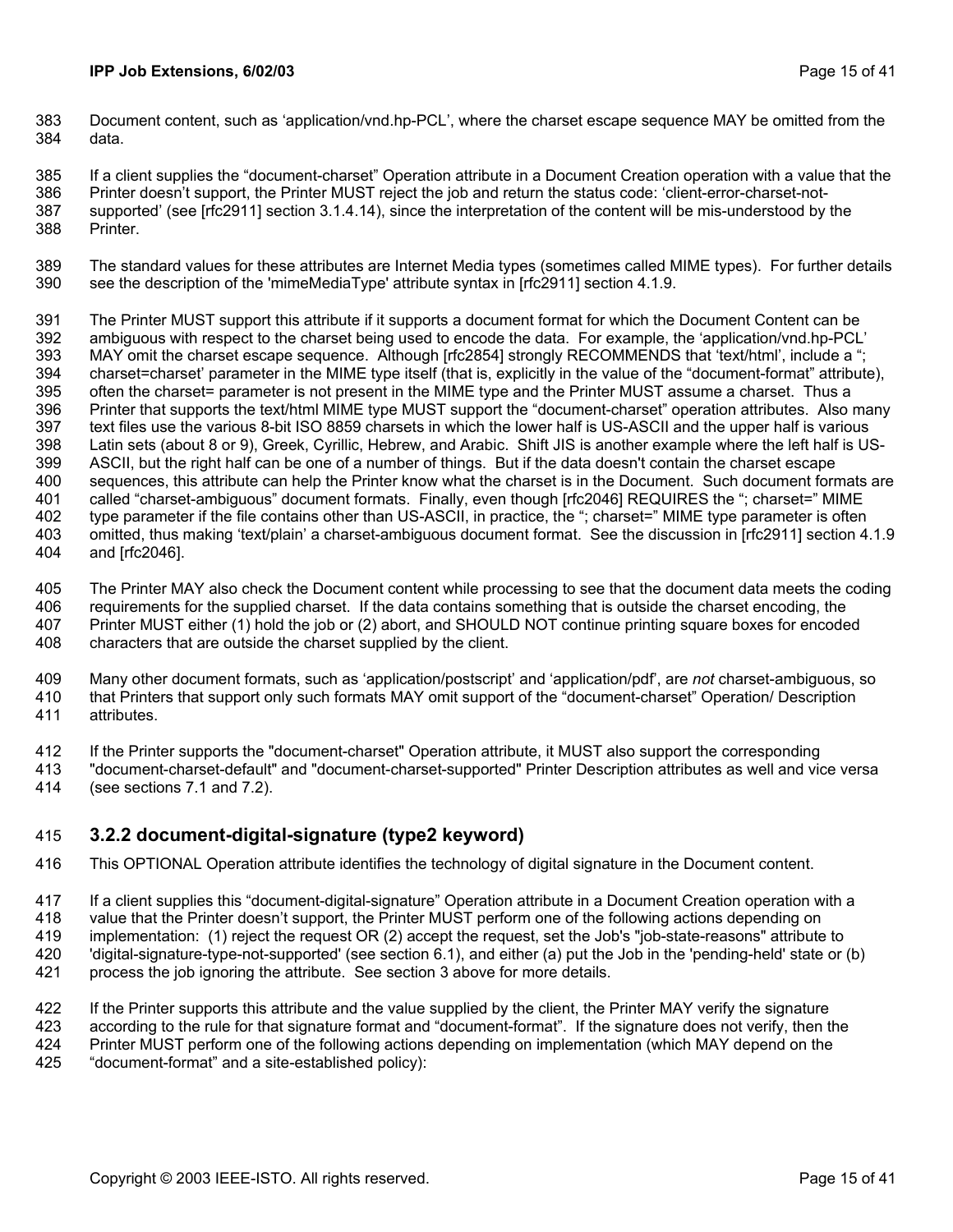- <span id="page-15-0"></span>426 427 1. ignore the signature (and MAY indicate on the printed output some how) and MUST set the Job's "job-statereasons" Job Description attribute with the 'digital-signature-did-not-verify' value (see section [6.1\)](#page-27-1).
- 428 429 430 2. put the job on hold and wait for human intervention and MUST set the Job's "job-state-reasons" Job Description attribute with the 'job-digital-signature-wait' and 'digital-signature-did-not-verify' values (see section [6.1\)](#page-27-1), OR
- 431 432 433 3. abort the job depending on implementation and/or site configuration and MUST set the Job's "job-statereasons" Job Description attribute with the 'job-aborted-by-system' and 'digital-signature-did-not-verify' values (see section [6.1\)](#page-27-1).

434 435 436 437 438 439 440 Different PDLs have different techniques of embedding the signature. If the Printer supports the "document-digitalsignature" attribute and the supplied "document-format", the Printer MUST accept the document. However, if the Printer either doesn't support the value of the "document-digital-signature' Operation attribute or doesn't support the technique used by the supplied "document-format" attribute, the Printer MUST either (1) ignore the signature or (2) put the job on hold and wait for human intervention, depending on implementation. If the Printer doesn't support the supplied value, the Printer MUST return the "document-digital-signature" attribute with its value as unsupported in the Unsupported Attributes group as specified in [rfc2911] section 3.1.7.

- 441 The following standard keyword values are defined:
- 442 'dss': Digital Signature Standard (DSS) [dss].
- 443 444 'none': There is not a digital signature in the Document content. If this attribute is supported, the 'none' value MUST be implemented but MAY be removed by the administrator.
- 445 'pgp': PGP Message Exchange Formats [rfc1991].
- 446 'smime': Enhanced Security Services for S/MIME [rfc2634].
- 447 'xmldsig' XML Digital Signature [xmldsig].

#### <span id="page-15-1"></span>448 **3.2.3 document-format (mimeMediaType)**

449 This REQUIRED Operation attribute (see [rfc2911] section 3.2.1.1) indicates the document format of the supplied

450 451 Document Content. If a client supplies the "document-format" Operation attribute with a value that the Printer doesn't support, the Printer MUST reject the job and return the status code 'client-error-document-format-not-supported' (see

452 [rfc2911] section 3.1.4.11), since the Printer cannot process the data.

453 454 455 456 457 458 The standard values for this attribute are Internet Media types (sometimes called MIME types). For some MIME types, such as 'text/plain' [rfc2046], the "; charset=" parameter is defined which specifies the charset of the Document content. The Printer MUST support the charset MIME parameter as well as the "document-charset" Operation attribute (section [3.2.1\)](#page-13-1) if the Printer supports any text MIME type, such as 'text/plain' or 'text/html'. For further details see the description of the 'mimeMediaType' attribute syntax in [rfc2911] section 4.1.9 and [rfc2046] and the "document-charset" Operation attribute (section [3.2.1\)](#page-13-1).

459 Many printer languages in the Printer MIB do not have a MIME type registered with IANA.<sup>6</sup> It is the intent of the PWG to registers all of the Printer MIB v2 XXX Printer Languages as 'application/vnd.PWG-XXX'. If a Printer Language already has a registered MIME Media type or gets a registration in the future, then that MIME Type MUST be used in preference to the 'application/vnd.PWG-XXX' MIME Type. For example, PostScript<sup>®</sup> has the MIME Media type: 'application/postscript' and PCL has the MIME Media Type: 'application/vnd.HP-PCL, so those MIME Media types MUST be used instead of 'application/vnd.PWG-PS' and 'application/vnd.PWG-PCL'. For example, the NEC NPDL printer language from the Printer MIB does not have a MIME type registered with IANA. Therefore, the "documentformat" = 'application/vnd.PWG-NPDL' MUST be used. 460 461 462 463 464 465 466

<span id="page-15-2"></span> <sup>6</sup> Companies are urged to register there Printer languages with IANA using the 'application/vnd.XX-yyy vendor tree. There has also been a long standing PWG proposal to register all of these as 'application/vnd.pwg-yyy.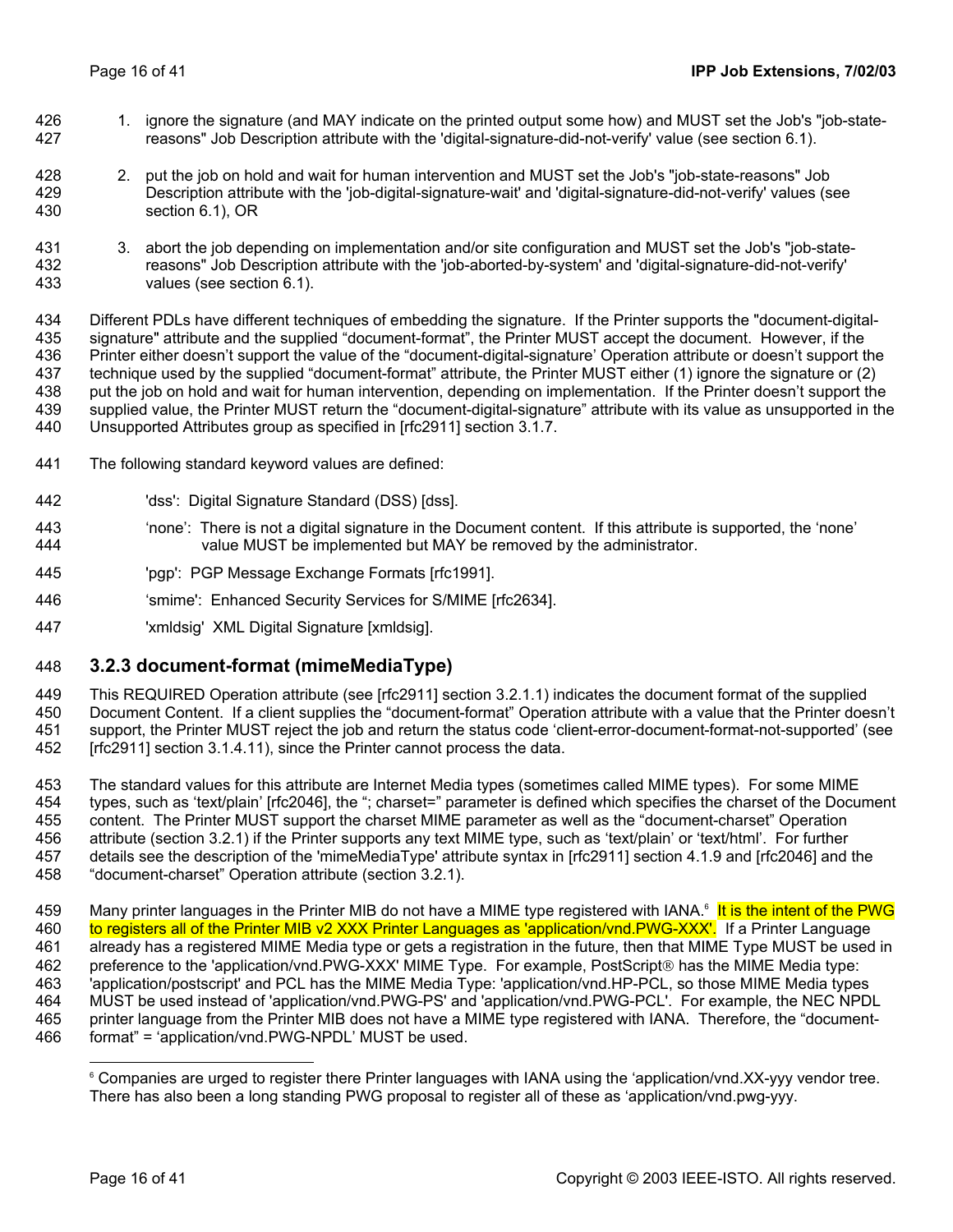<span id="page-16-0"></span>Note: CIP4 did not agree to register MIME types for other organizations and standards. Instead, CIP4 will just add values to the flat file that aren't MIME types. The values will not start with any of the MIME type roots: application/, 467 468

audio/, image/, message/, model/, multipart/, test/, or video. 469

470 **ACTION ITEM (Tom and Ira): Propose a format for the file.** 

471 See also the "document-format-version" Operation attribute in section [3.2.5](#page-19-2) and the "document-format-details"

472 Operation attribute in section [3.2.4.](#page-16-1)

#### <span id="page-16-1"></span>473 **3.2.4 document-format-details (1setOf collection)**

474 475 476 477 478 This OPTIONAL Operation attribute supplied in Document Creation operations summarizes the details of the Document content, including any files contained in the Document. This Operation attribute is intended to be supported by Printers that support a packaging document format, such as 'application/zip' or 'multipart/related', in order to detail the contents. However, this Operation attribute MAY be used with any document format. See [Table 6](#page-17-3)  for a list of the member attributes along with the client and Printer conformance requirements.

479 All member attributes, if supplied, MUST have contents. The value MUST NOT be omitted.

480 481 482 483 If a Printer supports a *packaging* MIME type, such as 'multipart/related' or 'application/zip', the Printer MUST support this "document-format-details" Operation attribute. If a Printer does not support a packaging MIME type, it MAY omit support of the "document-format-details" Operation attribute and Description attribute. The purpose of the "document-format-details" Operation attribute is to describe the details of the document format or formats in the

484 supplied Document, including the packaging format itself, so that the Printer knows what to expect.

485 486 487 488 489 490 491 492 If a client supplies the "document-format-details" Operation attribute in a Document Creation request with member attributes and/or values that the Printer doesn't support, the Printer MUST perform one of the following actions depending on implementation: (1) reject the request OR (2) accept the request and either (a) put the Job in the 'pending-held' state or (b) process the job ignoring the attribute. See section [3](#page-9-2) [above](#page-13-3) for more details. However, if the "document-charset" or the "document-format" member attributes are the ones in question, the Printer MUST reject the request, same as for the "document-charset" and "document-format" Operation attributes (see sections [3.2.1](#page-13-1) and [3.2.3\)](#page-15-1) and return the 'client-error-charset-not-supported' (see [rfc2911] section 13.1.4.16) or the 'clienterror-document-format-not-supported' (see [rfc2911] section 13.1.4.11) status-codes, respectively.

493 494 495 496 497 For a packaging format, the "document-format-details" attribute does not provide means to associate each collection valuewith particular document in the archive file, so it does not provide a "manifest"<sup>7</sup> of the packaging. One of the packaging collection values MAY describe the packaging format itself, in which case that collection value MUST be the first collection value. The remaining collection values provide the summary of the details of the contained files in any order.

- 498 499 There MUST NOT be any duplicate collection values, that is, no collection values with all the same member attribute values; it's a set, not a sequence. So 100 PostScript files with the same details in a .zip file:
- 500 501 (1) MAY have one collection value with the "document-format" member attribute = 'application/zip' MIME type value and MAY have additional member attributes that give details about the .zip file itself and
- 502 (2) MUST have one collection value containing a "document-format" member attribute =
- 503 504 'application/postscript' and MAY have additional member attributes that give the details about the PostScript files.

<span id="page-16-2"></span>l 7 If the client wants to achieve a "manifest", that is a complete list of each file in a packaging, then the client needs to extract each file from the package and submit each one in a separate Document Creation operation. Note: the client can re-compress each file before sending, so the compression isn't lost when sending each document separately.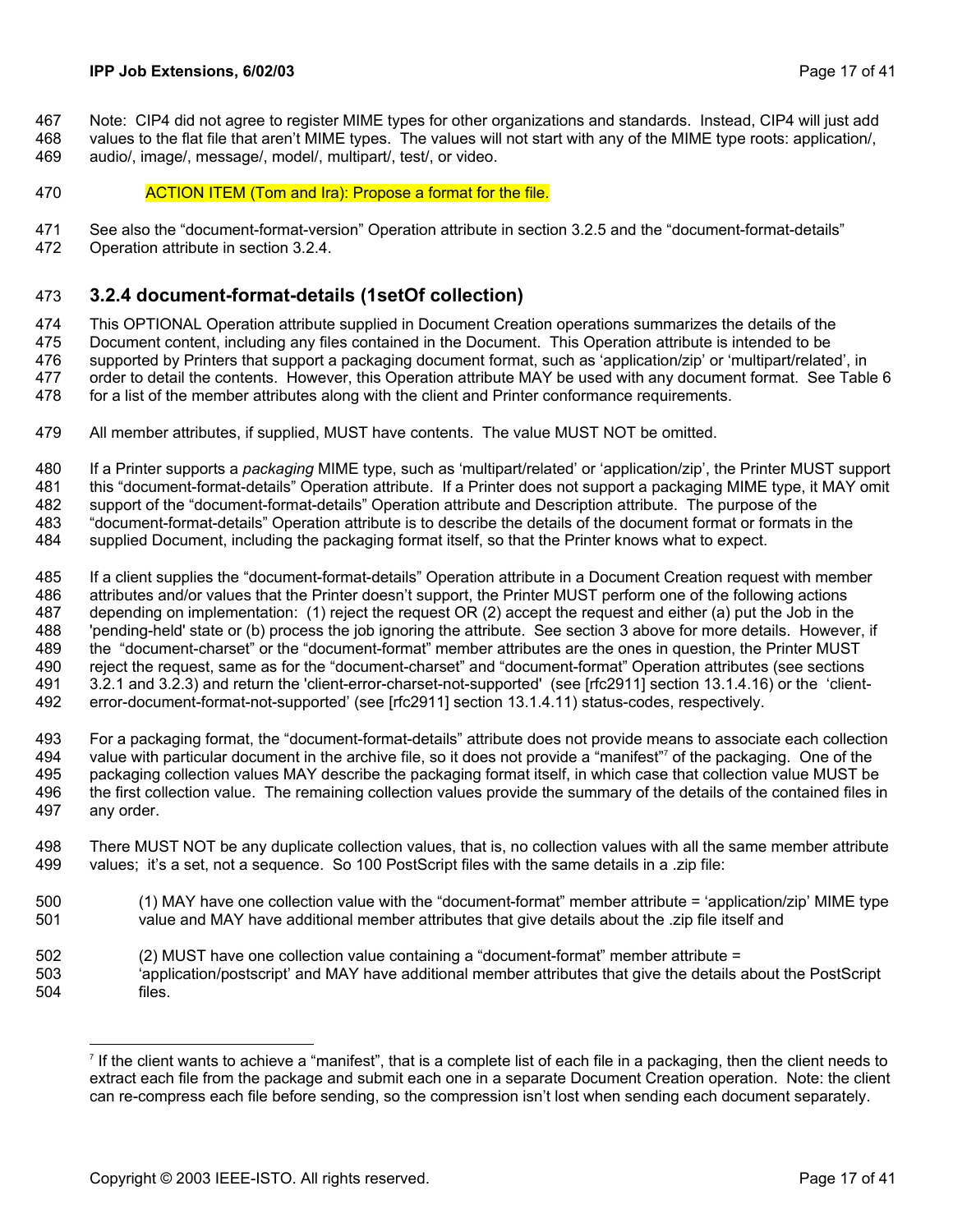<span id="page-17-0"></span>505 If a file in a packaging file is itself a packaging file, the single "document-format-details" (1setOf collection) Operation

506 507 508 attribute SHOULD contain the flattened distinct collection values for all files at all nested levels. Therefore, the "document-format-details" collection attribute is not recursively defined and MUST NOT contain the "documentformat-details" attribute as a member attribute.

509

| <b>Member Attribute Name</b>        | <b>Attribute Syntax</b>   | <b>Client</b><br>supplies | <b>Printer</b><br><b>Support</b> | Member<br><b>Attribute</b><br><b>Section</b> | <b>Top Level</b><br><b>Attribute</b><br><b>Section</b> |
|-------------------------------------|---------------------------|---------------------------|----------------------------------|----------------------------------------------|--------------------------------------------------------|
| document-source-application-name    | name(MAX)                 | MAY                       | <b>MAY</b>                       | 3.2.4.1                                      | N/A                                                    |
| document-source-application-version | text(127)                 | MAY                       | <b>MAY</b>                       | 3.2.4.2                                      | N/A                                                    |
| document-source-os-name             | name(40)                  | <b>MAY</b>                | <b>MAY</b>                       | 3.2.4.3                                      | N/A                                                    |
| document-source-os-version          | text(40)                  | <b>MAY</b>                | <b>MAY</b>                       | 3.2.4.4                                      | N/A                                                    |
| document-format                     | mimeMediaType             | MUST                      | <b>MUST</b>                      | 3.2.4.5                                      | 3.2.3                                                  |
| document-format-device-id           | text(127)                 | MAY                       | MAY                              | 3.2.4.6                                      | N/A                                                    |
| document-format-version             | text(127)                 | <b>SHOULD</b>             | MUST                             | 3.2.4.7                                      | 3.2.5                                                  |
| document-natural-languages          | 1setOf<br>naturalLanguage | <b>MAY</b>                | <b>MAY</b>                       | 3.2.4.8                                      | 3.2.8                                                  |

<span id="page-17-3"></span>**Table 6 - "document-format-details" member Operation attributes** 

### 510

511 512 The client can determine which member attributes of the "document-format-details" are supported by querying the Printer's "document-format-details-supported" (1setOf type2 keyword) Printer Description attribute (see section [7.6\)](#page-30-1).

513 [Table 6](#page-17-3) shows that three of the member attributes also have comparable top level Operation attributes defined with

514 the same names. See the sections listed in the rightmost column. These three high level attributes have

515 516 corresponding "xxx-default" and "xxx-supported" Printer Description attributes. These values are also for use with the corresponding three member attributes. The remaining member attributes do not have any corresponding "xxx-

517 default" and "xxx-supported" Printer Description attribute.

518 519 520 521 If a client supplies this "document-format-details" Operation attribute with a member attribute with a value that the Printer doesn't support, the Printer MUST perform one of the following actions: (1) reject the request OR (2) accept the request and either (a) put the Job in the 'pending-held' state or (b) process the job ignoring the attribute. See section [3](#page-9-2) [above](#page-13-3) for more details.

#### <span id="page-17-1"></span>522 **3.2.4.1 document-source-application-name (name(MAX))**

523 524 525 526 This OPTIONAL member Operation attribute identifies the application that generated the document. The value MUST be all lowercase in order to facilitate matching. The version number MUST NOT be included (see the "document-source-application-version" attribute). Examples: "photoshop", "microsoft word", "unknown".

#### <span id="page-17-2"></span>527 **3.2.4.2 document-source-application-version (text(127))**

528 529 530 531 This OPTIONAL member Operation attribute identifies the version number of the application that created the document. The value MUST be all lowercase in order to facilitate matching. The intent of this attribute is for purposes of affecting the interpreting by the Printer for any formats for which the source application version might have different semantics. Examples:

- 532 "8.1 (4331)" for Winzip®, "5.0.5 10/26/2001" for Acrobat®, "2000 (9.0.4119 sr-1)" for Microsoft® Word
- 533 534 If the client omits this member attribute, that matches with any version. Similarly, the Printer's member attribute MAY be omitted or be a zero length string to indicate any.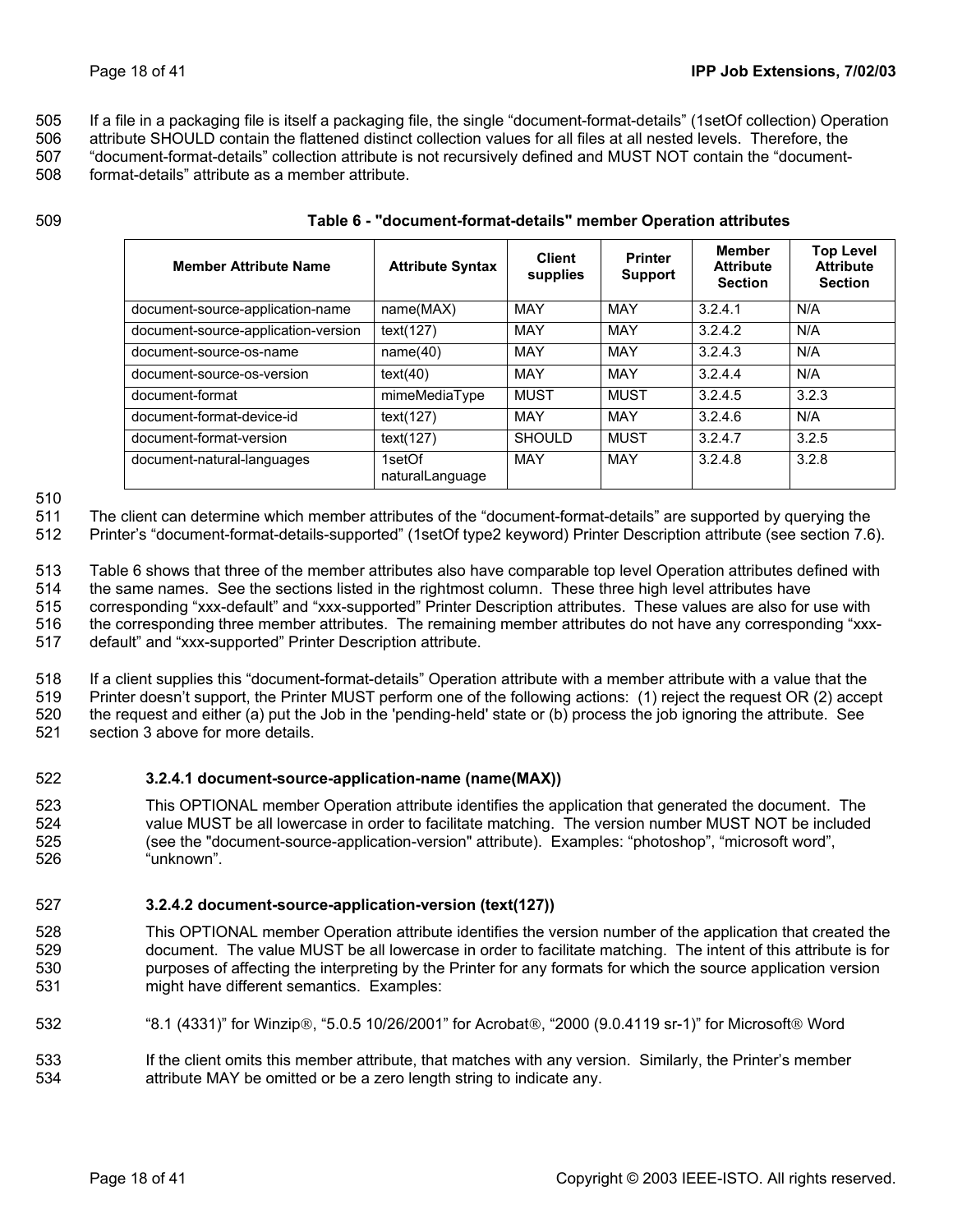### <span id="page-18-1"></span><span id="page-18-0"></span>535 **3.2.4.3 document-source-os-name (name(40))**

536 537 538 539 540 This OPTIONAL member Operation attribute identifies the name of the operating system on which the document was generated. Valid values are the operating system names defined in the IANA Operating System name registry [os-names] with the version number portion removed (see the "document-source-osversion" attribute). IANA Operating System Names consist of up to 40 *uppercase* US-ASCII letters, hyphen ("-"), period ("."), and slash ("/") characters. The value MUST be all lowercase in order to facilitate matching.

- 541 Possible example IANA OS Registry values: 'linux', 'macos', 'sun-os', 'unix', "unknown", 'windows'.
- 542 ACTION ITEM: Get Sun to register SOLARIS with IANA.

#### 543 **3.2.4.4 document-source-os-version (text(40))**

544 545 546 547 548 This OPTIONAL member Operation attribute identifies the version of the operating system on which the document was generated. Valid values include the version portion of any of the operating system names defined in the IANA Registry [os-names]. The value MUST be all lowercase in order to facilitate matching. The value MUST NOT include the name portion of the registered OS name (see "document-source-osname" attribute).

- 549 Possible example values for the indicated "document-source-os-name" value are:
	-
- <span id="page-18-2"></span>for 'linux': '1.0', '1.2', '2,0', '2.2', '2.4' for 'unix': 'bsd', 'v', 'v.1', 'v.2', 'v.3', 'pc'

<span id="page-18-3"></span>for 'windows': '95', '98', 'ce', 'nt', 'nt-2', 'nt-3', 'nt-3.5', 'nt-3.51', 'nt-4', 'nt-5' (windows 2000), ACTION ITEM: Get Microsoft to register NT-5.1 (maybe NT-5.2) with IANA.

554

550 551 552

553

#### 555 **3.2.4.5 document-format (mimeMediaType)**

556 557 558 559 560 This REQUIRED member Operation attribute identifies the document format (see [rfc2911] §3.2.1.1) of the collection value of which it is a member. The client MUST supply and the Printer MUST support this member attribute in each collection value. The values for this member attribute are Internet Media types (sometimes called MIME types) and have the same values and semantics as for the top level "document-format" Operation attribute with the same name (see section [3.2.3](#page-15-1) for the semantics).

#### <span id="page-18-4"></span>561 **3.2.4.6 document-format-device-id (text(127))**

562 563 564 565 566 567 568 This OPTIONAL member Operation attribute identifies the type of device for which the document was formatted, including manufacturer and model. This attribute is intended to identify document formats that are not portable, e.g., PDLs that are device dependent. The value of this variable MUST exactly match the IEEE 1284-2000 Device ID string (see [IEEE1284] clause 6), except the length field MUST NOT be specified. See the Microsoft Universal Plug and Play [upnp] section 2.2.6 DeviceId parameter for details and examples. Here is an example showing only the required fields for a PostScript document: MANUFACTURER:ACME Co.;COMMAND SET:PS;MODEL:LaserBeam 9;

#### <span id="page-18-5"></span>569 **3.2.4.7 document-format-version (text(127))**

570 571 572 573 574 575 This REQUIRED member Operation attribute identifies the level or version of the document format identified by the "document-format" member attribute. The client MAY supply and the Printer MUST support this member attribute if the Printer supports the "document-format-details" Operation attribute. The semantics and supported values of this "document-format-version" member attribute MUST be the same as for the top level "document-format-version" Operation attribute with the same name (see section [3.2.5](#page-19-2) for the semantics).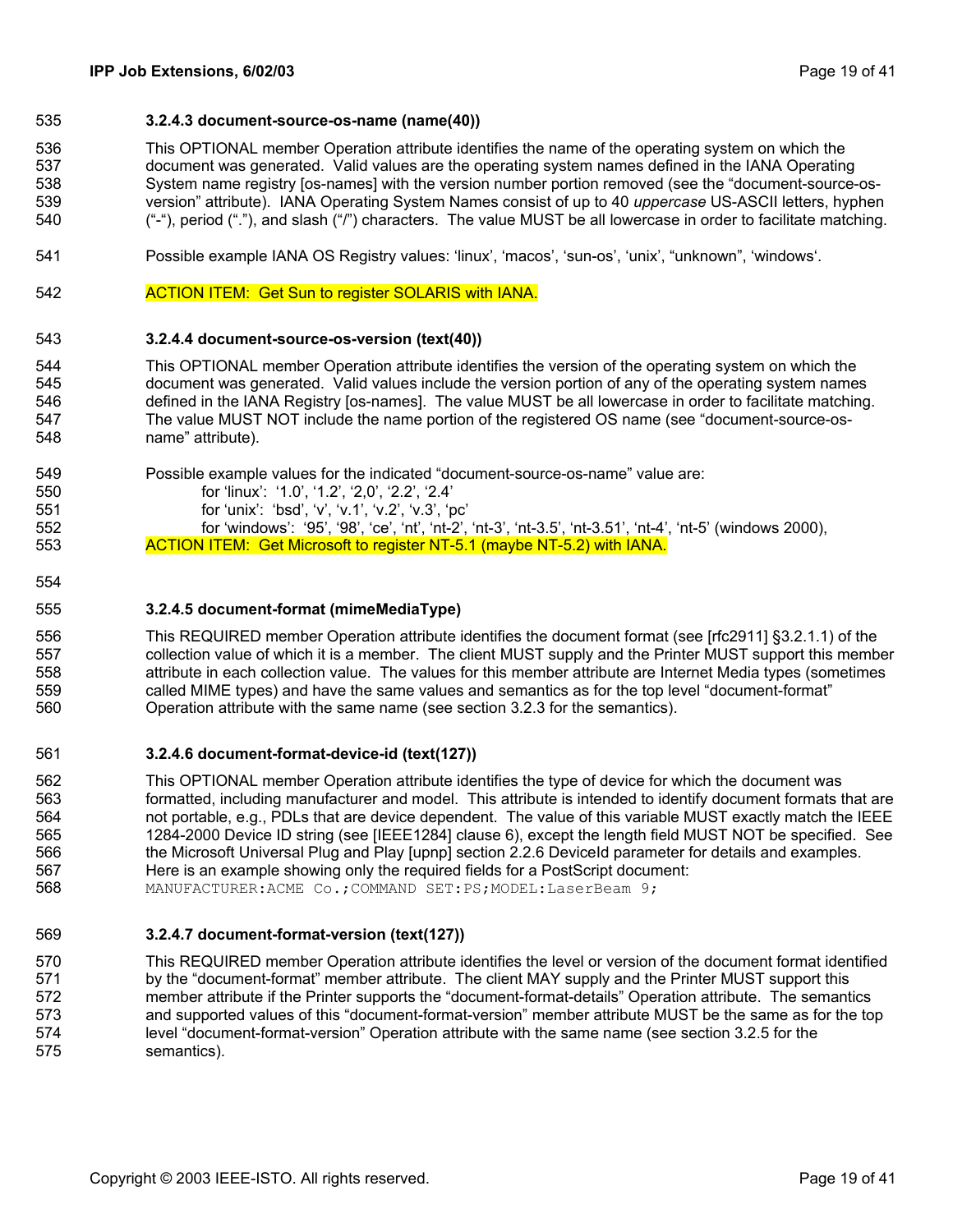### <span id="page-19-1"></span><span id="page-19-0"></span>576 **3.2.4.8 document-natural-language (1setOf naturalLanguage)**

577 578 579 580 581 582 This OPTIONAL member Operation attribute specifies the natural language(s) of the collection value of which it is a member. The values for this attribute are natural language codes (with optional country codes) and have the same values and semantics as for the top level "document-natural-language" (naturalLanguage) operation attribute with the same name (see section [3.2.8](#page-20-3) for the semantics). If the document contains multiple natural languages, then the first value MUST be the primary language of the document.

#### <span id="page-19-2"></span>583 **3.2.5 document-format-version (text(127))**

584 585 This OPTIONAL Operation attribute identifies the level or version of the document format of the Document content identified by the "document-format" Operation attribute (section [3.2.3\)](#page-15-1).

586 587 588 If the client supplies this "document-format-version" Operation attribute, the client MUST also supply the "documentformat" Operation attribute (section [3.2.3\)](#page-15-1), so that the Printer does not need to parse the "document-format-version" string in order to determine the document format and version.

589 590 591 592 593 If a client supplies this "document-format-version" Operation attribute with a value that the Printer doesn't support as indicated by the Printer's "document-format-version-supported" attribute (see section [7.8\)](#page-31-1), the Printer MUST perform one of the following actions, depending on implementation: (1) reject the request OR (2) accept the request and either (a) put the Job in the 'pending-held' state or (b) process the job ignoring the attribute. See section [3](#page-9-2) [above](#page-13-3) for more details.

594 595 596 597 The defined values are taken from the Printer MIB [rfc1759] langTC values (after removing the "lang") used in the prtInterpreterLangFamily and the prtInterpreterLangLevel attributes (SNMP calls them "objects") separated by the "/" character. If there is no version, just the langTC prefix without the "/" is used. Note: the Printer MIB prtInterpreterLangVersion attribute is not used, since no standard values are given in the Printer MIB.

598 599 600 601 602 The short first field before the "/" character are unique, so that the version values are self-identifying so that all the versions for all document formats can be combined into a single list for the Printer's "document-format-versionsupported" Printer attribute. The first field also tends to be the acronym for the document format and often is also the file name extension registered with IANA. The Printer MIB shows the first field in uppercase for readability. However, the Printer MUST perform case-insensitive matching of supplied values with supported values. If the

- 603 common acronym includes a "/", such as TIFF/IT, the "/" is changed to "-" so that the first field ends with the first "/."
- 604 Example values:
- 605 'PS/3': For Postscript level 3 [rfc1759].
- 606 'PCL/5e': For PCL 5e [rfc1759].
- 607 'PDF/1.4': For PDF version 1.4 [pdf]
- 608 'PDF/X-1a:2001': For PDF/X-1a [iso15930]
- 609 'DCS/2.0' For Document Color Separation (DCS), version 2.0. [dcs2.0]
- 610 'TIFF-IT/FP:1998': TIFF/IT [iso12639] - Full Page - baseline.
- 611 'TIFF-IT/CT:1998': TIFF/IT [iso12639] - Continuous Tone picture data - baseline
- 612 'TIFF-IT/FP/P1:1998': TIFF/IT [iso12639] - Full Page - profile 1
- 613 'TIFF-IT/CT/P1:1998': TIFF/IT [iso12639] - Continuous Tone picture data - profile 1
- 614 615 'Automatic': auto sense the format [rfc1759]. Is use in combination with the 'application/octet-stream' (see [rfc2911] section 4.1.9.1) value of the "document-format" attribute (section [3.2.3\)](#page-15-1).
- 616

#### 617 **3.2.5.1 Why no "document-format-version-default"**

618 There is no "document-format-version-default" since to meaningful, the default would have to depend on the

- 619 "document-format". Currently, there are no "xxx-default" attributes whose values depend on the value of other
- 620 attributes. Thus an implementation is free to supply its own defaults the depend on the "document-format".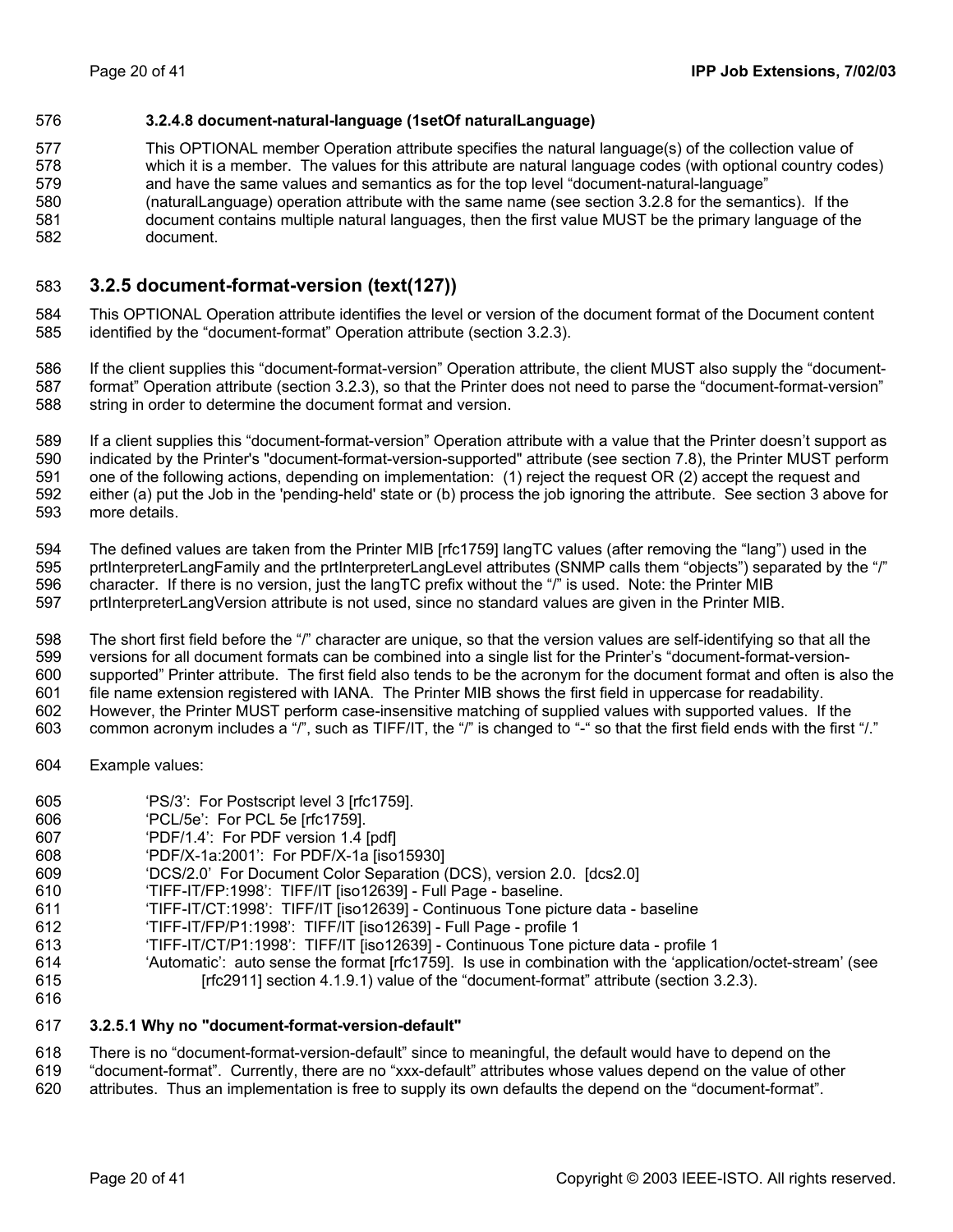### <span id="page-20-1"></span><span id="page-20-0"></span>621 **3.2.6 document-message (text(MAX))**

622 This OPTIONAL Operation attribute contains a message from the user to the operator about the Document.

#### <span id="page-20-2"></span>623 **3.2.7 document-name (name(MAX))**

- 624 The Printer MUST support this Operation attribute in Print-Job, Print-URI, Send-Document, and Send-URI operations
- 625 (see [rfc2911 section 3.2.1.1) and MAY support it in the Create-Job operation. For the Print-Job, Print-URI, and
- 626 Create-Job operations, the Printer MUST copy the value to the corresponding Job Description attribute<sup>8</sup>[.](#page-20-4)

#### <span id="page-20-3"></span>627 **3.2.8 document-natural-language (naturalLanguage)**

- 628 629 This OPTIONAL Operation attribute specifies the primary natural language of the Document content (see [rfc2911] section 3.2.1.1 and section 4.1.8).
- 630 631 632 633 If the client supplies this "document-natural-language" Operation attribute with a value that the Printer doesn't support, the Printer MUST perform one of the following actions: (1) reject the request OR (2) accept the request and either (a) put the Job in the 'pending-held' state or (b) process the job ignoring the attribute. See section [3](#page-9-2) [above](#page-13-3) for more details.
- 634 635 The values MAY include region as well as the language according to [rfc2911 section 4.1.8. If the document contains more than one language, the value is the first or primary language of the document. The Printer MAY use
- 636 this value to select fonts or other Globalization processing. As indicated in [rfc2911] section 4.1.8, example include:
- 637 'en': for English
- 638 'en-us': for US English
- 639 'fr': for French
- 640 641 'de': for German

### 642 **3.2.9 output-device (name(127))**

643 This OPTIONAL Operation attribute specifies the name of the target output device for a Printer that fans-out to 644 multiple devices (see [rfc2911] section 2.1). This allows the client to control which output device the Printer selects. 645 If this attribute is omitted, the Printer selects whichever output device seems best for the job in an implementation 646 dependent manner. The client can discover which output devices the Printer supports by querying the Printer's 647 "output-device-supported" Printer attribute (see section [7.11\)](#page-31-2).

648 If the Printer supports this Operation attribute, the Printer MUST support the "output-device-assigned" Job 649 Description attribute with the same values (see [rfc2911] section 4.3.13).

650 There is no "output-device-default". A Printer MAY have a dynamic scheduling algorithm to assign jobs to output 651 devices, in which case the "output-device-supported" Printer attribute would have multiple values. A client that did 652 not supply an explicit "output-device" is asking the Printer to choose the most appropriate output device(s) (i.e. 653 physical printer(s)) to print the Job. If "output-device-default" was allowed there would be no way to request this 654 since the default output device would be assigned when it was not supplied by the client. If the Printer does not have 655 a dynamic scheduling algorithm to assign Jobs to output devices, the Printer would populate "output-device-656 supported" with only one value.

<span id="page-20-4"></span><sup>-&</sup>lt;br>8 <sup>8</sup> For the Send-Document and the Send-URI Operation attribute, the Printer copies them to the corresponding Document Description attribute defined in [ippdoc].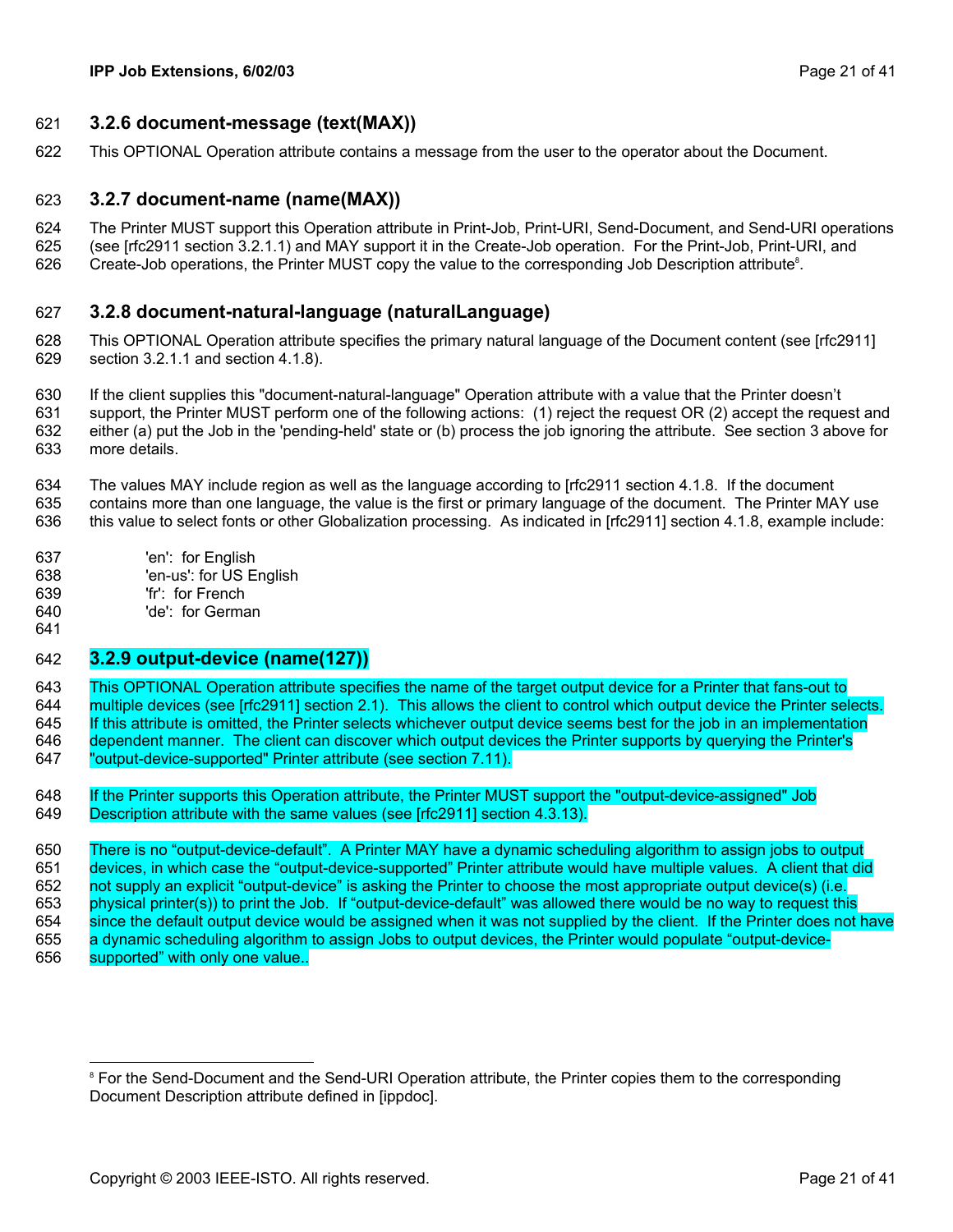# <span id="page-21-0"></span>657 **4 Job Template attributes**

658 659 660 [Table 7](#page-21-1) lists the new Job Template attributes defined in this specification. These Job Template attributes can be supplied in the Job Creation operations: Print-Job, Print-URI, and Create-Job operations and the Validate-Job operation.

661 662 663 664 665 Job Template attributes are OPTIONAL for a Printer to support and for a client to supply in a Job Creation request. If a Printer supports a Job Template attribute, then the Printer MUST copy the supplied attribute to the Job object, so that a client MAY query the attributes in subsequent Get-Job-Attributes/Get-Jobs operations (see [rfc2911] section 4.2). In addition, as in [rfc2911], for each "xxx" Job Template attribute supported, the Printer MUST support the corresponding "xxx-default" and "xxx-supported" Printer attributes, if defined.

| I<br>I<br>۰.<br>۰.<br>۰. |
|--------------------------|
|--------------------------|

### <span id="page-21-2"></span><span id="page-21-1"></span>**Table 7 - Job Template attributes**

| <b>Job Template</b><br>attribute name "xxx"   | <b>Attribute Syntax</b>   | Printer: Default Value<br>attribute syntax<br>"xxx-default" | <b>Printer: Supported Values</b><br>attribute syntax<br>"xxx-supported" |
|-----------------------------------------------|---------------------------|-------------------------------------------------------------|-------------------------------------------------------------------------|
| job-copies                                    | integer(1:MAX)            | integer(1:MAX)                                              | rangeOfInteger(1:MAX)                                                   |
| job-cover-back                                | collection                | collection                                                  | 1setOf type2 keyword                                                    |
| cover-type                                    | type2 keyword             |                                                             | 1setOf type2 keyword                                                    |
| media                                         | type3 keyword   name(MAX) | $\blacksquare$                                              | 1setOf (type3 keyword  <br>name(MAX))                                   |
| media-col                                     | collection                | ٠                                                           | 1setOf type2 keyword                                                    |
| member attributes<br>[pwg5100.3]              | See [pwg5100.3]           | $\blacksquare$                                              |                                                                         |
| job-cover-front                               | collection                | collection                                                  | 1setOf type2 keyword                                                    |
| member attributes -<br>same as job-cover-back | see job-cover-back        |                                                             |                                                                         |
| job-finishings                                | 1setOf type2 enum         | 1setOf type2 enum <sup>9</sup>                              | 1setOf type2 enum                                                       |
| job-finishings-col                            | collection                | collection <sup>9</sup>                                     | 1setOf type2 keyword                                                    |
| finishing-template                            | name(MAX)                 |                                                             | 1setOf name(MAX)                                                        |
| stitching                                     | collection                |                                                             | 1setOf type2 keyword                                                    |
| stitching-reference-<br>edge                  | type2 keyword             | ۰                                                           | 1setOf type2 keyword                                                    |
| stitching-offset                              | integer (0:MAX)           | $\overline{\phantom{a}}$                                    | 1setOf (integer(0:MAX)  <br>rangeOfInteger(0:MAX))                      |
| stitching-locations                           | 1setOf integer(0:MAX)     | $\overline{\phantom{a}}$                                    | 1setOf (integer(0:MAX)  <br>rangeOfInteger(0:MAX))                      |

### <span id="page-21-4"></span>667 **4.1 Job Template attributes defined for Job-wide effect in multi-document jobs**

668 669 670 671 672 673 This section defines additional Job Template attributes that have Job-wide effect and so are intended for use in the creation of multi-document Jobs. These Job Template attributes have the "job-" prefix to indicate their Job wide scope. When clients supply these job-wide Job Template attributes, they MUST supply these attributes in Job Creation and Validate-Job operations only. Clients MUST NOT supply these Job Template attributes as Document Template attributes in the Send-Document and Send-URI operations ([ippdoc]) or in any other operations. Clients MUST NOT supply these attributes as member attributes of the "overrides" Job Template attribute [ippOverride].

#### <span id="page-21-5"></span>674 **4.1.1 job-copies (integer(1:MAX))**

675 This OPTIONAL Job Template attribute specifies the number of job copies, i.e., with all of the Documents taken

676 together. Its interpretation is independent of the value of the "multiple-document-handling" Job Template attribute.

677  $\overline{a}$ See the "copies" Job Template attribute defined in [rfc2911] section 4.2.5 that switches between job copies and

<span id="page-21-3"></span><sup>9</sup> The "job-finishings" and "job-finishings-col" Job Template attributes also include corresponding "job-finishingsready" (1setOf type 2 enum) and "job-finishings-col-ready" (1setOf collection) attributes.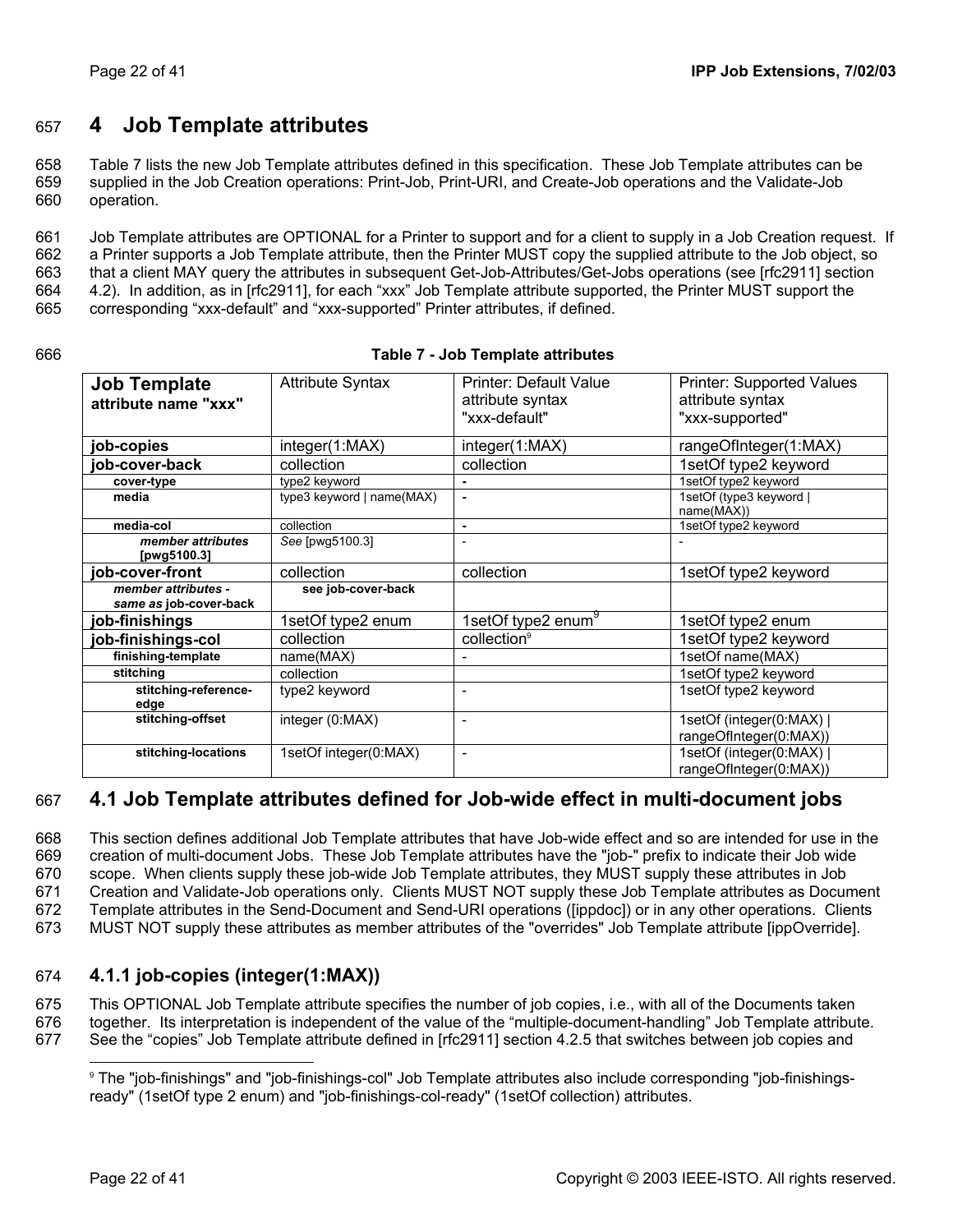- <span id="page-22-0"></span>678 document copies depending on the value of the "multiple-document-handling" Job Template attribute ([rfc2911]
- 679 section 4.2.4).
- 680 For example assume a Job has two documents. The "copies" attribute has a value of '3' and "job-copies" has a
- 681 value of '2". With "multiple-document-handling" set to 'separate-documents-collated-copies' the resulting printout
- 682 683 would have two sets (i.e. job-copies=2). The first set would be 3 copies of Document 1 and then 3 copies of
- 684 Document 2. The second set would be identical to the first. If a similar Job was run with "multiple-documentshandling" set to 'single-document-new-sheet' it would also produce two set. In this case however each set would
- 685 contain Document 1, Document 2, Document 1, Document 2, Document 1, Document 2 (i.e copies=3). The "copies"
- 686 and "job-copies" become more interesting when Documents within the Job each have their own value of "copies".
- 687 This can be accomplished via the Document object [ippdoc] or Overrides [PWG5100.4], [ippOverride].

#### <span id="page-22-1"></span>688 **4.1.1.1 job-copies-default (integer(1:MAX))**

689 690 This OPTIONAL Job Template Printer attribute specifies the default number of copies for the job as a whole. The Printer MUST support this attribute if it supports the "job-copies" Job Template attribute.

#### <span id="page-22-2"></span>691 **4.1.1.2 job-copies-supported (rangeOfInteger(1:MAX))**

692 693 This OPTIONAL Job Template Printer attribute specifies the supported range of the number of copies for the job as a whole. The Printer MUST support this attribute if it supports the "job-copies" Job Template attribute.

#### <span id="page-22-3"></span>694 **4.1.2 job-cover-back (collection)**

695 696 697 698 699 700 701 This OPTIONAL Job Template attribute specifies the cover for the back of the job, i.e., with all of the Documents taken together and is independent of the value of the "multiple-document-handling" Job Template attribute. The member attributes are the same as "cover-back" (see [pwg5100.3] section 3.1) and with the same conformance requirements. However, the "cover-back" Job Template attribute switches between a job back cover and a document back cover depending on the value of the "multiple-document-handling" Job Template attribute ([rfc2911] section 4.2.4). The "job-cover-back" Job Template attribute is equivalent to "cover-back" with "multiple-document-handling" = 'single-document-new-sheet'.

#### <span id="page-22-4"></span>702 **4.1.2.1 job-cover-back-default (collection)**

703 704 This OPTIONAL Job Template Printer attribute specifies the default the cover for the back of the job. The Printer MUST support this attribute if it supports the "job-cover-back" Job Template attribute.

#### <span id="page-22-5"></span>705 **4.1.2.2 job-cover-back-supported (1setOf type2 keyword)**

706 707 708 This OPTIONAL Job Template Printer attribute specified the supported member attributes of the "job-cover-back" Job Template collection attributes. The Printer MUST support this attribute if it supports the "job-cover-back" Job Template attribute.

#### <span id="page-22-6"></span>709 **4.1.3 job-cover-front (collection)**

710 711 712 713 714 715 716 This OPTIONAL Job Template attribute specifies the cover for the front of the job, i.e., with all of the Documents taken together and is independent of the value of the "multiple-document-handling" Job Template attribute. The member attributes are the same as the "cover-front" Job Template attribute (see [pwg5100.3] section 3.2) and with the same conformance requirements. However, the "cover-front" Job Template attribute switches between a job front cover and a document front cover depending on the value of the "multiple-document-handling" Job Template attribute ([rfc2911] section 4.2.4). The "job-cover-front" Job Template attribute is equivalent to "cover-front" with "multiple-document-handling" = 'single-document-new-sheet'.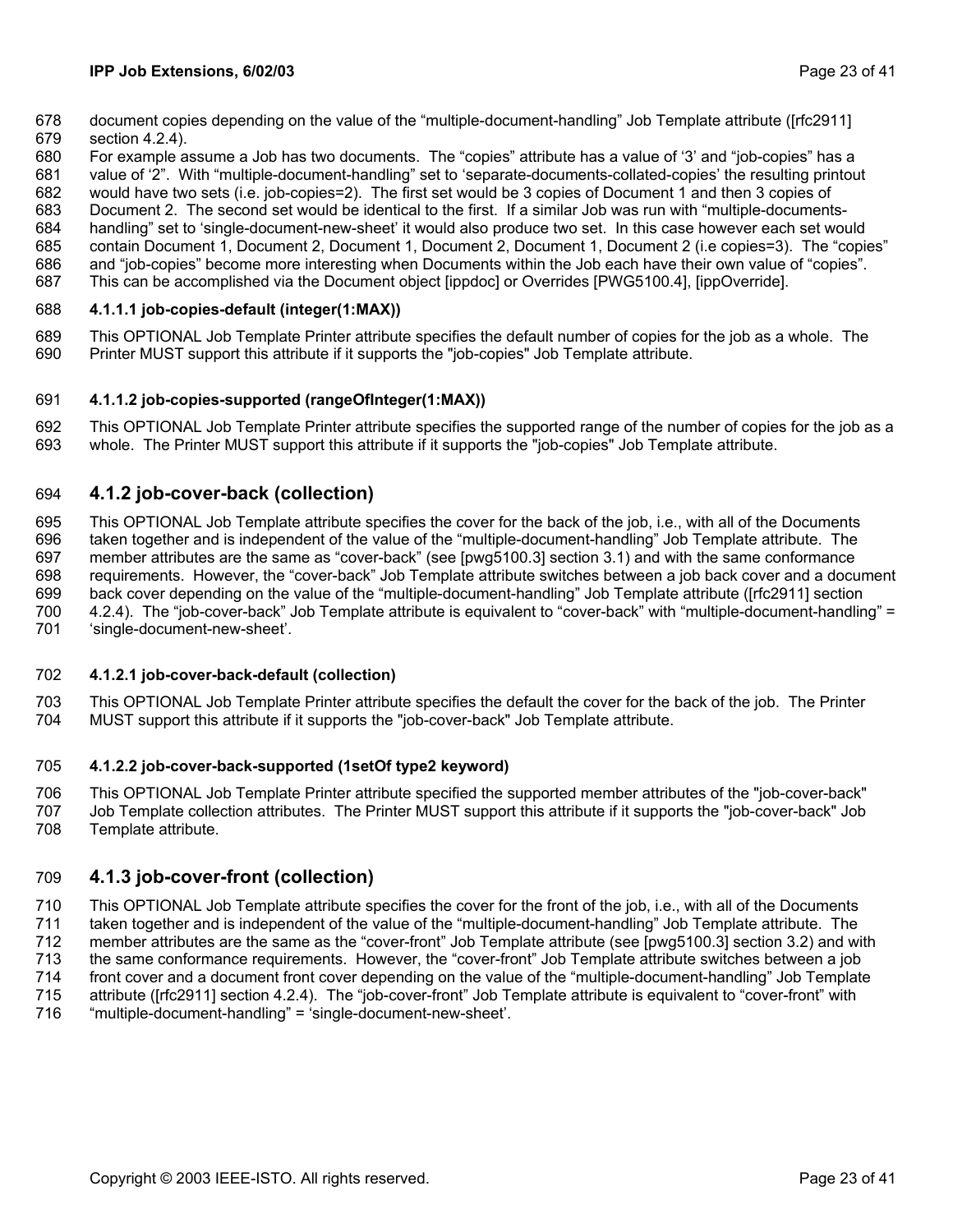### <span id="page-23-2"></span><span id="page-23-0"></span>717 **4.1.3.1 job-cover-front-default (collection)**

- 718 This OPTIONAL Job Template Printer attribute specifies the default the cover for the front of the job. The Printer
- 719 MUST support this attribute if it supports the "job-cover-front" Job Template attribute.

#### <span id="page-23-3"></span>720 **4.1.3.2 job-cover-front-supported (1setOf type2 keyword)**

- 721 This OPTIONAL Job Template Printer attribute specified the supported member attributes of the "job-cover-front" Job
- 722 Template attributes. The Printer MUST support this attribute if it supports the "job-cover-front" Job Template
- 723 collection attribute.

#### <span id="page-23-1"></span>724 **4.1.4 job-finishings (1setOf type2 enum)**

725 726 727 728 729 730 This OPTIONAL Job Template attribute specifies the job finishings, i.e., with all of the Documents taken together. Its interpretation is independent of the value of the "multiple-document-handling" Job Template attribute. See the "finishings" Job Template attribute defined in [rfc2911] section 4.2.6 that switches between job finishings and document finishings depending on the value of the "multiple-document-handling" Job Template attribute ([rfc2911] section 4.2.4). The "job-finishings" Job Template attribute is equivalent to "finishings" with "multiple-documenthandling" = 'single-document-new-sheet'.

#### <span id="page-23-4"></span>731 **4.1.4.1 job-finishings-default (1setOf type2 enum)**

732 733 This OPTIONAL Job Template Printer attribute specifies the default job finishings. The Printer MUST support this attribute if it supports the "job-finishings" Job Template attribute.

#### <span id="page-23-5"></span>734 **4.1.4.2 job-finishings-ready (1setOf type2 enum)**

735 736 737 This OPTIONAL Job Template Printer attribute specifies the ready job finishings, that is, the job finishings that maybe used without operator intervention. The Printer MUST support this attribute if it supports the "job-finishings" Job Template attribute.

#### <span id="page-23-6"></span>738 **4.1.4.3 job-finishings-supported (1setOf type2 keyword)**

739 740 This OPTIONAL Job Template Printer attribute specified the supported job finishings values. The Printer MUST support this attribute if it supports the "job-finishings" Job Template attribute.

#### <span id="page-23-7"></span>741 **4.1.5 job-finishings-col (1setOf collection)**

742 743 744 745 This OPTIONAL Job Template attribute specifies the job finishings collection, i.e., with all of the Documents taken together. Its interpretation is independent of the value of the "multiple-document-handling" Job Template attribute. See the "finishings-col" Job Template attribute defined in [pwg5100.3] section 3.2 that switches between job

- 746 finishings collection and document finishings collection depending on the value of the "multiple-document-handling" Job Template attribute ([rfc2911] section 4.2.4). The "job-finishings-col" Job Template attribute is equivalent to
- 747 "finishings-col" with "multiple-document-handling" = 'single-document-new-sheet'.

#### <span id="page-23-8"></span>748 **4.1.5.1 job-finishings-col-default (collection)**

749 750 This OPTIONAL Job Template Printer attribute specifies the default job finishings collection. The Printer MUST support this attribute if it supports the "job-finishings-col" Job Template attribute.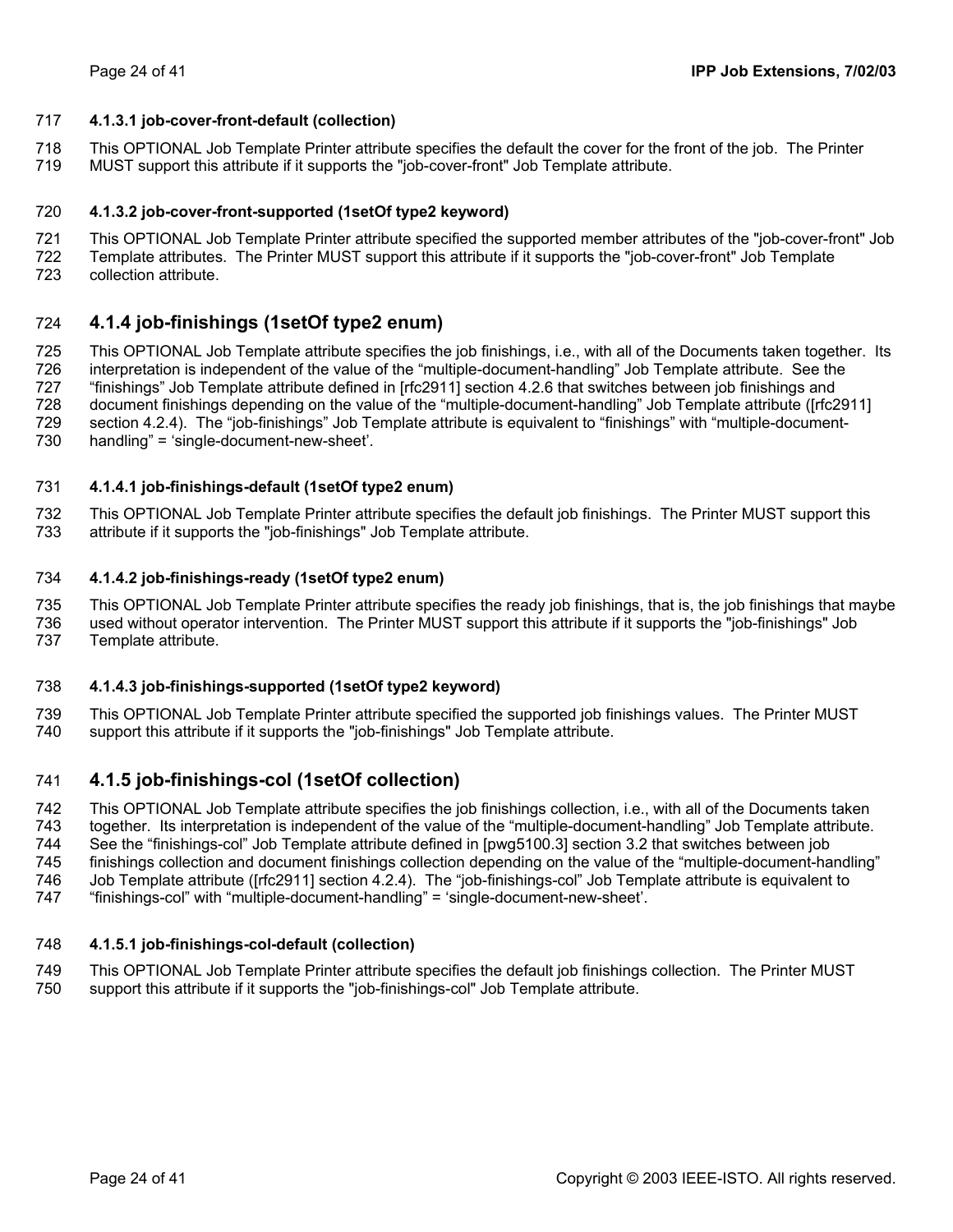### <span id="page-24-4"></span><span id="page-24-0"></span>751 **4.1.5.2 job-finishings-col-ready (collection)**

752 This OPTIONAL Job Template Printer attribute specifies the ready job finishings collection, that is, the job finishings

753 754 collection that maybe used without operator intervention. The Printer MUST support this attribute if it supports the "job-finishings-col" Job Template attribute.

#### <span id="page-24-5"></span>755 **4.1.5.3 job-finishings-col-supported (1setOf type2 keyword)**

756 757 This OPTIONAL Job Template Printer attribute specified the supported member attributes of the "job-finishings-col" Job Template collection attribute. The Printer MUST support this attribute if it supports the "job-finishings-col" Job

758 Template attribute.

#### <span id="page-24-1"></span>759 **5 Job Description attributes**

760 761 762 763 764 This section defines the new Job Description attributes defined in this IPP specification. Job Description attributes are Job object attributes that are filled in by the Printer. Some Job Description attribute values are supplied by the client in the Job operation using corresponding Operation attributes as indicated in the "Set by" column. The Printer MUST NOT support modification of any of these Job Description attributes using the Set-Job-Attributes operation ([rfc3380]).

- 765 This section divides Job Descriptions into two subsections: Section [5.1](#page-24-2) contains Job Description attributes that
- 766 describe the Job as a whole and Section [5.2](#page-26-1) contains Job Description attributes that are defaults for the Document(s)
- 767 in the Job<sup>10</sup>. The following legend is used in the tables in both sections:

| Legend:                     |                                                                                                                                                                                                                                                                                                                                                                                                                                                         |
|-----------------------------|---------------------------------------------------------------------------------------------------------------------------------------------------------------------------------------------------------------------------------------------------------------------------------------------------------------------------------------------------------------------------------------------------------------------------------------------------------|
| <b>IPP Attribute Syntax</b> | the attribute syntax (see [rfc2911] section 4.1).                                                                                                                                                                                                                                                                                                                                                                                                       |
| Set by                      | indicates whether the value is set by the client or Printer in the Job Creation operation:<br>client - means that the Printer MUST populate this Job Description attribute by<br>copying from the corresponding Operation attribute that the client MAY supply<br>in the Job Creation operation. See Table 5 for the corresponding Operation<br>attribute.<br><b>Printer</b> - means that the Printer sets the value based on the state of the Printer. |
| <b>Printer conformance</b>  | indicates MUST or MAY for Printer conformance.                                                                                                                                                                                                                                                                                                                                                                                                          |
| <b>Reference</b>            | references either to a sub-section of this specification or to a section in another<br>specification, where further information about this attributes can be found.                                                                                                                                                                                                                                                                                     |

768

#### <span id="page-24-2"></span>769 **5.1 Job Description attributes that describe the Job as a whole**

770 This section defines those Job Description attributes that describe the Job as a whole. See section [5.2](#page-26-1) below for

771 those Job Description attributes that are defaults for the Document or Documents in the Job.

772

### **Table 8 - Job Description attributes that describe the Job as a whole**

| <b>Job Description</b><br>attribute name | <b>IPP Attribute Syntax</b> | Set by  | Printer<br>conformance | Reference |
|------------------------------------------|-----------------------------|---------|------------------------|-----------|
| errors-count                             | integer(0:MAX)              | Printer | MAY                    | §5.1.1    |
| ipp-attribute-fidelity                   | boolean                     | client  | MAY                    | \$5.1.2   |
| job-mandatory-attributes                 | 1setOf type2 keyword        | client  | MAY                    | §5.1.3    |
| output-device                            | name(127)                   | client  | MAY                    | §5.1.4    |

<span id="page-24-3"></span><sup>&</sup>lt;sup>10</sup> The [jobx] specification does not define any Document Description attributes. See the [ippdoc] specification.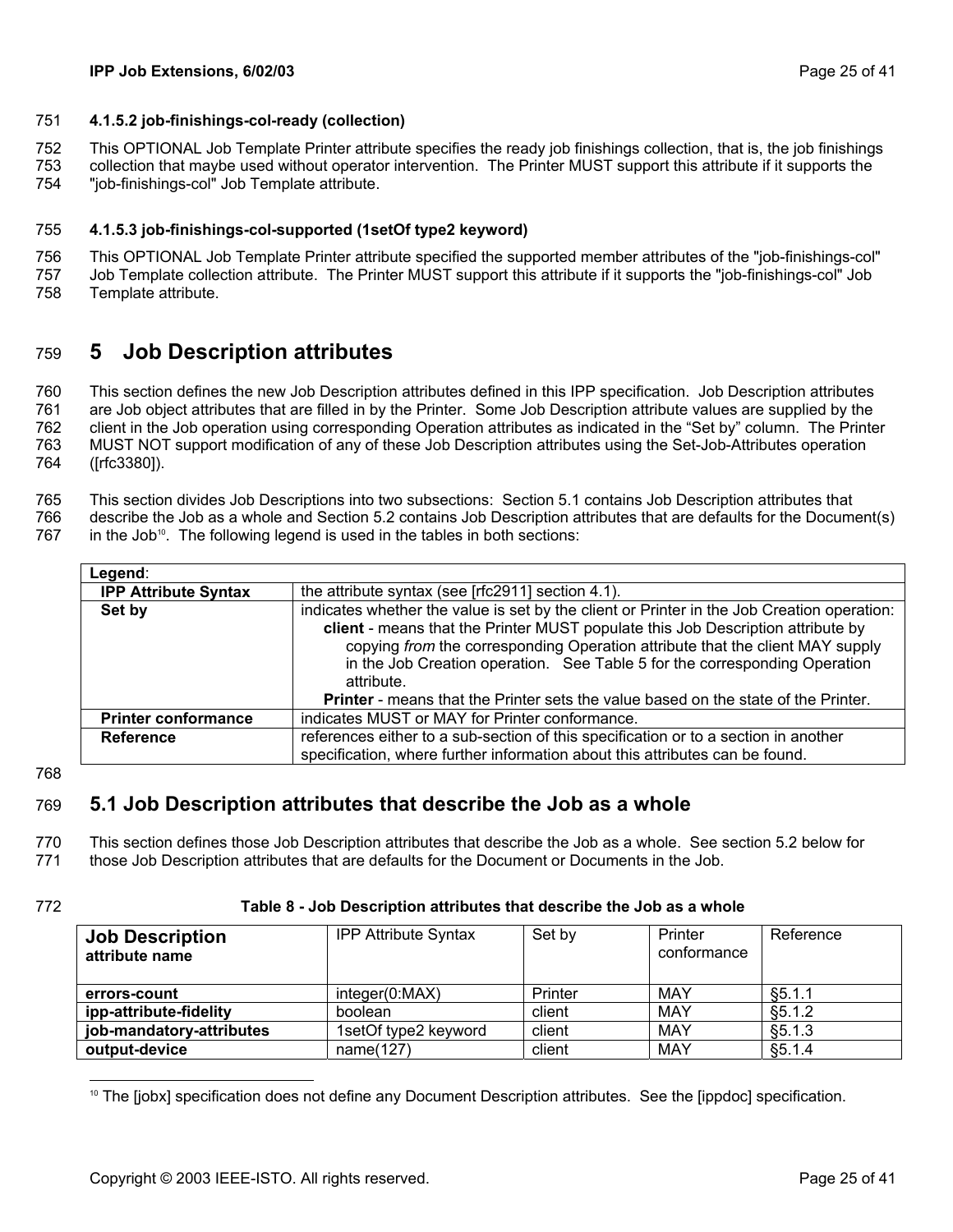<span id="page-25-0"></span>

| <b>Job Description</b><br>attribute name | <b>IPP Attribute Syntax</b> | Set by  | Printer<br>conformance | Reference          |
|------------------------------------------|-----------------------------|---------|------------------------|--------------------|
| output-device-assigned                   | name(127)                   | Printer | MAY                    | [rfc2911] §4.3.7.2 |
| warnings-count                           | integer(0:MAX)              | Printer | MAY                    | \$5.1.5            |

773

774 775 776 777 778 779 780 781 Most of the existing "job-state" and "job-state-reasons" Job Description attribute values apply equally well to individual documents in a multi-document job (with removal of the 'job-' prefix for those that apply to both Job and Document). Furthermore, the job states are completely service-type neutral, so they can apply to scanning, faxing, and formatting processes as well. The job state reasons have a number of reasons that are print service specific, but most can apply to other types of service as well. The reason for separating state from reasons is so that the states can be the fundamental states that most implementations have, while the state reasons can vary depending on the sophistication of the system. The states are the ones that clients are most likely to base actions upon, and the state reasons are more information, both for programs and people.

#### <span id="page-25-3"></span>782 **5.1.1 errors-count (integer(0:MAX))**

783 This OPTIONAL Job Description attribute counts the number of errors encountered processing the job as a whole.

784 785 An error where some portion of the printed output is not present, such as a glyph encountered which isn't in the Printer's font or an image in a page was in a format that the Printer didn't support, though the Printer did support the

786 overall document format.

#### <span id="page-25-1"></span>787 **5.1.2 ipp-attribute-fidelity (boolean)**

<span id="page-25-5"></span>788 789 790 791 792 This OPTIONAL Job Description attribute indicates the value of the corresponding "ipp-attribute-fidelity" Operation attribute ([rfc2911] section 3.2.1.1)<sup>11</sup> that the client supplied in the Job Creation operation. This Job Description attribute has no effect on the processing of the job once the Job Creation operation has been accepted<sup>12</sup>. However, this attribute does provide an audit capability to the user and service desk for comparing unexpected printed results with what was submitted.

#### <span id="page-25-2"></span>793 **5.1.3 job-mandatory-attributes (1setOf type2 keyword)**

794 795 796 797 798 799 800 801 This OPTIONAL Job Description attribute indicates which Job Template attributes that the client required that the Printer Support in order to accept the Job Creation request. The Printer populates this attribute with the value of the corresponding "job-mandatory-attributes" Operation attribute (see section [3.1.2\)](#page-12-2) supplied by the client in the Job Creation operation. This Job Description attribute has no effect on the processing of the job once the Job Creation operation has been accepted<sup>12</sup>. However, this Job Description attribute does provide an audit capability of the Job object in the Job History (see [rfc2911] section 4.3.7.2) to the user and service desk for comparing unexpected printed results with what was submitted. See section [3.1.2](#page-12-2) for additional details of the semantics of this "jobmandatory-attributes" Operation attribute that are not repeated here.

# <span id="page-25-4"></span>802 **5.1.4 output-device (name(127))**

803 804 805 806 This OPTIONAL Job Description attribute indicates the name of the output device that the client has supplied in the "output-device" Operation attribute (see section **[Error! Reference source not found.](#page-24-2)**), if any, in the Job Creation operation. The Printer sets the Job's "output-device-assigned" Job Description attribute (see [rfc2911] section ) to the name of the actual device assigned.

l

<span id="page-25-6"></span><sup>&</sup>lt;sup>11</sup> The "ipp-attribute-fidelity" attribute is defined only as an Operation attribute in [rfc2911]. This specification is defining it as a Job Description attribute as well which the Printer MAY support.<br><sup>12</sup> The "ipp-attribute-fidelity" and "job-mandatory-attributes" Operation attributes do have effect after the Job Creation

<span id="page-25-7"></span>operation when the Document Object is supported [ippdoc].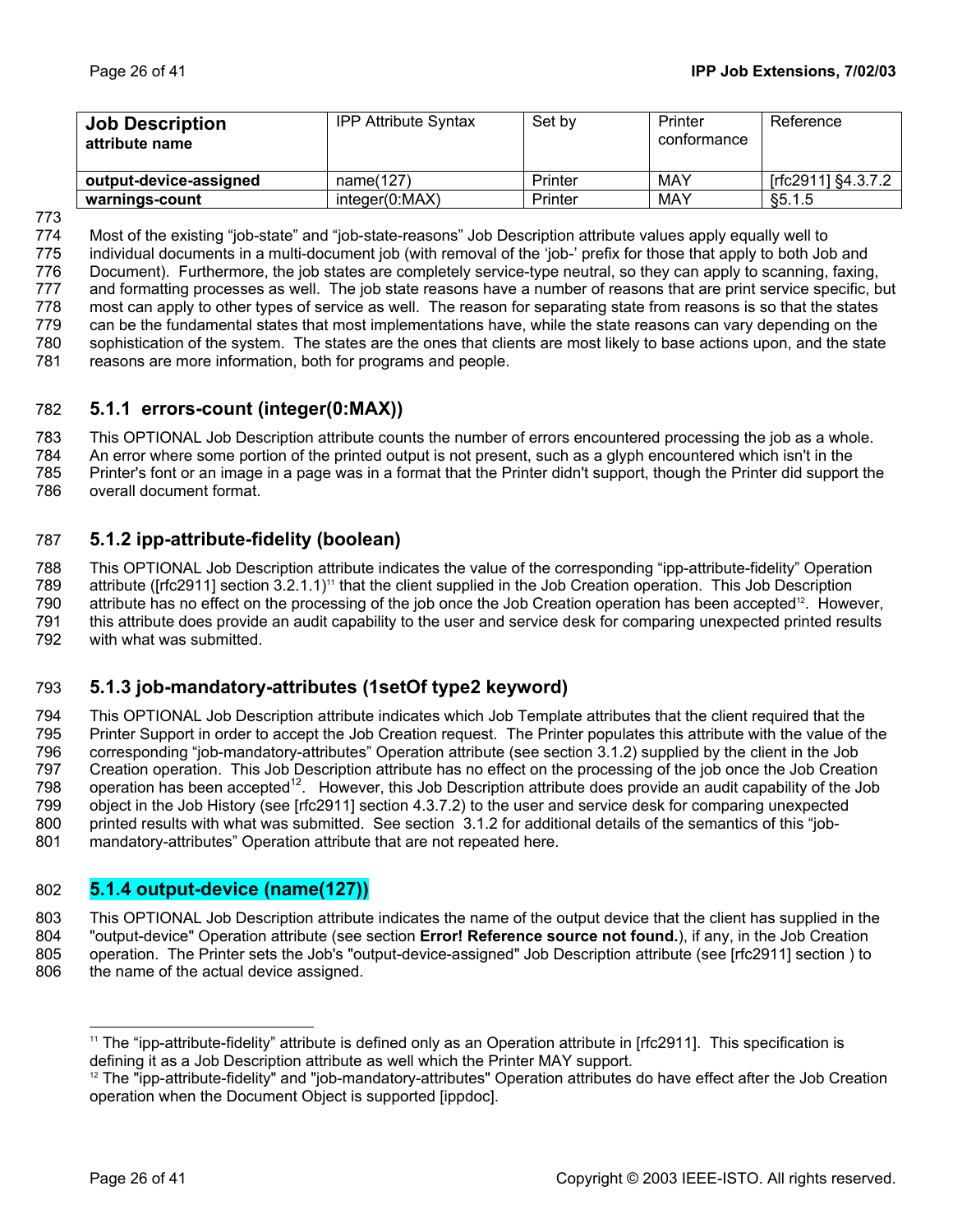### <span id="page-26-2"></span><span id="page-26-0"></span>807 **5.1.5 warnings-count (integer(0:MAX))**

808 809 This OPTIONAL Job Description attribute counts the number of warnings encountered processing the job as a whole. A warning is where no information is lost, but the appearance of the printed output MAY not be as expected.

#### <span id="page-26-1"></span>810 **5.2 Job Description attributes that are defaults for the Document(s) in the Job**

811 812 This section defines those Job Description attributes that provide defaults for the Document Or Documents in the Job. See section [5.1](#page-24-2) above for those Job Description attributes that describe the Job as a whole.

### <span id="page-26-4"></span>813 **5.2.1 compression-supplied (type3 keyword)**

814 815 This REQUIRED Job Description attribute specifies the *default* compression used to represent the document(s) in the Job. The Printer sets this Job Description attribute from the corresponding Operation attribute (see [rfc2911]

816 §3.2.1.1) supplied by the client in the Job Creation operation.

### <span id="page-26-5"></span>817 **5.2.2 document-charset-supplied (charset)**

818 This OPTIONAL Job Description attribute specifies the *default* charset used to represent this document (see section

- 819 [3.2.1\)](#page-13-1). The Printer sets this Job Description attribute from the corresponding Operation attribute supplied by the
- 820 client in the Job Creation operation.

### <span id="page-26-6"></span>821 **5.2.3 document-digital-signature-supplied (type2 keyword)**

822 823 824 825 826 This OPTIONAL Job attribute specifies the *default* digital signature technology used in the Document content. The Printer sets this Job Description attribute from the corresponding "document-digital-signature" Operation attribute (see section [3.2.2](#page-14-1) for the semantics), if supplied by the client in the Job Creation operation. If a Printer supports the "document-digital-signature" Operation attribute, the Printer MUST support this "document-digital-signature" Job Description attribute.

### <span id="page-26-7"></span>827 **5.2.4 document-format-supplied (mimeMediaType)**

828 829 830 831 This REQUIRE[D13](#page-26-3) Job Description attribute specified the *default* document format of the Document Object content. The Printer sets this Job Description attribute from the corresponding "document-format" Operation attribute (see [rfc2911] section 3.2.1.1 and [this spec] section [3.2.3](#page-15-1) for the semantics), if supplied by the client in the Job Creation operation.

### <span id="page-26-8"></span>832 **5.2.5 document-format-details-supplied (1setOf collection)**

833 834 835 836 This OPTIONAL Job Description attribute specifies the *default* details of the document format(s) of the Document Object content. The Printer sets this Job Description attribute from the corresponding "document-format-details" Operation attribute (see section [3.2.4](#page-16-1) for the semantics), if supplied by the client in the Job Creation operation. If a Printer supports the "document-format-details" Operation attribute, the Printer MUST support this "document-format-

837 details" Job Description attribute.

<span id="page-26-9"></span> $\overline{a}$ 

### 838 **5.2.6 document-format-version-supplied (text(127))**

839 This OPTIONAL Job Description attribute specifies the *default* version of the document format of the Document

- 840 Object content. The Printer sets this Job Description attribute from the corresponding "document-format-version"
- 841 Operation attribute (see section [3.2.5](#page-19-2) for the semantics), if supplied by the client in the Job Creation operation (see

<span id="page-26-3"></span><sup>&</sup>lt;sup>13</sup> [rfc2911] did not define a "document-format" Document Description attribute; it is a new attribute defined in this specification.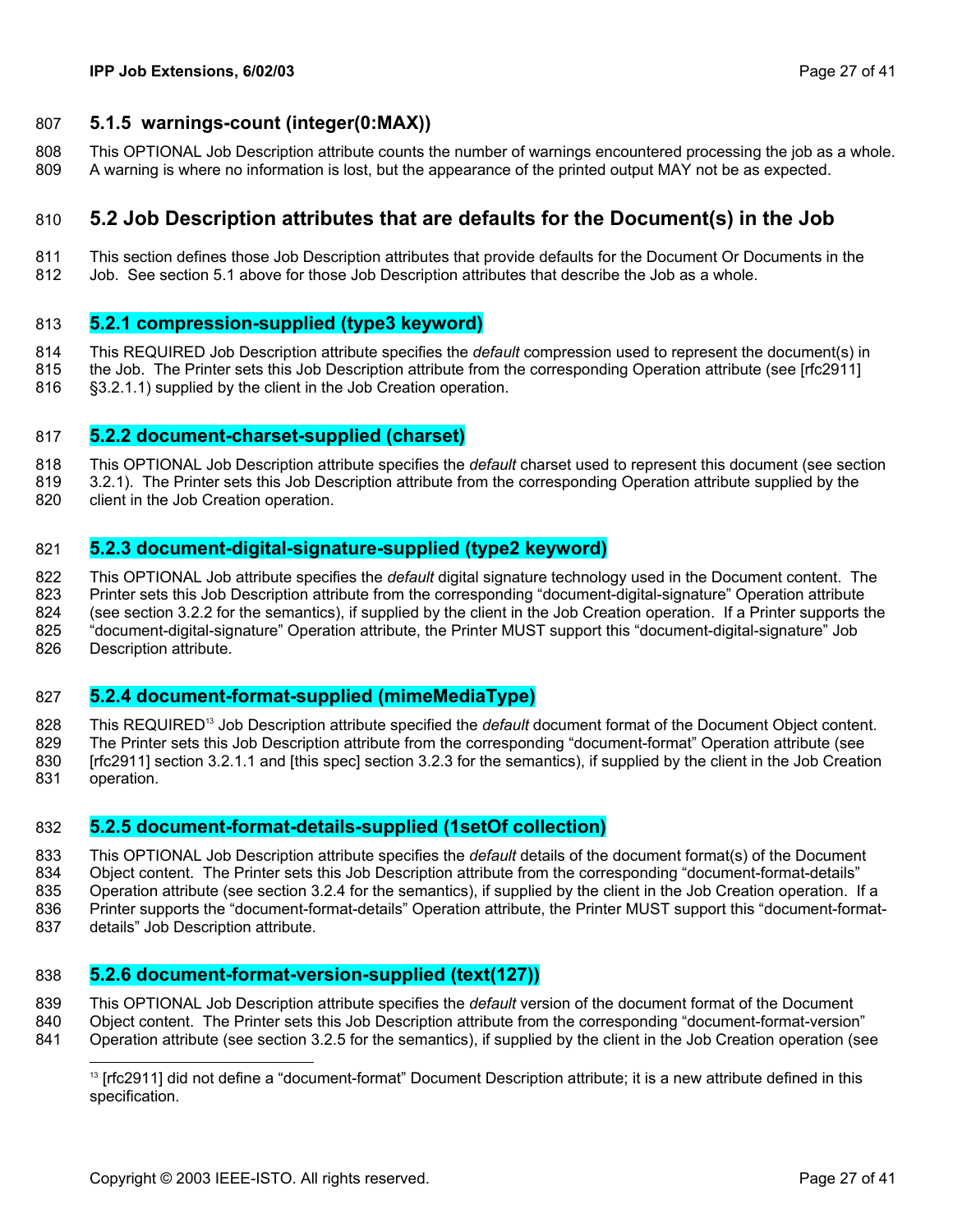- <span id="page-27-0"></span>section ). If a Printer supports the "document-format-version" Operation attribute, the Printer MUST support this 842
- "document-format-version" Job Description attribute. 843

### <span id="page-27-3"></span>844 **5.2.7 document-message-supplied (text(MAX))**

845 846 847 This OPTIONAL Job Description contains either (1) the *default* message from the user to the operator about the Document(s) or (2) a message from the operator, system administrator, or "intelligent" process to indicate to the end user the reasons for modification or other management action taken on the Document. The Printer populates this

848 Job Description attribute from the "document-message" (text(MAX) Operation attribute value (see section [3.2.6\)](#page-20-1)

- 849 supplied by the client in the Job Creation operation.
- 850 851 In addition, the user and the operator can set the value of this Job Description attribute explicitly using the Set-Job-Attributes operation (see [rfc3380]).

# <span id="page-27-4"></span>852 **5.2.8 document-name (name-supplied (MAX))**

- 853 This REQUIRED Job Description attribute specifies the *default* name of the document (see [rfc2911] §3.2.1.1). The
- 854 Printer sets this Job Description attribute from the corresponding Operation attribute (see section [3.2.7\)](#page-20-2) supplied by
- 855 the client in the Job Creation operation.

# <span id="page-27-5"></span>856 **5.2.9 document-natural-language-supplied (naturalLanguage)**

857 This OPTIONAL Job Description attribute specifies the *default* primary natural language of the Document content

858 (see [rfc2911] section 3.2.1.1). The Printer sets this Job Description attribute from the corresponding Operation

859 attribute (see section [3.2.8\)](#page-20-3) supplied by the client in the Job Creation operation.

#### <span id="page-27-2"></span>860 **6 New values to existing attributes**

861 This section defines new values for existing attributes.

#### <span id="page-27-1"></span>862 6.1 **New job-state-reasons(1setOf type2 keyword) Values**

863 864 The REQUIRED "job-state-reasons" Job Description attributes ([rfc2911] section 4.3.8) provide additional information about the job's current state, i.e., information that augments the value of the job's "job-state" attribute.

865 866 867 868 These new values MAY be used with any job state for which the reason makes sense. When implemented, the Printer MUST return these values when the reason applies and MUST NOT return them when the reason no longer applies whether the value of the Job's "job-state" attribute changed or not. When the Job does not have any reasons for being in its current state, the value of the Job's "job-state-reasons" attribute MUST be 'none'.

869 870 871 872 Note: While values cannot be added to the "job-state" attributes without impacting deployed clients that take actions upon receiving "job-state" values, it is the intent that additional "job-state-reasons" values can be defined and registered without impacting such deployed clients. In other words, the "job-state-reasons" attribute are intended to be extensible.

- 873 [Table 9](#page-28-1) lists the new keyword values for the "job-state-reasons" attribute defined in this specification as indicated in
- 874 the References column. In [Table 9](#page-28-1) the keywords are listed in alphabetic order, while in their descriptions following
- 875 [Table 9,](#page-28-1) they are listed in the most likely order of occurrence to help understanding.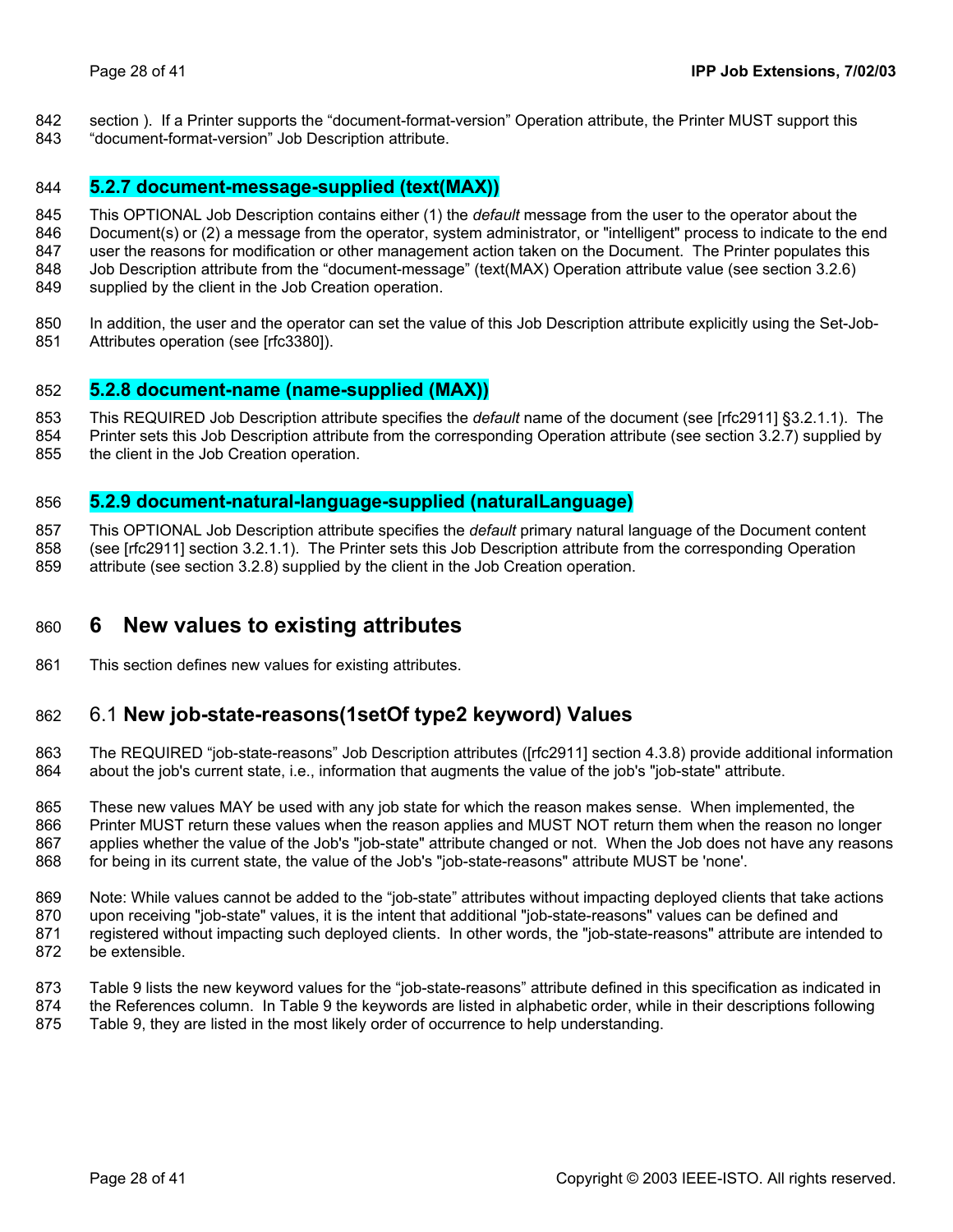### <span id="page-28-0"></span>876 **Table 9 - New "job-state-reasons" attribute values**

<span id="page-28-1"></span>

| <b>IPP Job Description</b><br>attribute name | <b>IPP Attribute Syntax</b><br>plus<br>Values | Printer<br>conformance | Reference        |
|----------------------------------------------|-----------------------------------------------|------------------------|------------------|
| job-state-reasons                            | 1setOf type2 keyword                          | <b>MUST</b>            | [rfc2911] §4.3.8 |
|                                              | digital-signature-did-not-verify              | MAY                    | [this spec] §6.1 |
|                                              | digital-signature-type-not-<br>supported      | MAY                    | [this spec] §6.1 |
|                                              | errors-detected                               | <b>MAY</b>             | [this spec] §6.1 |
|                                              | job-digital-signature-wait                    | MAY                    | [this spec] §6.1 |
|                                              | warnings-detected                             | MAY                    | [this spec] §6.1 |

877

878 879 For ease of understanding, the following value descriptions are presented in the order in which the reasons are likely to occur (if implemented):

- 880 881 882 **'digital-signature-type-not-supported**: One or more documents in the Job contain a digital signature type that is not supported. Implementation or site policy determines the state of the Job once this condition is detected.
- 883 884 **'job-digital-signature-wait'**: The Job is currently being held because the Job was submitted with a "document-digital-signature" attribute value that is not supported.
- 885 886 887 **'digital-signature-did-not-verify'**: One or more documents in the Job contains a digital signature type that is supported (see section [3.2.2\)](#page-14-1), but the signature did not verify when the Printer attempted to verify the signature.
- 888 889 890 891 892 **'errors-detected'** : If the Printer supports this value, the Printer MUST add this value to "job-state-reasons" when the Printer generates the first error message. That is, a single occurrence of this value is present in the "job-state-reasons" Job Description attribute if the Printer has generated one or more errors. An error indicates loss of information, such as a page not imaged. See also the 'warningsdetected' value.
- 893 894 895 896 897 **'warnings-detected'** : If the Printer supports this value, the Printer MUST add this value to "job-statereasons" when the Printer generates the first warning message. That is, a single occurrence of this value is present in the "job-state-reasons" Job Description attribute if the Printer has generated one or more warnings. A warning indicates something did not go as expected, but there was no loss of information. For example, a font substitution. See also the 'errors-detected' value.

#### <span id="page-28-2"></span>898 **6.2 New media (type 3 keyword | name(MAX)) Values**

- 899 This section specifies one new value for the "media" Job Template attribute:
- 900 901 902 903 904 905 906 **'choice\_iso\_a4\_210x297mm\_na\_letter\_8.5x11in'**: The client has explicitly allowed a choice of media for the Job. The Printer MUST choose physical media of size na letter  $8.5x11$ in (215.9 x 279.4 mm) or iso\_a4\_210x297mm. The Printer MUST NOT choose physical media of any other size. The Printer MAY scale the image to fit, but any scaling MUST be isomorphic scaling and without image content loss, or overflow to additional sheets (so-called tiling), or truncate (and MUST notify the sending user and receiving user by implementation means if truncation is performed, since that is loss of information).
- 907 **Rationale:** If printing by reference, the size of the document isn't known by the submitter.

908 See Annex A (section [17\)](#page-39-1) for additional requirements for a revision of the PWG IEEE/ISTO 5101.1 Candidate

909 Standard [pwg5101.1] to include the new **'choice\_iso\_a4\_210x297mm\_na\_letter\_8.5x11in'** and other choice

910 values.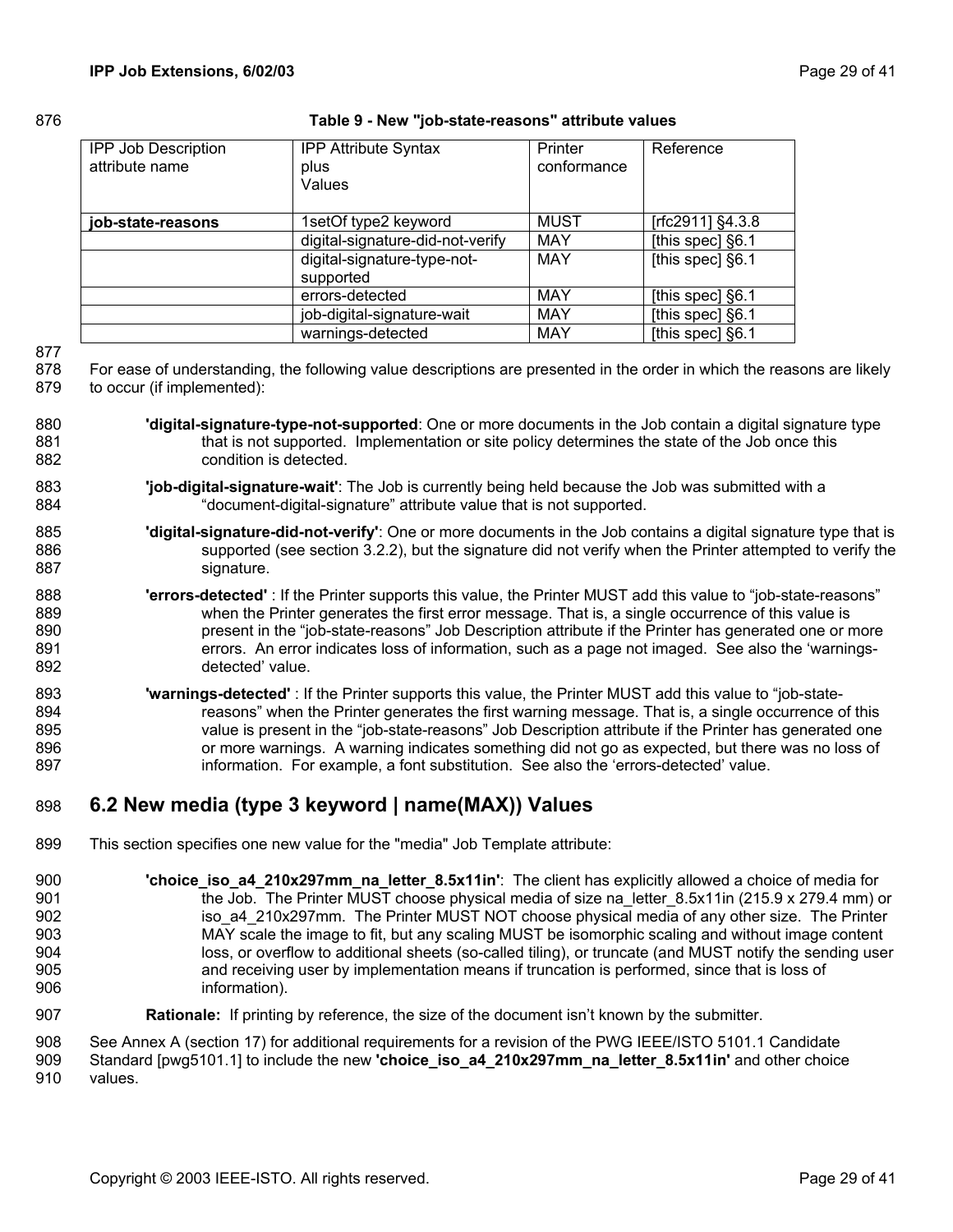# <span id="page-29-1"></span><span id="page-29-0"></span>911 **7 New Printer Description attributes**

912 913 914 This section lists *the new* Printer Description attributes defined in this document. These Printer attributes are "xxxsupported" and "xxx-default" Printer attributes which indicate the default and supported values that the Printer supports.. The Printer MUST support these Printers attributes if the Printer supports the corresponding "xxx"

915 Operation attributes (see section [3\)](#page-9-2) that the client can supply in a Job Creation or Document Creation request.

916

917 The column labels are:

| <b>Column Heading</b> |                                                                                                                                                                                                                                                                                                                                                                                                                                                                                          |
|-----------------------|------------------------------------------------------------------------------------------------------------------------------------------------------------------------------------------------------------------------------------------------------------------------------------------------------------------------------------------------------------------------------------------------------------------------------------------------------------------------------------------|
| "Attribute Syntax"    | the attribute syntax (see [rfc2911] section 4.1). Many "xxx-default" and "xxx-<br>supported" attributes have the 'collection' syntax which consists of a number of<br>member attributes. These member attributes are not listed in this table when they are<br>the same as the corresponding "xxx" attribute in Table 7. Only those few Printer<br>attribute collection attributes that do not have a corresponding Job Template attributes<br>show the member attributes in this table. |
|                       |                                                                                                                                                                                                                                                                                                                                                                                                                                                                                          |
| "Reference"           | the section which defines the semantics of the attribute.                                                                                                                                                                                                                                                                                                                                                                                                                                |

### 918

### 919 **Table 10 - New Printer Description attributes**

| Printer Description attribute name   | <b>Attribute Syntax</b> | Reference            |
|--------------------------------------|-------------------------|----------------------|
|                                      |                         |                      |
| document-charset-default             | charset                 | [this-spec] $§7.1$   |
| document-charset-supported           | 1setOf charset          | [this-spec] $§7.2$   |
| document-digital-signature-default   | type2 keyword           | [this-spec] $§7.3$   |
| document-digital-signature-supported | 1setOf type2 keyword    | [this-spec] $§7.4$   |
| document-format-details-default      | collection              | [this-spec] $§7.5$   |
| document-format-details-supported    | 1setOf type2 keyword    | [this-spec] $§7.6$   |
| document-format-version-default      | text(127)               | [this-spec] §7.7     |
| document-format-version-supported    | 1setOf text(127)        | [this-spec] $§7.8$   |
| document-natural-language-default    | naturalLanguage         | [this-spec] §7.9     |
| document-natural-language-supported  | 1setOf naturalLanguage  | [this-spec] $\S7.10$ |
| output-device-supported              | 1setOf name(127)        | [this spec] §7.11    |

920

#### <span id="page-29-2"></span>921 **7.1 document-charset-default (charset)**

922 923 924 925 This OPTIONAL Printer Description attribute indicates the default charset that the Printer will assume for charsetambiguous document formats when the client omits the "document-charset" Operation attribute (section [3.2.1\)](#page-13-1). The Printer MUST support this attribute if it supports the corresponding "document-charset" Operation attribute (see section [3.2.1\)](#page-13-1)

#### <span id="page-29-3"></span>926 **7.2 document-charset-supported (1setOf charset)**

927 928 This OPTIONAL Printer Description attribute indicates the charsets that the Printer supports in Document Content, that is, supports as values of the "document-charset" Operation attribute (section [3.2.1\)](#page-13-1). The Printer MUST support

929 this attribute if it supports the corresponding "document-charset" Operation attribute (see section [3.2.1\)](#page-13-1).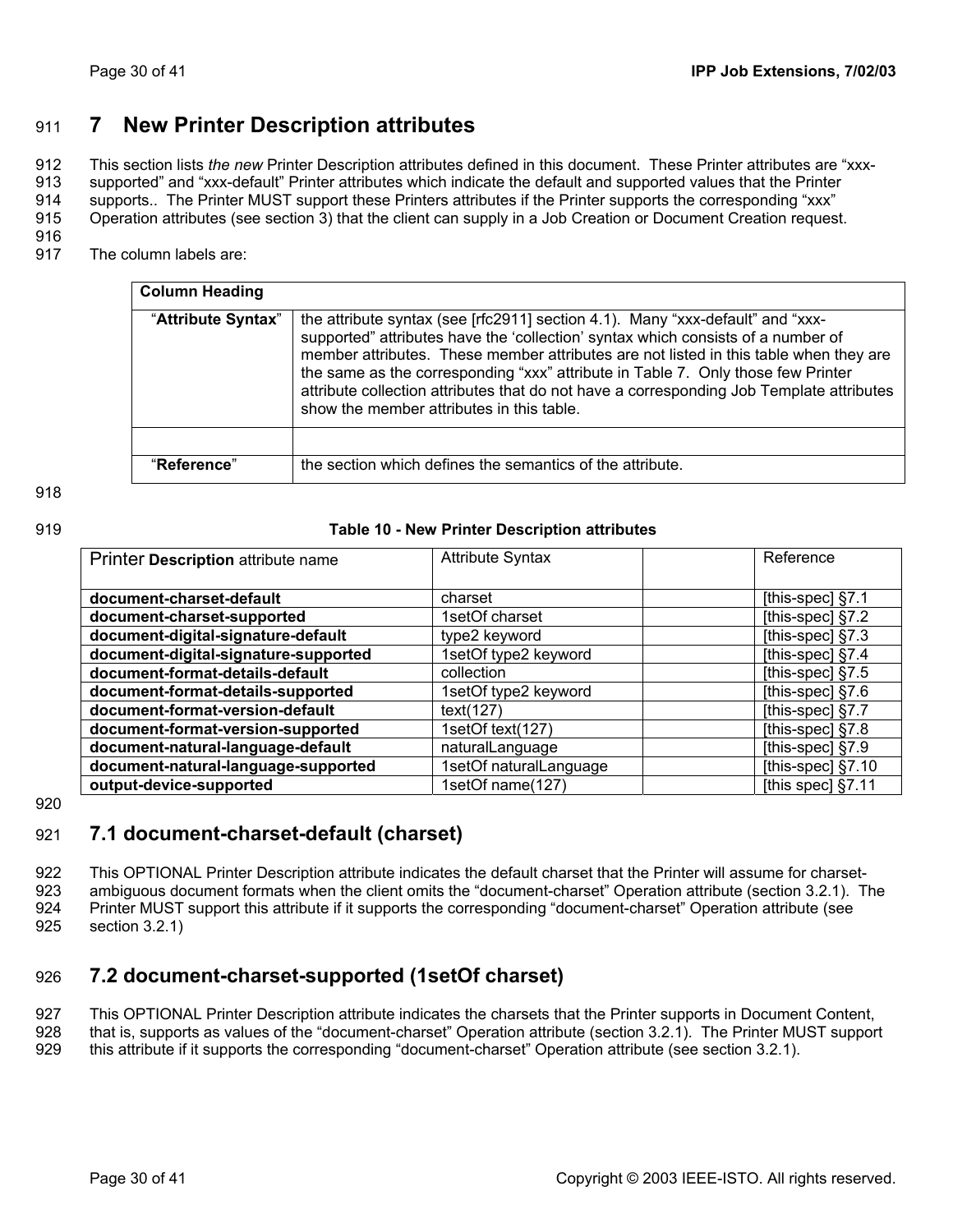# <span id="page-30-2"></span><span id="page-30-0"></span>930 **7.3 document-digital-signature-default (type2 keyword)**

931 932 933 This OPTIONAL Printer Description attribute indicates the default digital signature, if any, that the Printer will assume when the client omits the "document-digital-signature" Operation attribute (section [3.2.2\)](#page-14-1). The Printer MUST support this attribute if it supports the "document-digital-signature" Operation attribute.

#### <span id="page-30-3"></span>934 **7.4 document-digital-signature-supported (1setOf type2 keyword)**

935 This OPTIONAL Printer Description attribute indicates the digital signature technologies that the Printer supports in

936 Document Contents, that is, supports as values of the "document-digital-signature" Operation attribute (section

937 [3.2.2\)](#page-14-1). The Printer MUST support this attribute if it supports the "document-digital-signature" Operation attribute.

#### <span id="page-30-4"></span>938 **7.5 document-format-details-default (collection)**

939 This OPTIONAL Printer Description attribute indicates the default document format details that the Printer will

940 941 assume when the client omits the "document-format-details" Operation attribute (section [§3.2.4\)](#page-16-1). The member attributes are the same as "document-format-details" (see section [3.2.4\)](#page-16-1). The Printer MUST support this attribute, if it

942 supports the "document-format-details" Operation attribute (see section [3.2.4\)](#page-16-1).

#### <span id="page-30-1"></span>943 **7.6 document-format-details-supported (1setOf type2 keyword)**

944 945 946 947 948 This OPTIONAL Printer Description attribute lists the type2 keyword names of the member attributes of "documentformat-details" that the Printer supports. The Printer MUST support this "document-format-details" (1setOf type2 keyword) Printer Description attribute, if the Printer supports the "document-format-details" (1setOf collection) Operation attribute (see section [3.2.4\)](#page-16-1). [Table 11](#page-30-6) lists the type2 keywords defined for use in the "document-formatdetails-supported" Printer attribute.

949

### <span id="page-30-6"></span>**Table 11 - Keyword values of "document-format-details-supported Printer attribute**

| Type2 keyword values                | Printer conformance |  |
|-------------------------------------|---------------------|--|
|                                     |                     |  |
| document-source-application-name    | <b>MAY</b>          |  |
| document-source-application-version | <b>MAY</b>          |  |
| document-source-os-name             | <b>MAY</b>          |  |
| document-source-os-version          | <b>MAY</b>          |  |
| document-format                     | <b>MUST</b>         |  |
| document-format-device-id           | <b>MAY</b>          |  |
| document-format-version             | <b>MUST</b>         |  |
| document-natural-language           | MAY                 |  |

950

#### <span id="page-30-5"></span>951 **7.7 document-format-version-default (text(127))**

952 953 This OPTIONAL Printer Description attribute indicates the default document format version that the Printer will assume when the client omits the "document-format-version" Operation attribute (section [3.2.5\)](#page-19-2). The Printer MUST

954 support this attribute if it supports the "document-format-version" Operation attribute.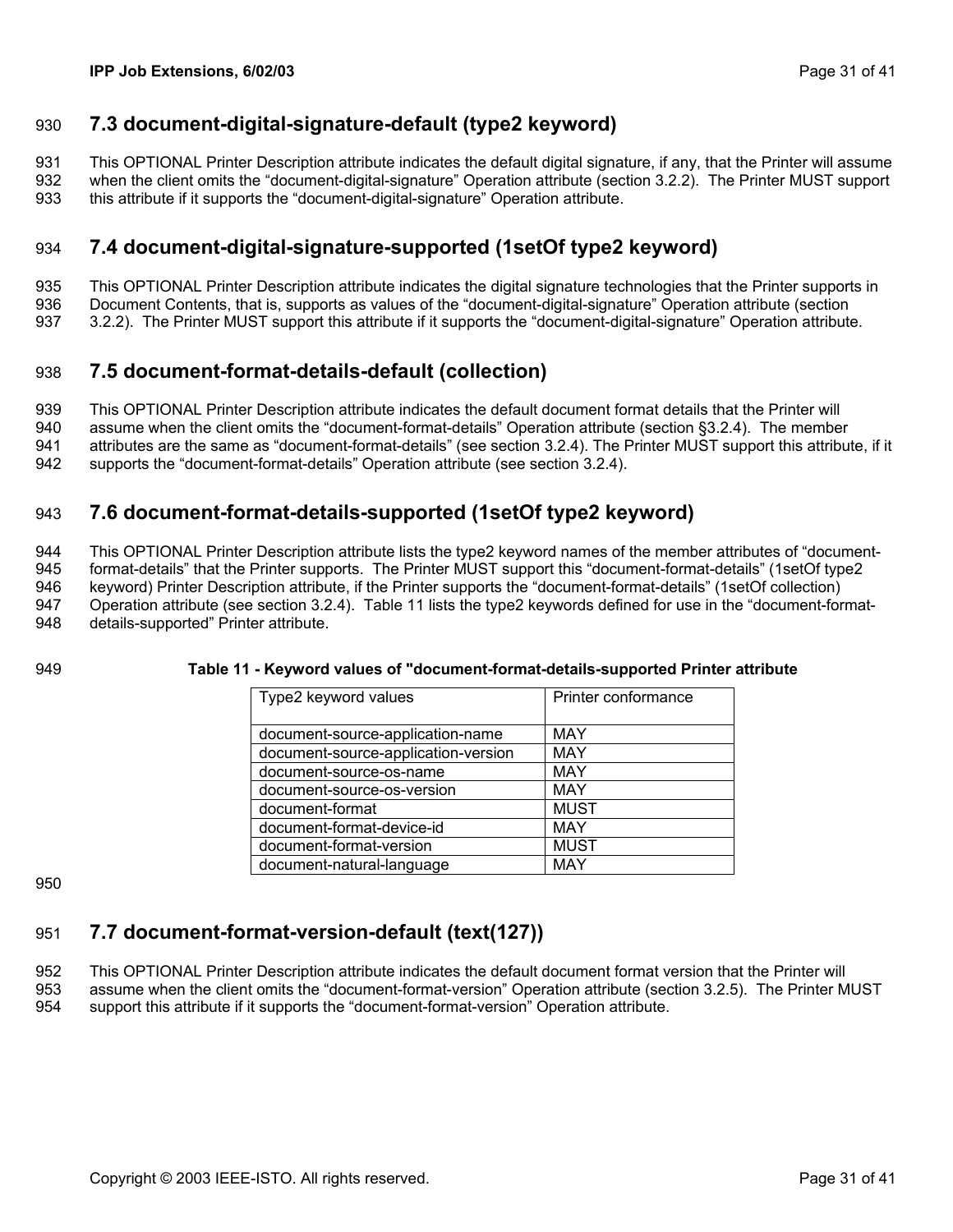# <span id="page-31-1"></span><span id="page-31-0"></span>955 **7.8 document-format-version-supported (1setOf text(127))**

956 This OPTIONAL Printer Description attribute indicates the document format versions that the Printer supports for

957 Document Contents, that is, supports as values of the "document-format-version" Operation attribute (section [3.2.5\)](#page-19-2).

958 The Printer MUST support this attribute if it supports the "document-format-version" Operation attribute.

#### <span id="page-31-3"></span>959 **7.9 document-natural-language-default (naturalLanguage)**

960 961 962 963 This OPTIONAL Printer Description attribute indicates the default document natural language that the Printer will assume for Document Content when the client omits the "document-natural-language" Operation attribute ([rfc2911] section 3.2.1.1). The Printer MUST support this attribute if it supports the "document-natural-language" Operation attribute.

#### <span id="page-31-4"></span>964 **7.10 document-natural-language-supported (1setOf naturalLanguage)**

965 This OPTIONAL Printer Description attribute lists the natural languages supported in any of the supported document

966 formats, that is, it is the union of the natural languages. The Printer MUST support this attribute if it supports the

967 "document-natural-language" Operation attribute ([rfc2911] section 3.2.1.1).

#### <span id="page-31-2"></span>968 **7.11 output-device-supported (1setOf name(127))**

969 970 971 This OPTIONAL Printer Description attributes lists the names of output devices that the Printer supports. The Printer MUST support this attribute if it supports the "output-device" Operation attribute (see section **[Error! Reference](#page-9-2)  [source not found.](#page-9-2)**).

# 972 **8 Conformance Requirements**

- 973 This specification contains a number of independent OPTIONAL attributes. This section summarizes the
- 974 conformance requirements for Printers and clients.

## 975 **8.1 Printer conformance requirements**

- 976 In order to claim conformance to this specification, a Vendor MUST explicitly identify the attributes and values 977 supported by the Printer implementation in any such claim of conformance. In addition, the Vendor's Printer 978 implementation:
- 979 1. MUST meet the conformance requirements for Printers specified in [rfc2911].
- 980 2. MAY support any OPTIONAL Operation attribute according to section [3](#page-9-2) and the corresponding Job 981 Description attributes in section [5](#page-24-1) and corresponding Printer attributes in section [7.](#page-29-1)
- 982 3. MAY support any Job Template attribute according to section [3.2.9.](#page-21-4)
- 983 4. MAY support any of the "job-state-reasons" values according to section [6.](#page-27-2)

### 984 **8.2 Client conformance requirements**

985 In order to claim conformance to this specification, a Vendor MUST explicitly identify the attributes and values 986 supported by the client implementation in any such claim of conformance. In addition, the Vendor's client: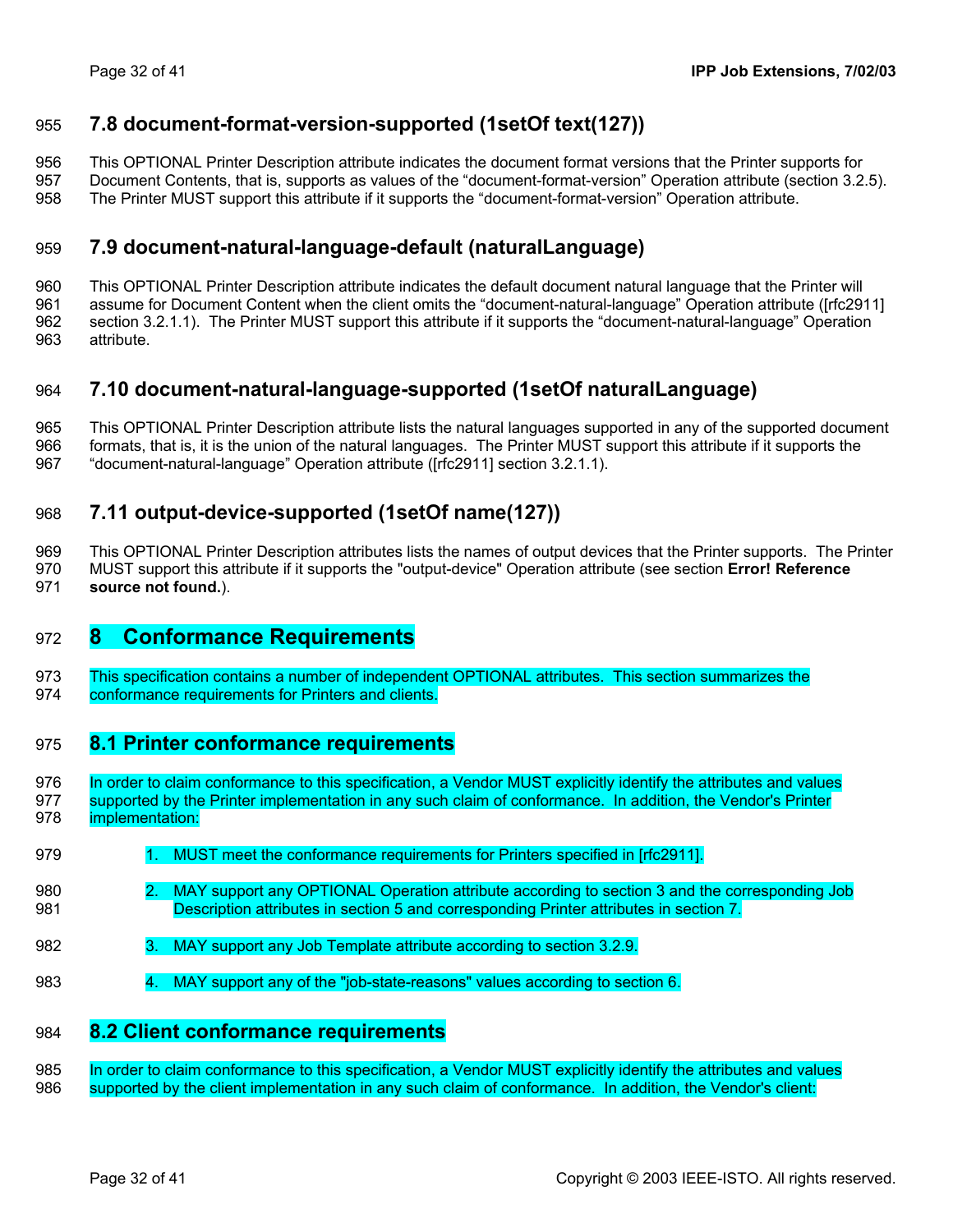<span id="page-32-0"></span>

| 987 | 1. MUST meet the conformance requirements for clients specified in [rfc2911]                                   |
|-----|----------------------------------------------------------------------------------------------------------------|
| 988 | 2. MAY support any Operation attribute according to section 3 and the corresponding Job Description attributes |
| 989 | in section 5 and corresponding Printer attributes in section 7.                                                |

990 3. MAY support any Job Template attribute according to section [3.2.9.](#page-21-4)

#### 991 **9 Normative References**

| 992  | [ $dcs2.0$ ]                                                                                                     |
|------|------------------------------------------------------------------------------------------------------------------|
| 993  | Document Color Separation (DCS), version 2.0. Available at:                                                      |
| 994  | http://www.npes.org/standards/Tools/DCS20Spec.pdf                                                                |
| 995  | [dss]                                                                                                            |
| 996  | U.S. Department of Commerce, "Digital Signature Standard (DDS)", Federal Information Processing                  |
| 997  | Standards Publication 186-1 (FIPS PUB 186-1), December 15, 1998.                                                 |
| 998  | [ippdoc]                                                                                                         |
| 999  | Hastings, T., and P. Zehler, "Internet Printing Protocol (IPP): Document Object", October 14, 2002,              |
| 1000 | ftp://ftp.pwg.org/pub/pwg/ipp/new_DOC/wd-ippdoc10-20030519.doc, .pdf, .rtf <work in="" progress=""></work>       |
| 1001 | [ippOverride]                                                                                                    |
| 1002 | Zehler, P., Herriot, R., and K. Ocke, "Internet Printing Protocol (IPP): Page Overrides", May 27, 2003,          |
| 1003 | ftp://ftp.pwg.org/pub/pwg/ipp/new_EXC/wd-ippOverride10-20030527.doc, .pdf, .rtf, <work in="" progress=""></work> |
| 1004 | [ippjobx] - this specification                                                                                   |
| 1005 | Hastings, T., and P. Zehler, "Internet Printing Protocol (IPP): Job Extensions", May 30, 2003,                   |
| 1006 | ftp://ftp.pwg.org/pub/pwg/ipp/new_JOBX/wd-ippjobx10-20030530.doc, .pdf, .rtf, <work in="" progress="">.</work>   |
| 1007 | $[iso12639]$                                                                                                     |
| 1008 | ISO 12639:1998 Graphic technology -- Prepress digital data exchange -- Tag image file format for image           |
| 1009 | technology (TIFF/IT), 1998.                                                                                      |
| 1010 | $[iso15930]$                                                                                                     |
| 1011 | ISO 15930-1:2001 Graphic technology -- Prepress digital data exchange -- Use of PDF -- Part 1: Complete          |
| 1012 | exchange using CMYK data (PDF/X-1 and PDF/X-1a), 2001.                                                           |
| 1013 | [pdf]                                                                                                            |
| 1014 | "Adobe Portable Document Format", Version 1.4, PDF Reference, Third Edition, Adobe Systems                       |
| 1015 | Incorporated, http://www.adobe.com, December 2001.                                                               |
| 1016 | [pwg5100.4]                                                                                                      |
| 1017 | Herriot, R., Ocke, K., "Internet Printing Protocol (IPP): Override Attributes for Documents and Pages", IEEE-    |
| 1018 | ISTO 5100.4:2001, February 7, 2001, ftp://ftp.pwg.org/pub/pwg/standards/pwg5100.4.pdf. - being obsoleted         |
| 1019 | by (1) a new Page Overrides specification which removes the "document-overrides" Job Template attribute          |
| 1020 | and Operation attribute in favor of using the Document Object [ippdoc] and (2) a clarified definition of         |

1021 "pages-per-subset" Job Template attribute [ippfutures].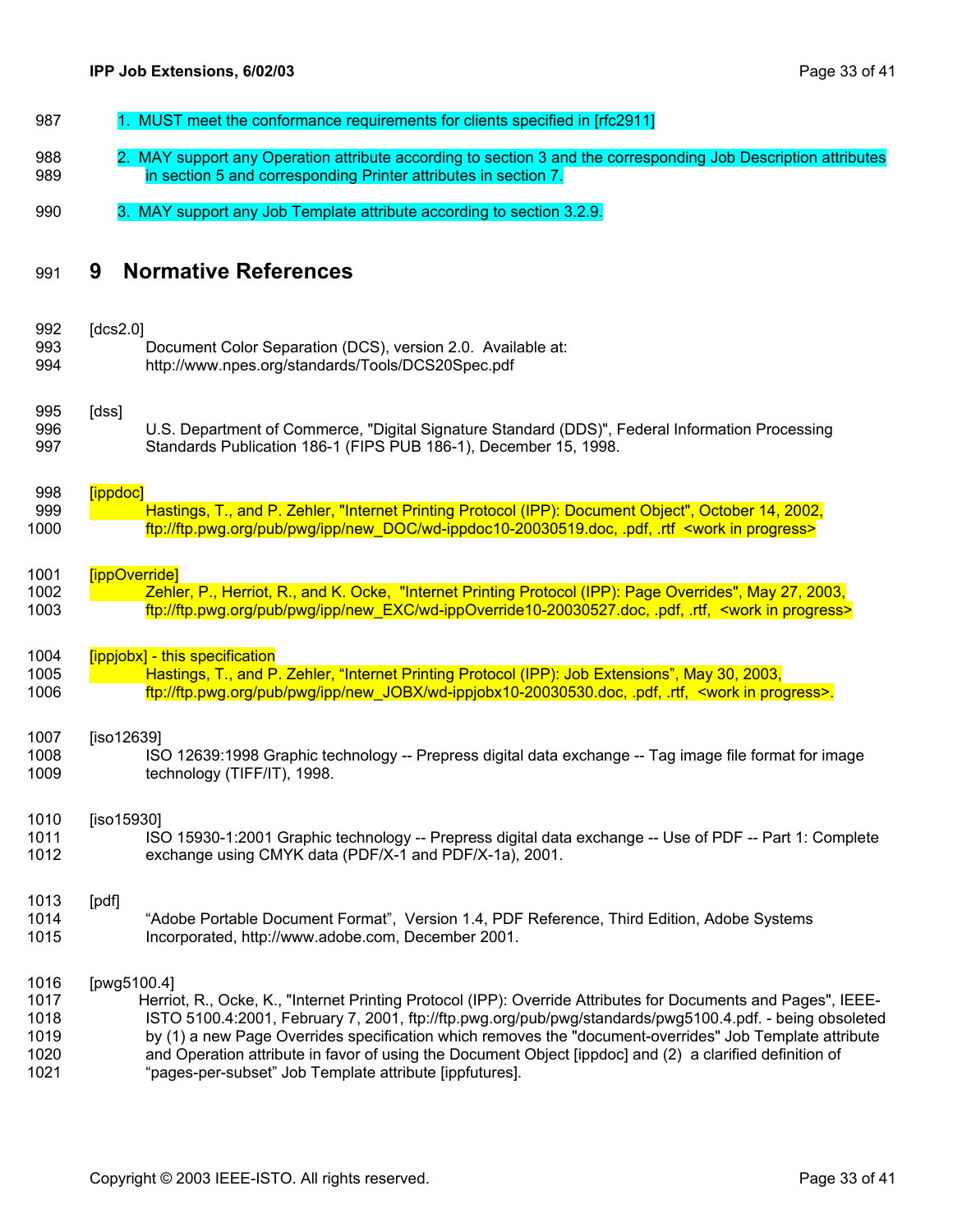<span id="page-33-0"></span>

| 1022 | [pwg5100.3]                                                                                                                              |
|------|------------------------------------------------------------------------------------------------------------------------------------------|
| 1023 | Ocke, K., Hastings, T., "Internet Printing Protocol (IPP): Production Printing Attributes - Set1", IEEE-ISTO                             |
| 1024 | 5100.3-2001, February 12, 2001, ftp://ftp.pwg.org/pub/pwg/standards/pwg5100.3.pdf.                                                       |
| 1025 | [ $rfc1991$ ]                                                                                                                            |
| 1026 | D. Atkins, W. Stallings, P. Zimmermann, "PGP Message Exchange Formats", RFC 1991, August, 1996.                                          |
| 1027 | [ $fc2046$ ]                                                                                                                             |
| 1028 | Freed, N., and N. Borenstein, "Multipurpose Internet Mail Extensions (MIME) Part Two: Media Types", RFC                                  |
| 1029 | 2046, November 1996.                                                                                                                     |
| 1030 | [ $fc2634$ ]                                                                                                                             |
| 1031 | P. Hoffman, "Enhanced Security Services for S/MIME", RFC 2634, June 1999.                                                                |
| 1032 | [ $fc2854$ ]                                                                                                                             |
| 1033 | Connolly, D., and L. Masinter, "The 'text/html' Media Type", RFC 2854, June 2000.                                                        |
| 1034 | [ $fc2911$ ]                                                                                                                             |
| 1035 | R. deBry, T. Hastings, R. Herriot, S. Isaacson, P. Powell, "Internet Printing Protocol/1.1: Model and                                    |
| 1036 | Semantics", RFC 2911, September 2000.                                                                                                    |
| 1037 | [ $fc3380$ ]                                                                                                                             |
| 1038 | Hastings, T., Herriot, R., Kugler, C., and H. Lewis, "Internet Printing Protocol (IPP): Job and Printer Set                              |
| 1039 | Operations", RFC 3380, September 2002.                                                                                                   |
| 1040 | [ $fc3382$ ]                                                                                                                             |
| 1041 | deBry, R., Hastings, T., Herriot, R., Ocke, K., and P. Zehler, "Internet Printing Protocol (IPP): The 'collection'                       |
| 1042 | attribute syntax", RFC 3382, September 2002.                                                                                             |
| 1043 | [upnp]                                                                                                                                   |
| 1044 | Microsoft, "Basic PrintBasic: 1.0 Service Template Version 1.01 For Universal Plug and Play Version 1.0"                                 |
| 1045 | [xmldsig]                                                                                                                                |
| 1046 | D. Eastlake, J. Reagle, D. Solo "XML-Signature Syntax and Processing", <draft-ietf-xmldsig-core-11.txt></draft-ietf-xmldsig-core-11.txt> |
| 1047 | October 31, 2000.                                                                                                                        |
| 1048 | <b>10 Informative References</b>                                                                                                         |
| 1049 | [fsg-jt]                                                                                                                                 |
| 1050 | Free Software Group, Open Printing Job Ticket API, Visit: http://www.freestandards.org/openprinting/                                     |
| 1051 | [ippact]                                                                                                                                 |
| 1052 | Carney, D., and H. Lewis, "Internet Printing Protocol (IPP), "-actual" attributes extension", work in progress,                          |
| 1053 | January 31, 2003, ftp://ftp.pwg.org/pub/pwg/ipp/new_ACT/pwg-ipp-actual-attrs-v04-030131.pdf                                              |
| 1054 | [ippfax]                                                                                                                                 |
| 1055 | Moore, P., Songer, G., Hastings, T., McDonald, Pulera, and M. Joel, "IPP FAX Protocol", July 26, 2001,                                   |
| 1056 | ftp://ftp.pwg.org/pub/pwg/QUALDOCS/pwg-ifx-ippfax-P16-030423.pdf.                                                                        |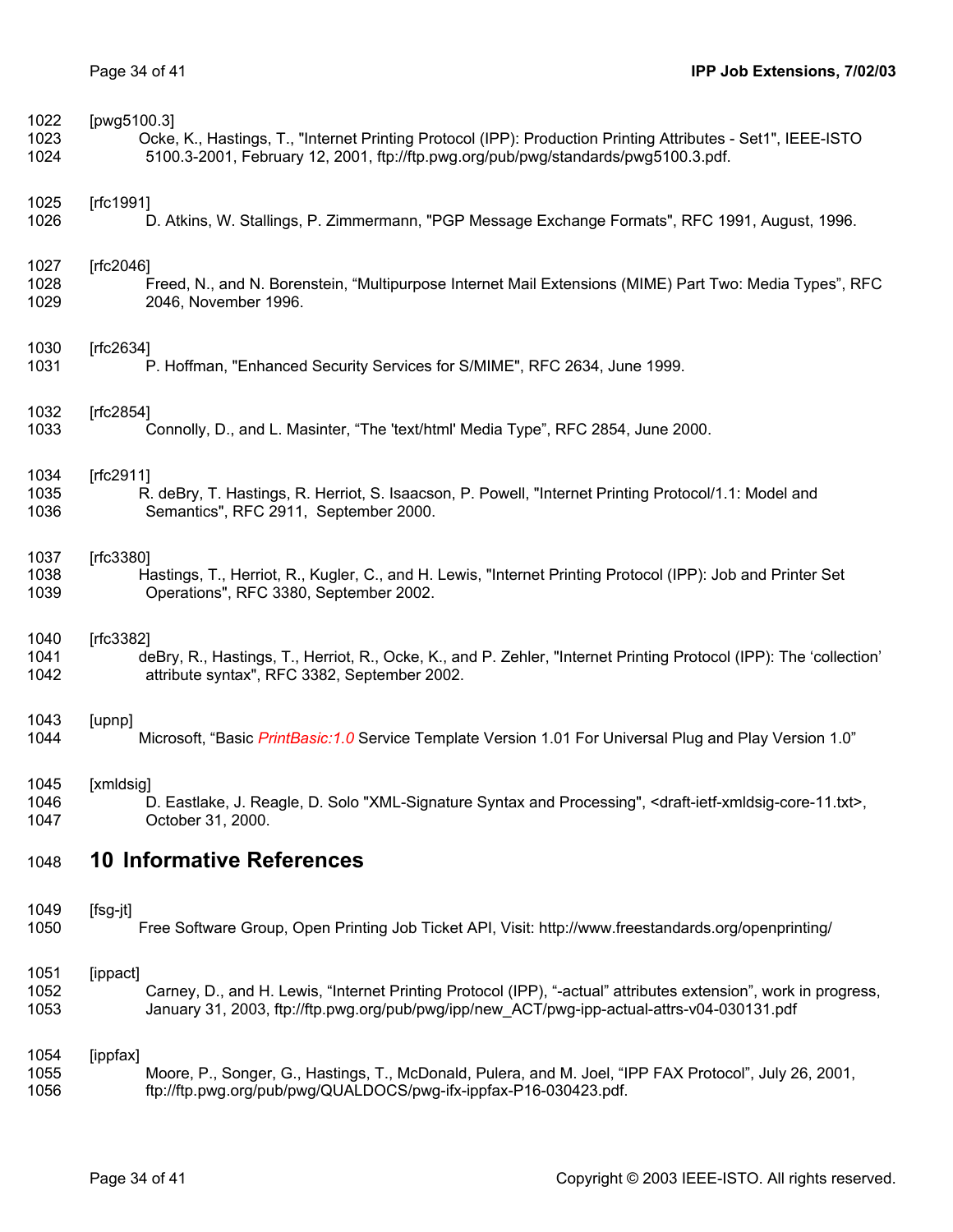<span id="page-34-0"></span>

| 1057 | [ippfutures]                                                                                                   |
|------|----------------------------------------------------------------------------------------------------------------|
| 1058 | Work in progress to contain attributes not needed immediately. No draft is currently available.                |
| 1059 | [pwg-psi]                                                                                                      |
| 1060 | "Print Service Interface (PSI)", work in progress to become a PWG IEEE-ISTO standard. Visit                    |
| 1061 | http://www.pwg.org/.                                                                                           |
| 1062 | [pwg-sm]                                                                                                       |
| 1063 | Zehler, P., and S. Albright, "PWG Semantic Model", work in progress to become a PWG IEEE-ISTO standard,        |
| 1064 | version 0.11, September 27, 2002. ftp://ftp.pwg.org/pub/pwg/Semantic-Model/PWG-Semantic-Model.pdf              |
| 1065 | [ $fc2565$ ]                                                                                                   |
| 1066 | Herriot, R., Butler, S., Moore, P., and R. Turner, "Internet Printing Protocol/1.0: Encoding and Transport",   |
| 1067 | RFC 2565, April 1999.                                                                                          |
| 1068 | [ $fc2566$ ]                                                                                                   |
| 1069 | R. deBry, T. Hastings, R. Herriot, S. Isaacson, and P. Powell, "Internet Printing Protocol/1.0: Model and      |
| 1070 | Semantics", RFC 2566, April 1999.                                                                              |
| 1071 | [ $fc2567$ ]                                                                                                   |
| 1072 | Wright, D., "Design Goals for an Internet Printing Protocol", RFC 2567, April 1999.                            |
| 1073 | [ $fc2568$ ]                                                                                                   |
| 1074 | Zilles, S., "Rationale for the Structure and Model and Protocol for the Internet Printing Protocol", RFC 2568, |
| 1075 | April 1999.                                                                                                    |
| 1076 | [rfc2569]                                                                                                      |
| 1077 | Herriot, R., Hastings, T., Jacobs, N., Martin, J., "Mapping between LPD and IPP Protocols", RFC 2569, April    |
| 1078 | 1999.                                                                                                          |
| 1079 | [rfc3196]                                                                                                      |
| 1080 | Hastings, T., Manros, C., Zehler, P., Kugler, C., and H. Holst, "Internet Printing Protocol/1.1: Implementer's |
| 1081 | Guide", RFC 3196, November 2001.                                                                               |
| 1082 | [ $rfc3239$ ]                                                                                                  |
| 1083 | Kugler, C., Lewis, H. and T. Hastings, "Internet Printing Protocol (IPP): Requirements for Job, Printer, and   |
| 1084 | Device Administrative Operations", RFC 3239, February 2002.                                                    |
|      |                                                                                                                |

#### 1085 **11 IANA Considerations**

1086 1087 This section contains the registration information for IANA to add to the various IPP Registries according to the procedures defined in RFC 2911 [rfc2911] section 6 to cover the definitions in this document. The resulting 1088 registrations will be published in the http://www.iana.org/assignments/ipp-registrations registry.

1089 1090 *Note to the PWG Editor: Replace the References below to [this spec] with the IEEE-ISTO standard number for the appropriate document, so that it accurately reflects the content of the information for the IANA Registry.*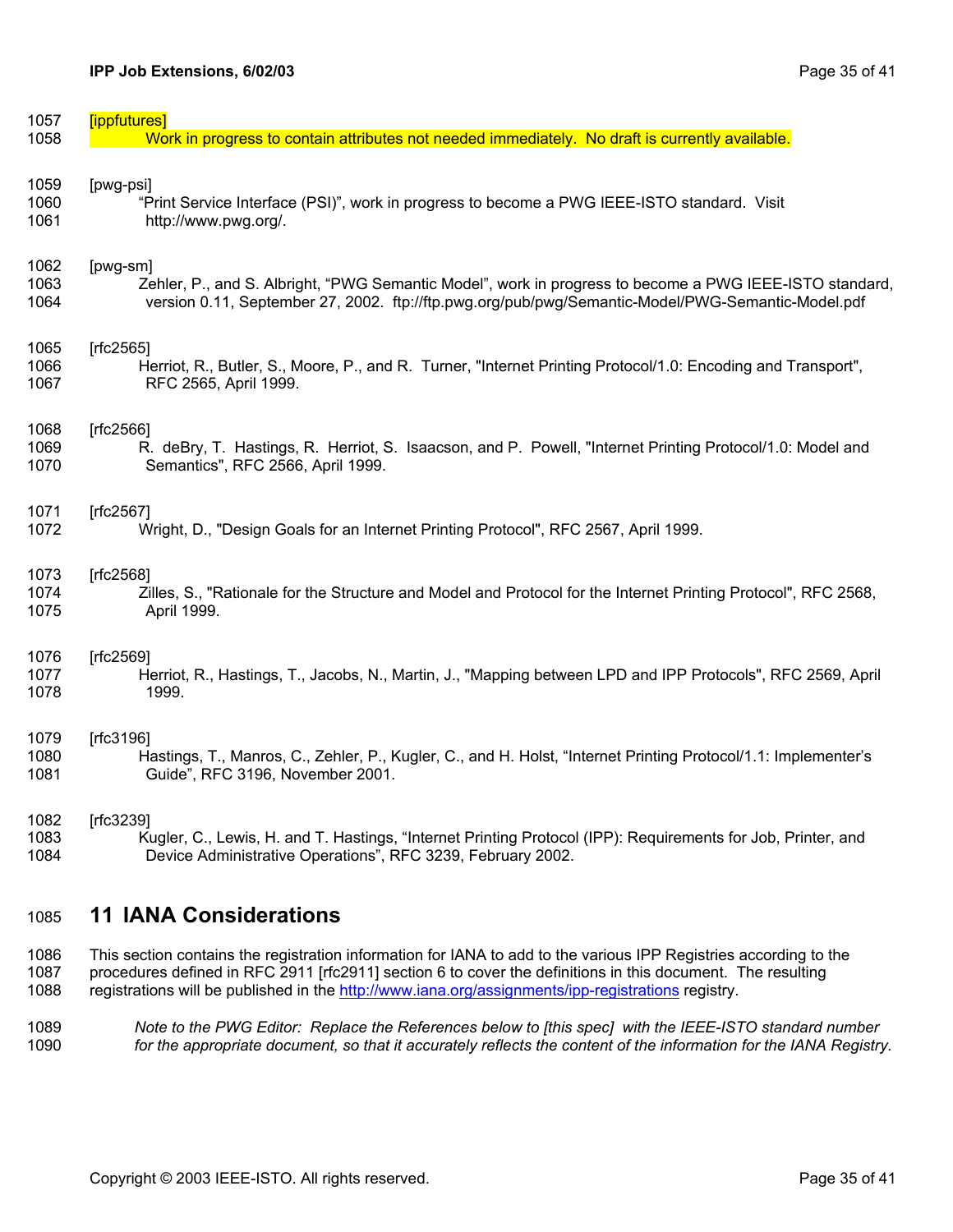1096

# <span id="page-35-0"></span>1091 **11.1 Attribute Registrations**

1092 1093 1094 1095 The following table lists all the attributes defined in this specification. These are to be registered according to the procedures in RFC 2911 [rfc2911] section 6.2. If the attribute has a separate sub-section definition in this specification, that sub-section is listed as the Reference. This table contains the reference to another specification that completely defines each attribute.

| Attribute Name (attribute syntax)                                                                                           | Reference           | Section |
|-----------------------------------------------------------------------------------------------------------------------------|---------------------|---------|
|                                                                                                                             |                     |         |
| Job Description attributes:                                                                                                 |                     |         |
| compression (type3 keyword)                                                                                                 | [this spec]         | 5.2.1   |
| document-charset (charset)                                                                                                  | [this spec]         | 5.2.2   |
| document-digital-signature (type2 keyword)                                                                                  | [this spec]         | 5.2.3   |
| document-format (mimeMediaType)                                                                                             | [this spec]         | 5.2.4   |
| document-format-details (1setOf collection)                                                                                 | [this spec]         | 5.2.5   |
| document-source-application-name (name(MAX))                                                                                | [this spec]         | 5.2.5   |
| document-source-application-version (text(127))                                                                             |                     |         |
|                                                                                                                             | [this spec]         | 5.2.5   |
| $document-source-os-name (name (40))$                                                                                       | [this spec]         | 5.2.5   |
| document-source-os-version (text(40))                                                                                       | [this spec]         | 5.2.5   |
| document-format (mimeMediaType)                                                                                             | [this spec]         | 5.2.5   |
| document-format-device-id (text(127))                                                                                       | [this spec]         | 5.2.5   |
| document-format-version (text(127)                                                                                          | [this spec]         | 5.2.5   |
| document-natural-language (1setOf naturalLanguage)                                                                          |                     |         |
|                                                                                                                             | [this spec]         | 5.2.5   |
| document-format-version (text(127))                                                                                         | [this spec]         | 5.2.6   |
| document-message (text (MAX))                                                                                               | [this spec]         | 5.2.7   |
| document-name (name (MAX))                                                                                                  | [this spec]         | 5.2.8   |
| document-natural-language (naturalLanguage)                                                                                 | [this spec]         | 5.2.9   |
| errors-count (integer(0:MAX))                                                                                               | [this spec]         | 5.1.1   |
| job-attribute-fidelity (boolean)                                                                                            | [this spec]         | 5.1.2   |
| job-mandatory-attributes (1setOf type2 keyword) [this spec]                                                                 |                     | 5.1.3   |
| output-device (name (127))                                                                                                  | [this spec] $5.1.4$ |         |
| warnings-count (integer(0:MAX))                                                                                             | [this spec]         | 5.1.5   |
|                                                                                                                             |                     |         |
| Job Template attributes:                                                                                                    |                     |         |
| job-copies (integer(1:MAX))                                                                                                 | [this spec] $4.1.1$ |         |
| job-copies-default (integer(1:MAX))                                                                                         | [this spec]         | 4.1.1.1 |
| job-copies-supported (rangeOfInteger(1:MAX))                                                                                | [this spec]         | 4.1.1.2 |
| job-cover-back (collection)                                                                                                 | [this spec]         | 4.1.2   |
| <member "cover-back"="" [pwg5100.3]<="" are="" as="" attributes="" same="" td="" the=""><td></td><td>3.1&gt;</td></member>  |                     | 3.1>    |
| job-cover-back-default (collection)                                                                                         | [this spec]         | 4.1.2.1 |
| <member "cover-back"="" [pwg5100.3]<="" are="" as="" attributes="" same="" td="" the=""><td></td><td>3.1&gt;</td></member>  |                     | 3.1>    |
| job-cover-back-supported (1setOf type2 keyword) [this spec]                                                                 |                     | 4.1.2.2 |
| job-cover-front (collection)                                                                                                | [this spec]         | 4.1.3   |
| <member "cover-front"="" [pwg5100.3]<="" are="" as="" attributes="" same="" td="" the=""><td></td><td>3.1&gt;</td></member> |                     | 3.1>    |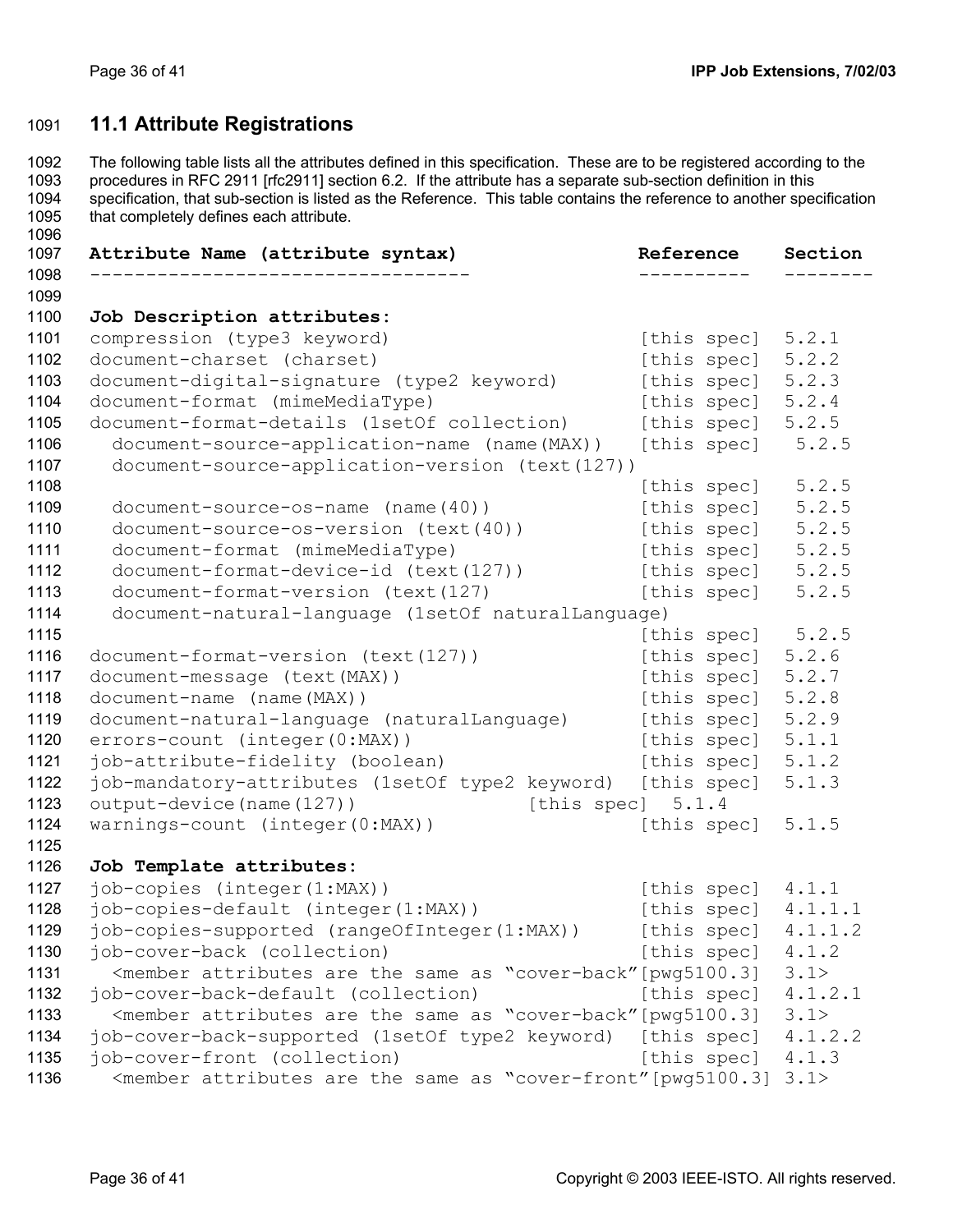```
1137 job-cover-front-default (collection) [this spec] 4.1.3.1
1138 
1139 
1140 
1141 
1142 
1143 
1144 
1145 
1146 
1147 
1148 
1149 
1150 
1151 
1152 
1153 
1154 
1155 
1156 
1157 
1158 
1159 
1160 
1161 
1162 
1163 
1164 
1165 
1166 
1167 
1168 
1169 
1170 
1171 
1172 
1173 
1174 
1175 
1176 
1177 
1178 
1179 
1180 
1181 
1182 
       \zeta =member attributes are the same as "cover-front" [pwq5100.3] 3.1>
     job-cover-front-supported (1setOf type2 keyword) [this spec] 4.1.3.2 
     job-finishings (1setOf type2 enum) [this spec] 4.1.4
     job-finishings-default (1setOf type2 enum) [this spec] 4.1.4.1 
     job-finishings-ready (1setOf type2 enum) [this spec] 4.1.4.2 
     job-finishings-supported (1setOf type2 keyword) [this spec] 4.1.4.3 
     job-finishings-col (1setOf collection) [this spec] 4.1.5
        <member attributes are the same as "finishings-col"[pwg5100.3] 3.2> 
     job-finishings-col-default (1setOf type2 enum) [this spec] 4.1.5.1 
     job-finishings-col-ready (1setOf type2 enum) [this spec] 4.1.5.2
     job-finishings-col-supported (1setOf type2 keyword) 
                                                      [this spec] 4.1.5.3 
     Printer Description attributes: 
     document-charset-default (charset) [this spec] 7.1
     document-charset-supported (1setOf charset) [this spec] 7.2
     document-digital-signature-default (type2 keyword) [this spec] 7.3
     document-digital-signature-supported (1setOf type2 keyword) 
                                                         [this spec] 7.4
     document-format-details-default (collection) [this spec] 7.5
        <member attributes are the same as "document-format-details" 
                                                        [this spec] 3.2.4>
     document-format-details-supported (1setOf type2 keyword) 
                                                         [this spec] 7.6
     document-format-version-default (text(127)) [this spec] 7.7
     document-format-version-supported (1setOf text(127)) [this spec] 7.8 
     document-natural-language-default (naturalLanguage) [this spec] 7.9
     document-natural-language-supported (1setOf naturalLanguage) 
                                                          [this spec] 7.10 
     output-device-supported (1setOf name(127)) [this spec] 7.11 
     Operation attributes: 
     document-charset (charset) [this speed] 3.2.1
     document-digital-signature (type2 keyword) [this spec] 3.2.2
     document-format-details (1setOf collection) [this spec] 3.2.4
        document-source-application-name (name(MAX)) [this spec] 3.2.4.1 
        document-source-application-version (text(127)) 
                                                      [this spec] 3.2.4.2 
       document-source-os-name (name(40)) [this spec] 3.2.4.3
       document-source-os-version (text(40)) [this spec] 3.2.4.4
       document-format (mimeMediaType) [this spec] 3.2.4.5
       document-format-device-id (text(127)) [this spec] 3.2.4.6
       document-format-version (text(127) [this spec] 3.2.4.7
        document-natural-language (1setOf naturalLanguage)
```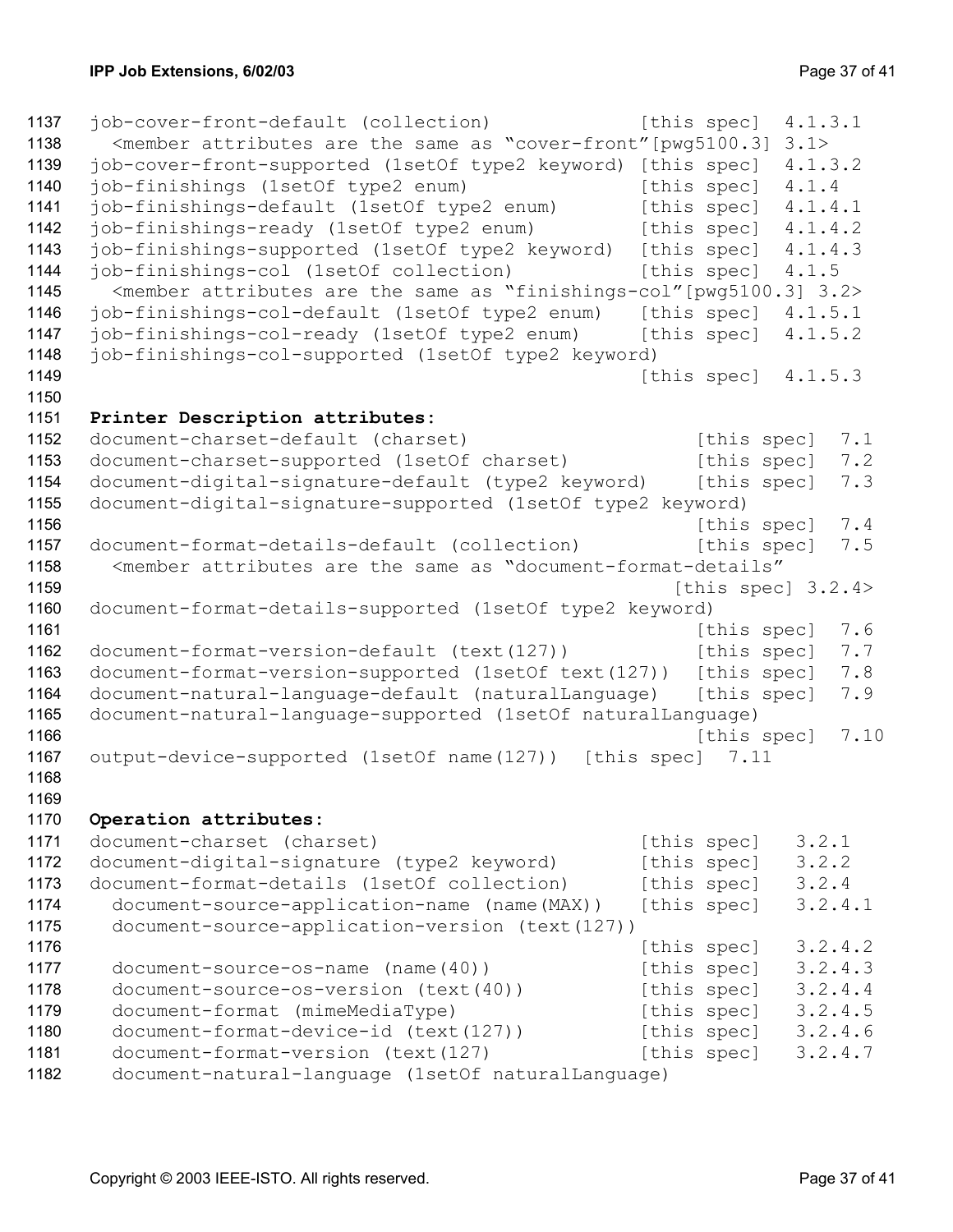<span id="page-37-0"></span>

| 1183 |                                                                                                  |             | [this spec] $3.2.4.8$ |         |
|------|--------------------------------------------------------------------------------------------------|-------------|-----------------------|---------|
| 1184 | document-format-version (text(127))                                                              |             | [this spec]           | 3.2.5   |
| 1185 | document-natural-language (naturalLanguage)                                                      |             | [this spec] $3.2.8$   |         |
| 1186 | job-mandatory-attributes (1setOf type2 keyword) [this spec]                                      |             |                       | 3.1.2   |
| 1187 | output-device (name(127))<br>[this spec]                                                         |             | Error! Reference      |         |
| 1188 | source not found.                                                                                |             |                       |         |
| 1189 | 11.2 Keyword attribute values                                                                    |             |                       |         |
| 1190 | document-digital-signature (type2 keyword) [this spec]                                           |             |                       | 3.2.2   |
| 1191 | document-digital-signature-default (type2 keyword)                                               |             |                       |         |
| 1192 |                                                                                                  | [this spec] |                       | 7.3     |
| 1193 | document-digital-signature-supported (1setOf type2 keyword)                                      |             |                       |         |
| 1194 |                                                                                                  |             | [this spec]           | 7.4     |
| 1195 | dss                                                                                              |             | [this spec]           | 3.2.2   |
| 1196 | none                                                                                             |             | [this spec]           | 3.2.2   |
| 1197 | pgp                                                                                              |             | [this spec]           | 3.2.2   |
| 1198 | smime                                                                                            |             | [this spec]           | 3.2.2   |
| 1199 | xmldsig                                                                                          |             | [this spec]           | 3.2.2   |
| 1200 |                                                                                                  |             |                       |         |
| 1201 | document-format-details-supported (1setOf type2 keyword)                                         |             |                       |         |
| 1202 |                                                                                                  | [this spec] |                       | 7.6     |
| 1203 | document-source-application-name                                                                 |             | [this spec]           | 7.6     |
| 1204 | document-source-application-version                                                              | [this spec] |                       | 7.6     |
| 1205 | document-source-os-name                                                                          |             | [this spec]           | 7.6     |
| 1206 | document-source-os-version                                                                       |             | [this spec]           | 7.6     |
| 1207 | document-format                                                                                  |             | [this spec]           | 7.6     |
| 1208 | document-format-device-id                                                                        |             | [this spec]           | 7.6     |
| 1209 | document-format-version                                                                          |             | [this spec]           | 7.6     |
| 1210 | document-natural-language                                                                        | [this spec] |                       | 7.6     |
| 1211 |                                                                                                  |             |                       |         |
| 1212 | job-cover-back-supported (1setOf type2 keyword)                                                  |             | [this spec]           | 4.1.2.2 |
| 1213 | <same "cover-back-supported"<="" as="" th=""><th></th><th>[pwq5100.3]</th><th>3.1.4</th></same>  |             | [pwq5100.3]           | 3.1.4   |
| 1214 | job-cover-front-supported (1setOf type2 keyword) [this spec] 4.1.2.2                             |             |                       |         |
| 1215 | <same "cover-front-supported"<="" as="" th=""><th></th><th>[pwq5100.3]</th><th>3.1.4</th></same> |             | [pwq5100.3]           | 3.1.4   |
| 1216 | job-mandatory-attributes (1setOf type2 keyword) [this spec] 3.1.2                                |             |                       |         |
| 1217 | <any attribute="" job="" keyword="" template=""></any>                                           |             |                       |         |
| 1218 |                                                                                                  |             |                       |         |
| 1219 | job-state-reasons (1setOf type2 keyword)                                                         | [rfc2911]   |                       | 4.3.8   |
| 1220 | digital-signature-did-not-verify                                                                 |             | [this spec]           | 6.1     |
| 1221 | digital-signature-type-not-supported                                                             |             | [this spec]           | 6.1     |
| 1222 | errors-detected                                                                                  |             | [this spec]           | 6.1     |
| 1223 | job-digital-signature-wait                                                                       |             | [this spec]           | 6.1     |
| 1224 | warnings-detected                                                                                |             | [this spec]           | 6.1     |
| 1225 |                                                                                                  |             |                       |         |
| 1226 | media (type2 keyword   name(MAX))                                                                | [rfc2911]   |                       | 4.2.11  |
| 1227 | choice iso a4 210x297mm na letter 8.5x11in                                                       |             | [this spec]           | 6.2     |
|      |                                                                                                  |             |                       |         |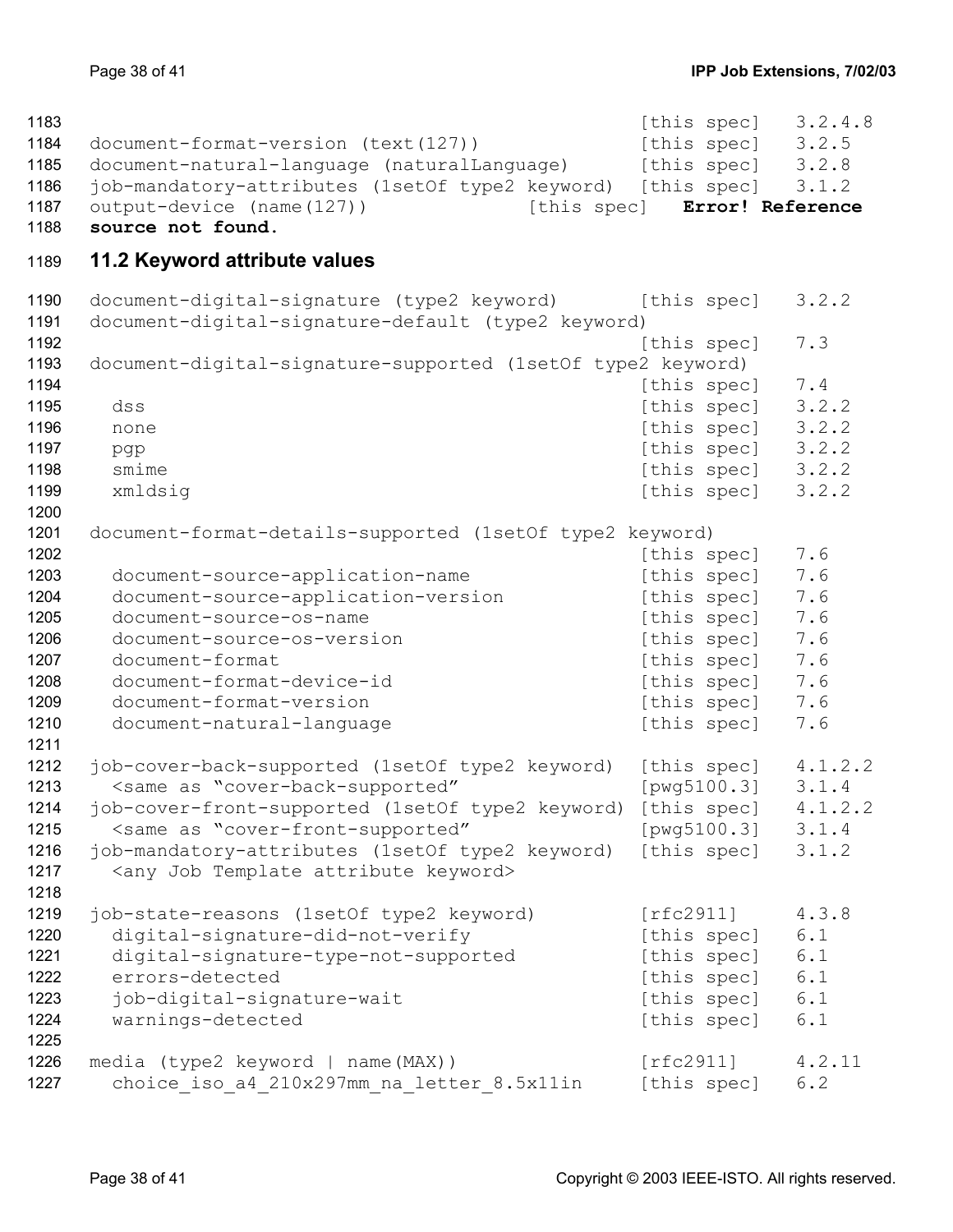<span id="page-38-0"></span>1228

#### 1229 **11.3 Enum Attribute Values**

1230 1231 1232 The following table lists all the new enum attribute values defined in this document as additional type2 enum values. These are to be registered according to the procedures in RFC 2911 [rfc2911] section 6.1.

```
1233 
1234 
1235 
1236 
1237 
1238 
1239 
1240 
1241 
     job-finishings (1setOf type2 enum) [this spec] 4.1.4
     job-finishings-default (1setOf type2 enum) [this spec] 4.1.4.1
     job-finishings-ready (1setOf type2 enum) [this spec] 4.1.4.2 
     job-finishings-supported (1setOf type2 enum) [this spec] 4.1.4.3 
        <enum values are the same as "finishings"> 
     job-finishings-col-supported (1setOf type2 keyword) 
                                                       [this spec] 4.1.5.3 
        <same as for "finishing-col-supported" [pwg5100.3] 3.2.5
```
#### 1242 **12 Internationalization Considerations**

1243 1244 The internationalization considerations for the extensions defined in this specification are the same as for handling the Job object in [rfc2911].

#### 1245 **13 Security Considerations**

1246 This specification adds no more security burden on Printer implementations than does [rfc2911].

#### 1247 **14 Contributors**

- 1248 1249 Don Fullman, Xerox Ira McDonald, High North
- 1250 Dennis Carney, IBM

#### 1251 **15 Acknowledgments**

#### 1252 **16 Author's Address**

- 1253 1254 1255 1256 1257 1258 1259 Tom Hastings Xerox Corporation 737 Hawaii St. El Segundo, CA 90245 Phone: 310 333-6413 Fax: 310 333-5514
- 1260 1261 e-mail: hastings@cp10.es.xerox.com
- 1262 Peter Zehler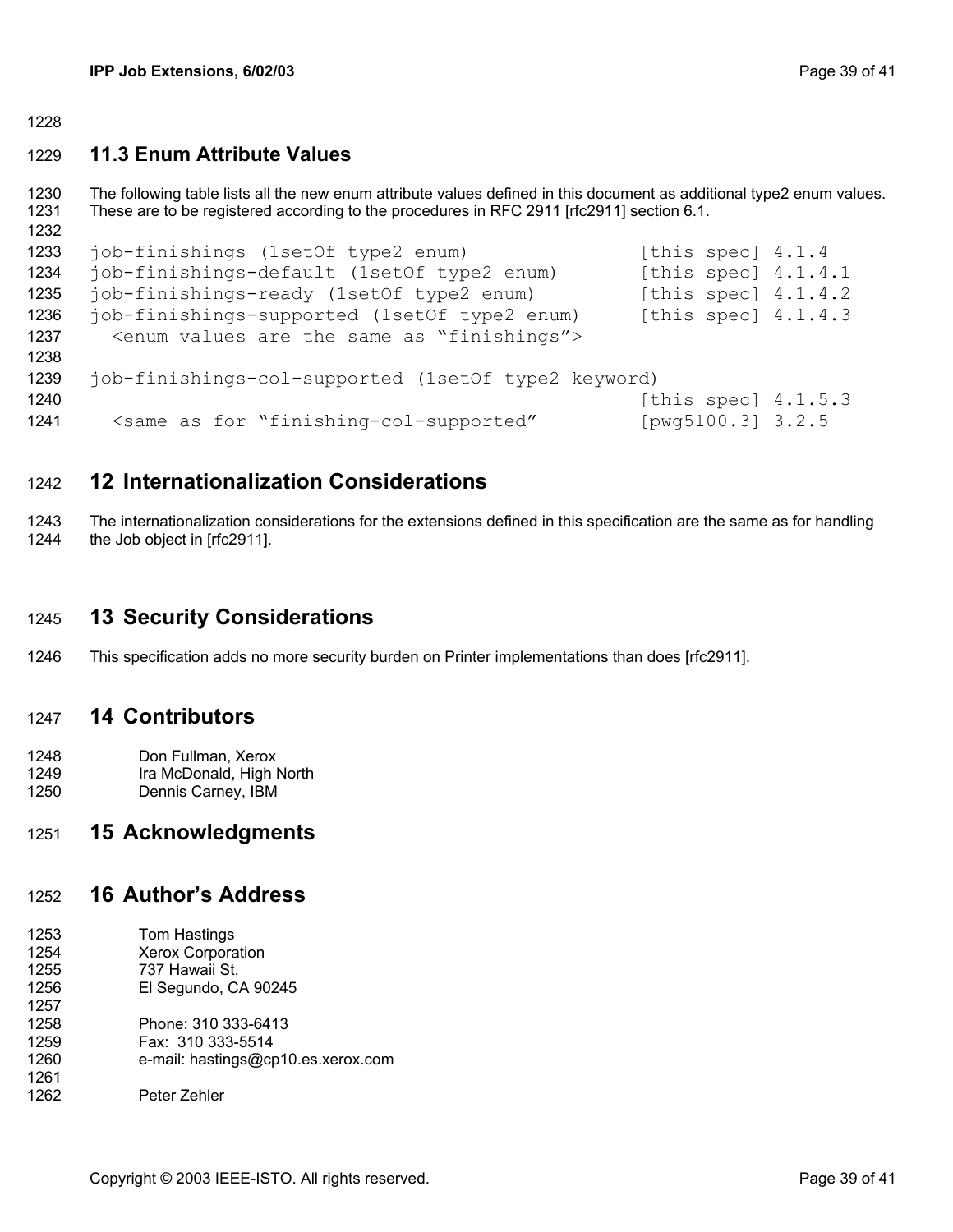<span id="page-39-0"></span>

| 1263 | <b>Xerox Corporation</b> |
|------|--------------------------|
| 1264 | MS: 0128-30E             |
| 1265 | 800 Phillips Road        |
| 1266 | Webster, NY 14580-9701   |

- 1267
- 1268 Phone: 1+585+2658755
- 1269 Fax:
- 1270 1271 e-mail: PZehler@crt.xerox.com

# <span id="page-39-1"></span>1272 **17 Annex A: Additional requirements for a revision of the PWG IEEE/ISTO**  1273 **5101.1 Candidate Standard [pwg5101.1] to add the new 'choice\_xxx'**

1274 This section also generalizes the choice mechanism for inclusion in a revision to the PWG IEEE/ISTO 5101.1 1275 Candidate Standard [pwg5101.1]. This specification gives the *outline* of the proposed addition to [pwg5101.1] for 1276 information only, in order to agree to the one new value defined for use with IPPFAX, namely,

- 1277 **'choice\_iso\_a4\_210x297mm\_na\_letter\_8.5x11in'.**
- 1278 The proposed extension to [pwg5101.1] will have the following requirements:
- 1279 1. The ABNF will be extended to define the **'choice\_'** prefix to introduce a list of choices of self describing 1280 names. 1281 2. Following the **'choice\_'** prefix will be two or more fully self describing names, including all three fields. 1282 3. The order of the list of fully self describing names MUST be in alphabetic order, so that there is only one 1283 canonical order for each list of choices. 1284 4. Printer MAY support dynamic combinations of supported values or MAY support the entire choice value as a 1285 conventional keyword which it simply matches for validation purposes. 1286 5. Printer MUST map the choice value to a particular supported value when selecting the actual media for 1287 marking. 1288 6. If the Printer supports a **'choice\_xxx'** "media" attribute value and the "media-ready" Printer attribute, the 1289 Printer MUST include the **'choice\_xxx'** value in its "media-ready" Printer attribute as well as the currently 1290 loaded value(s) when at least one of the members of a choice value is ready. For example, if 1291 **'iso\_a4\_210x297mm'** is loaded, then the "media-ready" Printer attribute MUST include the

1292 **'iso\_a4\_210x297mm'** and the **'choice\_iso\_a4\_210x297mm\_na\_letter\_8.5x11in'** values.

#### 1293 **18 Annex B: Change Log (informative - to be removed before publication)**

- 1294 The following summaries of the changes in chronological order:
- 1295 Version 0.1, 18 May 2003:

- 1. Split document out of Document Object specification.
- 1297 1298 1299 2. Moved "document-format-target" and "document-format-version-target" from the Job Template section to the Operation Attributes section so that it can be supplied with Document Creation operations and so that it MUST be honored, even if "job-attribute-fidelity" is 'false' or omitted.
- 1300 1301 1302 3. Removed all Document Description attributes and the concept of Job Level and Document Level. That terminology is introduced in the Document Object spec [ippdoc]. Now [ippdoc] is only an Informative Reference, not a Normative Reference.